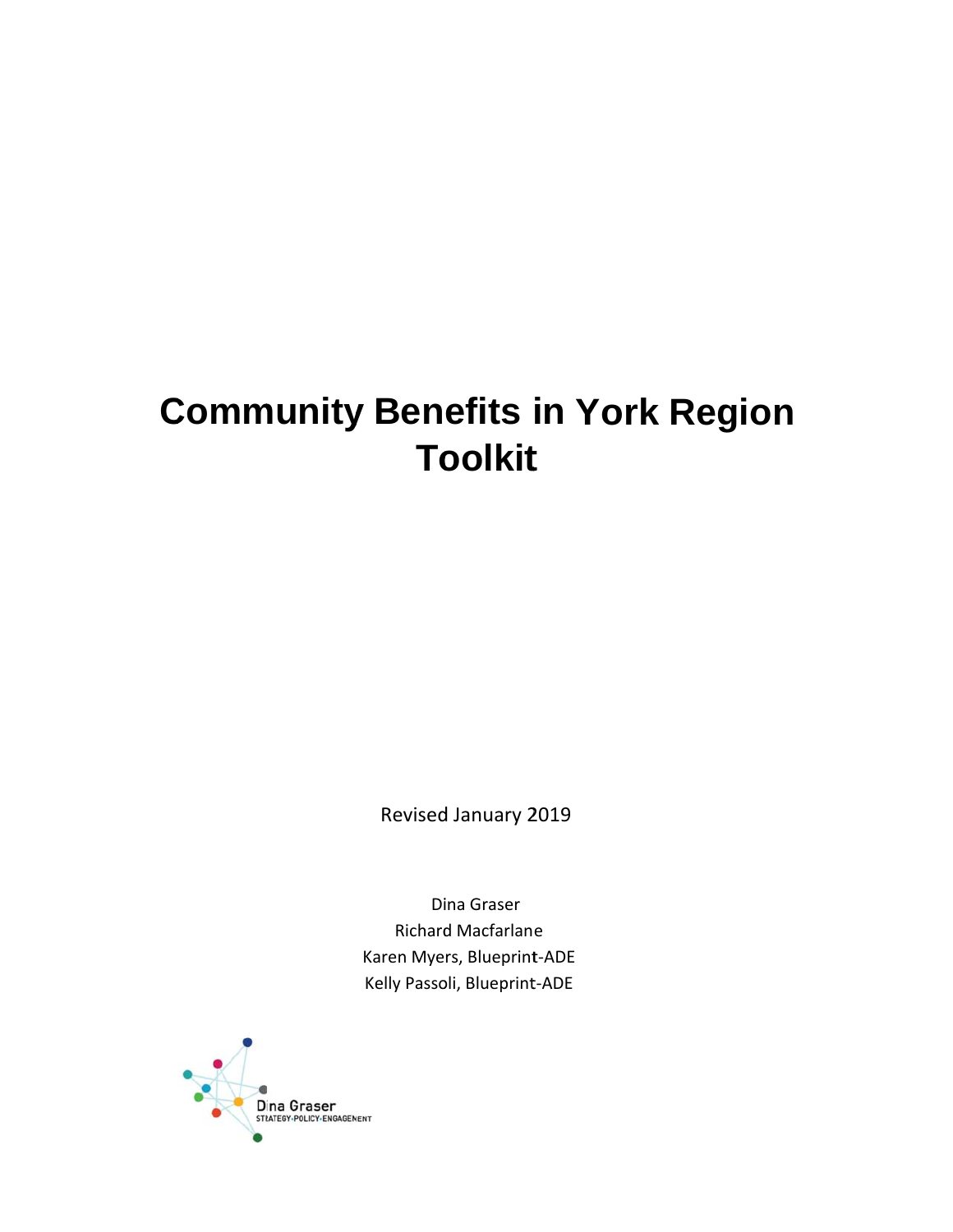## **Table of Contents**

| A Developing tender documents and agreements; introduction to the templates.  26        |
|-----------------------------------------------------------------------------------------|
| B. Sample Text: Adding Community Benefits into a Procurement Policy or Bylaw32          |
|                                                                                         |
| D: Sample Text: Community Benefits in a Specification (Tender or Request for Proposals) |
|                                                                                         |
|                                                                                         |
|                                                                                         |
|                                                                                         |
|                                                                                         |
|                                                                                         |
|                                                                                         |
|                                                                                         |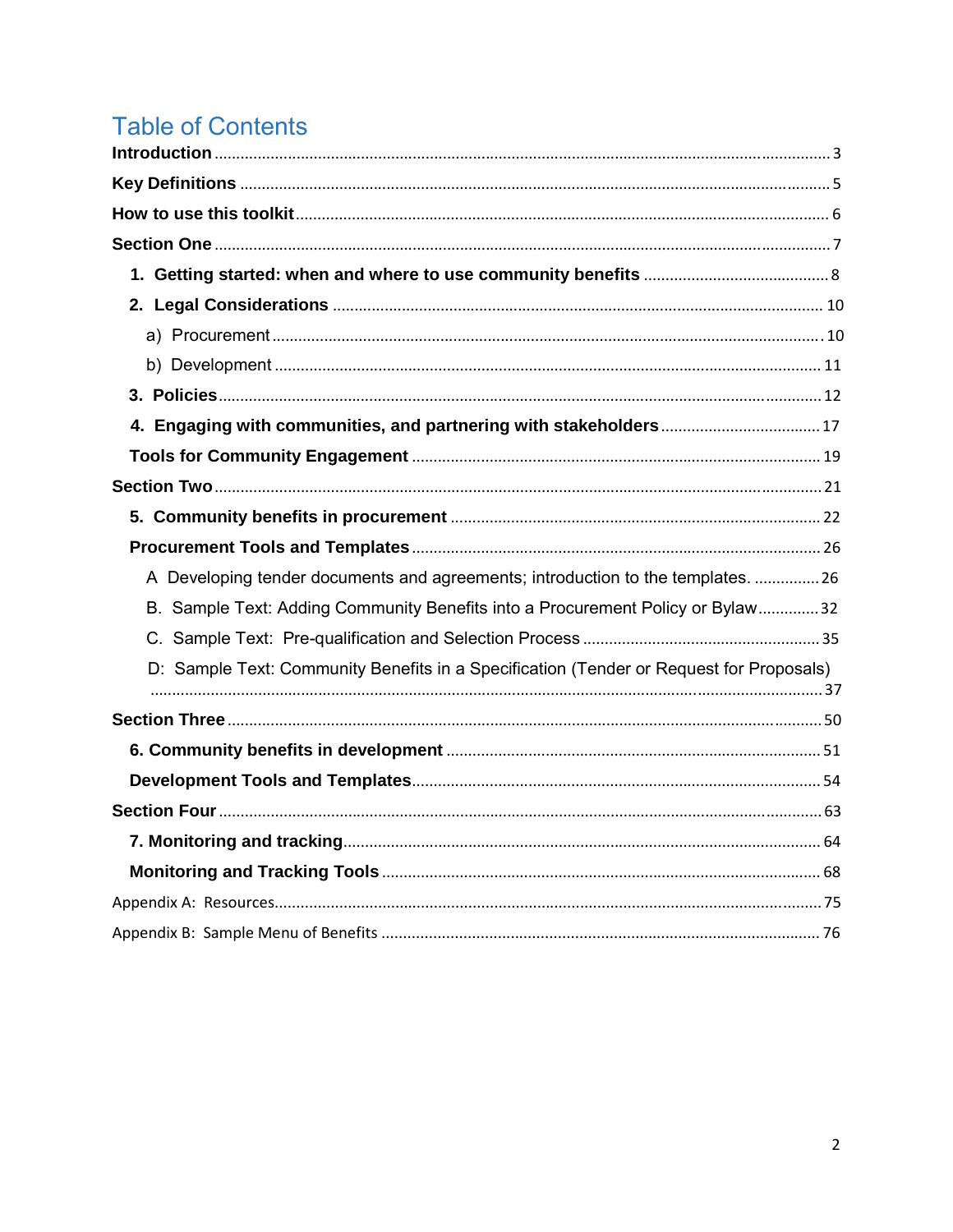## **Introduction**

York Region is healthy, growing and prosperous. Yet, not everyone is being included in this prosperity. Concerns about the affordability of housing, availability of jobs for young graduates, and social and economic barriers to mobility prevent York Region from maximizing the skills and potential of its people.

In 2017, the Regional and local governments in York Region spent over \$4.6 billion (capital and operating). In 2016, York Region ranked fifth in total construction values among Canadian municipalities in 2016, spending \$4.76 billion. The ratio of jobs to residents has been increasing since 2010,<sup>1</sup> but those opportunities are not spread equally. How can this spending be used more intentionally to drive progressive employment opportunities, more equitable economic development, and greater community engagement, particularly among residents who are low and moderate income, or otherwise disadvantaged?

This toolkit focuses on community benefits as one answer. Community benefits are a proven, progressive way to maximize the benefits of dollars already being spent on goods, services, infrastructure and development to drive more equitable and inclusive economic growth.

The Human Services Planning Board of York Region is exploring how community benefits can help deliver its goal of stimulating local job creation and training opportunities, in particular among those who are underemployed, precariously employed, or who face barriers to employment. Through this initiative, a Community Benefits Framework was created, outlining a proposed approach that could be used by a variety of partners in York Region, from local governments to anchor institutions to large employers. A summary of the Framework is on page 3.

This toolkit is the next step. It is intended to provide practical help for organizations that are interested in using community benefits, but aren't sure where or how to start. It sets out a recommended approach, tools and templates, but leaves space for organizations to adapt these materials to fit their own practices and policies.

Providing these materials is intended to help foster a series of demonstration projects and the beginning of an ecosystem of support that will, over time, enable the development of a consistent overall approach across York Region.

Community benefits is a strategy to help ensure that everyone in York Region can succeed, opening doors to opportunities for those who need them most, and building the health, strength and resilience of people and communities.

<sup>1</sup> https://www.york.ca/wps/wcm/connect/yorkpublic/def64590‐6ce9‐438c‐a20f‐ 60cd1f76502c/17052\_gdr2016AccessibleVersion.pdf?MOD=AJPERES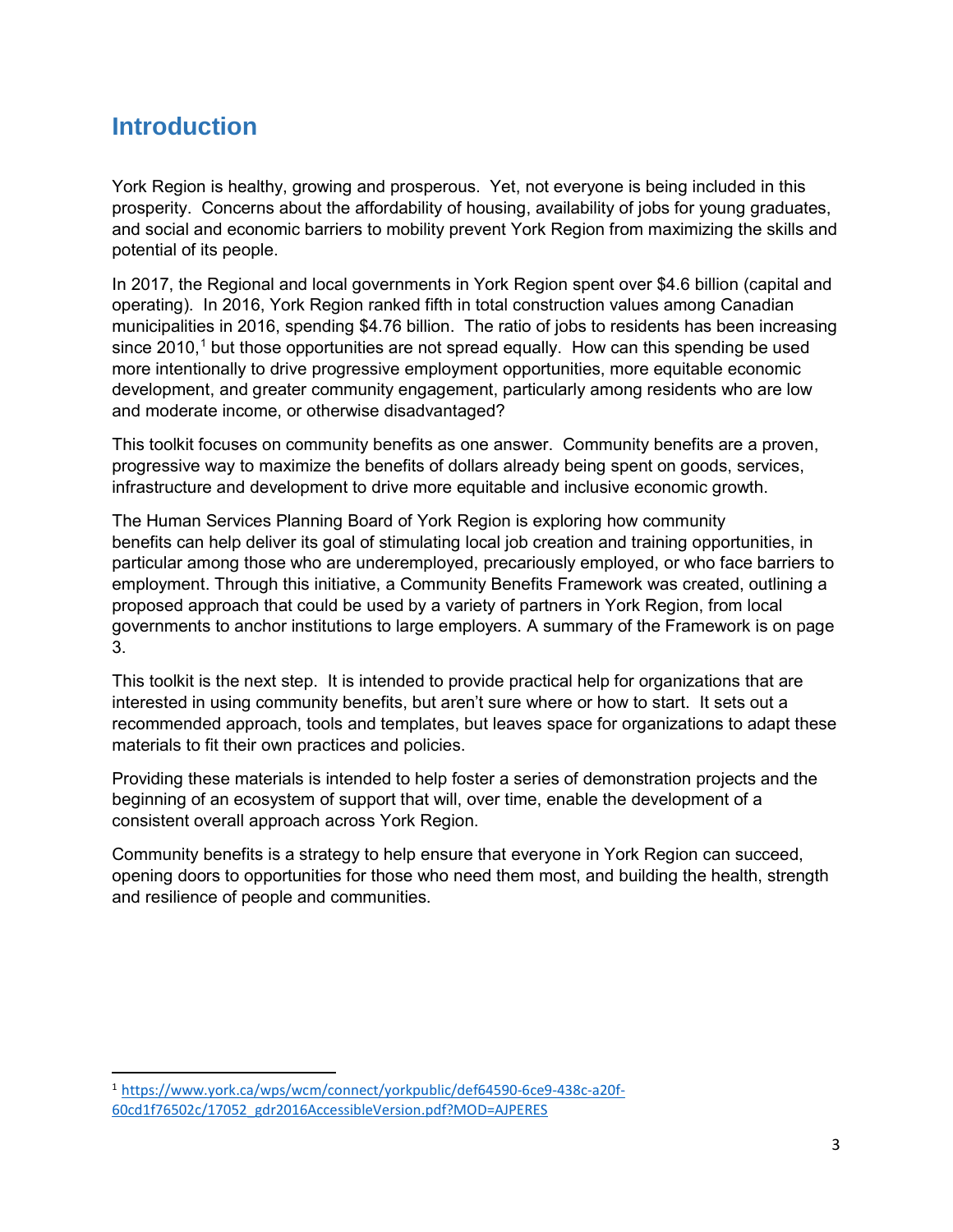## **Community Benefits Framework**

## **Objectives**

Support a *culture and commitment* on the part of governments, anchor institutions and businesses in York region to diversity, inclusion, and maximizing the potential of our people.

Promote *economicgrowth andvitality* in York region by meeting local employer needs with <sup>a</sup> strong, well-trained workforce.

Drive *equitable economic development* across York region by building supply-chain opportunities for small and diverse businesses/social enterprises.

Createa *support system*for the promotionand provisionof community benefits through collaborations, partnerships, community engagement and capacity-building.

*Leverage spending*on goods, services, infrastructure and development projects more intentionally, to achieve greater social, economic, environmental and community value.

## **Principles**

*Collaboration and partnerships* among key organizations within York region

*Transparent* engagement and communication of community benefits requirements and results

*Practical* implementation approaches to ensure operational feasibility

*Innovative*new forms of collaboration and solutions within existing legal frameworks

*Adaptab*le to the needs of different organizations in York region

*Sustainable*, positive, long-term to systems and cultures change fostered through community benefits

#### **Areas of Focus**

a) Workforce opportunities, targeted to young graduates, newcomers, **internationally** trainedprofessionals & disadvantaged groups (including at-risk youth and working poor)

- b) Supply chain opportunities targeted to small and diverse businesses and socialenterprises, including those owned and managed by newcomers and members of disadvantaged groups
- c) Opportunities for other locally determinedbenefits

#### Implementation

a) Procurement of goods, services and infrastructure or development projects.

b) Community **Benefits Agreements** negotiated between communities and/or local municipalities and developers

Thresholds andcriteria for pilot<br>projects quide v projects guide when to use community benefits on infrastructure& development<br>proiects projects

#### **Kev Partnerships**

Engagement with key stakeholders torefine framework, establish a<br>community community of<br>practice, and **l** practice, and build a<br>sunnort\_system support system

#### **Supportive Infrastructure**

a) Workforce pathway and hiring portal to address recruitment, assessment, training, supports and placement

b) Supplier initiatives to connect them to capacity-building and vendor opportunities

#### Community **Engagement**

Inclusive engagement is key to community benefits. Communitiesshould be engaged before, during and after initiatives.

#### Monitoring & Evaluation

- a) Monitoring progress towards targets embedded in each contract
- b) Evaluating the community benefits initiative as a whole<br>to assess overall to assess overall outcomes
- c) Evaluating the longterm impact of community benefits on the broader ecosystem

Create mechanisms for enforcement to ensure compliance.

### **Resources**

Internal support and training for staff (including Human Resources and Finance); support for the establishment and maintenance of workforce pathway and supplier development initiatives, community engagement, monitoring and compliance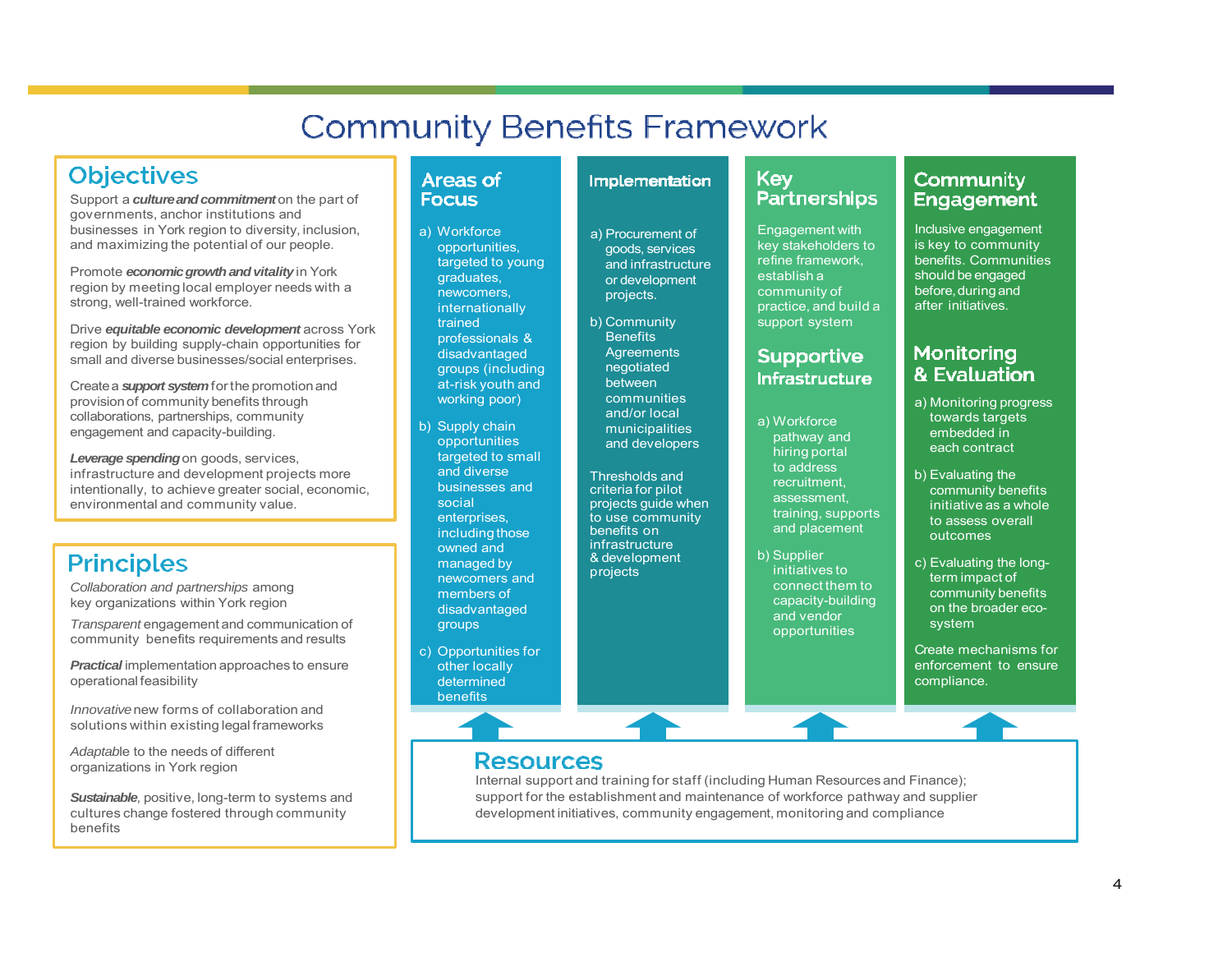## **Key Definitions**

**"Community benefits"** - additional physical, social, economic and environmental benefits for local communities that are leveraged by dollars already being spent on goods, services, major infrastructure and land development projects.

Benefits often include training, jobs and apprenticeships for low-income or disadvantaged groups and supply-chain initiatives for small and medium-sized enterprises and/or social enterprises, but can include many other things, depending on the needs and aspirations of the local community.

**"Community benefits in procurement"** – clauses placed into procurement documents that require successful bidders to deliver specified community benefits as part of the contract. Also called "social procurement" or "social purchasing".

**"Community Benefits Agreements" ("CBAs")** - private, enforceable contracts, often negotiated between a coalition of community groups, a municipality, and a developer. The developer agrees to provide specific benefits for a project that have been defined by the community through an inclusive engagement process. In exchange, the community groups agree to support the project and to refrain from litigation.

**"Community" -** York region residents who come together to participate in the process to define, monitor, and/or evaluate benefits, such as those who might reasonably be affected by a proposed infrastructure or development project.

**"Disadvantaged"** - those who experience discrimination or barriers to equal opportunity, including Indigenous people, racialized groups, LBGTQ+ people, at-risk youth, the long-term unemployed, working poor, people with disabilities, women, and the under and unemployed.

**"Young graduates"** - those who have graduated from a Canadian college or university within the last two years, are living in York region, and are unemployed or underemployed (i.e. working full time or on contracts, but not at their full capability, based on their level of education, skills and experience).

**"Underemployed"** - working full time or on contracts, but not at an individual's full capability, based on their level of education, skills and experience.

**"Newcomers"** - individuals who have arrived in Canada within the last five years from another country.

**"Internationally trained professionals"** - individuals who obtained credentials to practice their profession outside of Canada.

**"Small businesses"** - businesses with fewer than 20 employees, including entrepreneurs.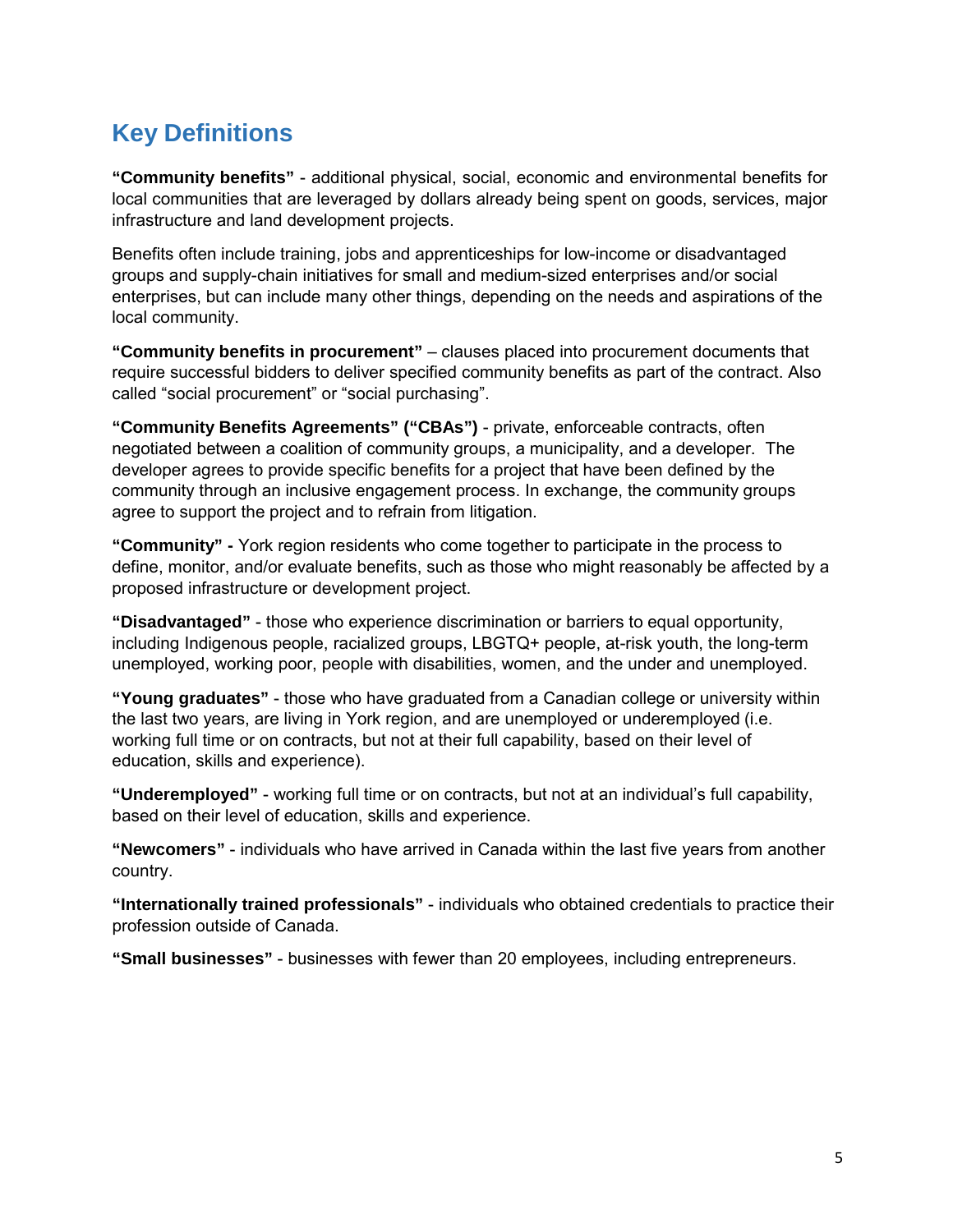## **How to use this toolkit**

This toolkit is divided into four sections:

- Section One provides a general introduction and provides an overview of some key considerations: when and where to use community benefits, legal frameworks, policies, and engaging with communities.
- Section Two provides an overview of using community benefits in procurement, and includes tools, templates, and model clauses that can be adapted for use by procurement experts.
- Section Three discusses how to use Community Benefits Agreements (CBAs) in the development process.
- Section Four discusses monitoring, tracking, and evaluation of community benefits, and provides sample reporting templates.

Appendix A gives a list of resources, including links to existing community benefits and social procurement policies, agreements, and toolkits from elsewhere.

Appendix B is a sample menu of benefits.

It is recommended that users read through Section One for an understanding of the basics before moving to the tools and templates provided in the rest of the document.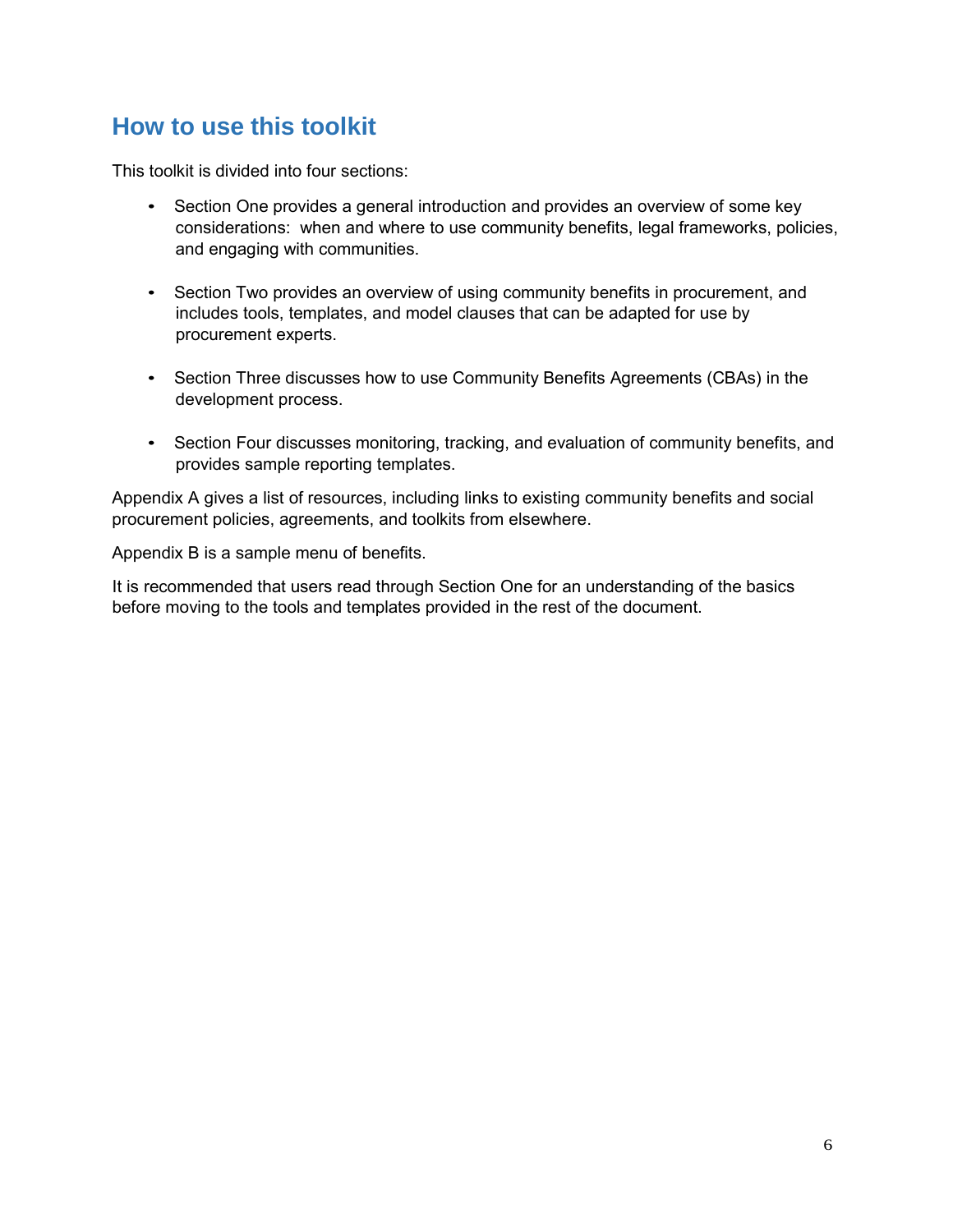# **Section One**

Getting Started Legal frameworks Policies Engaging with communities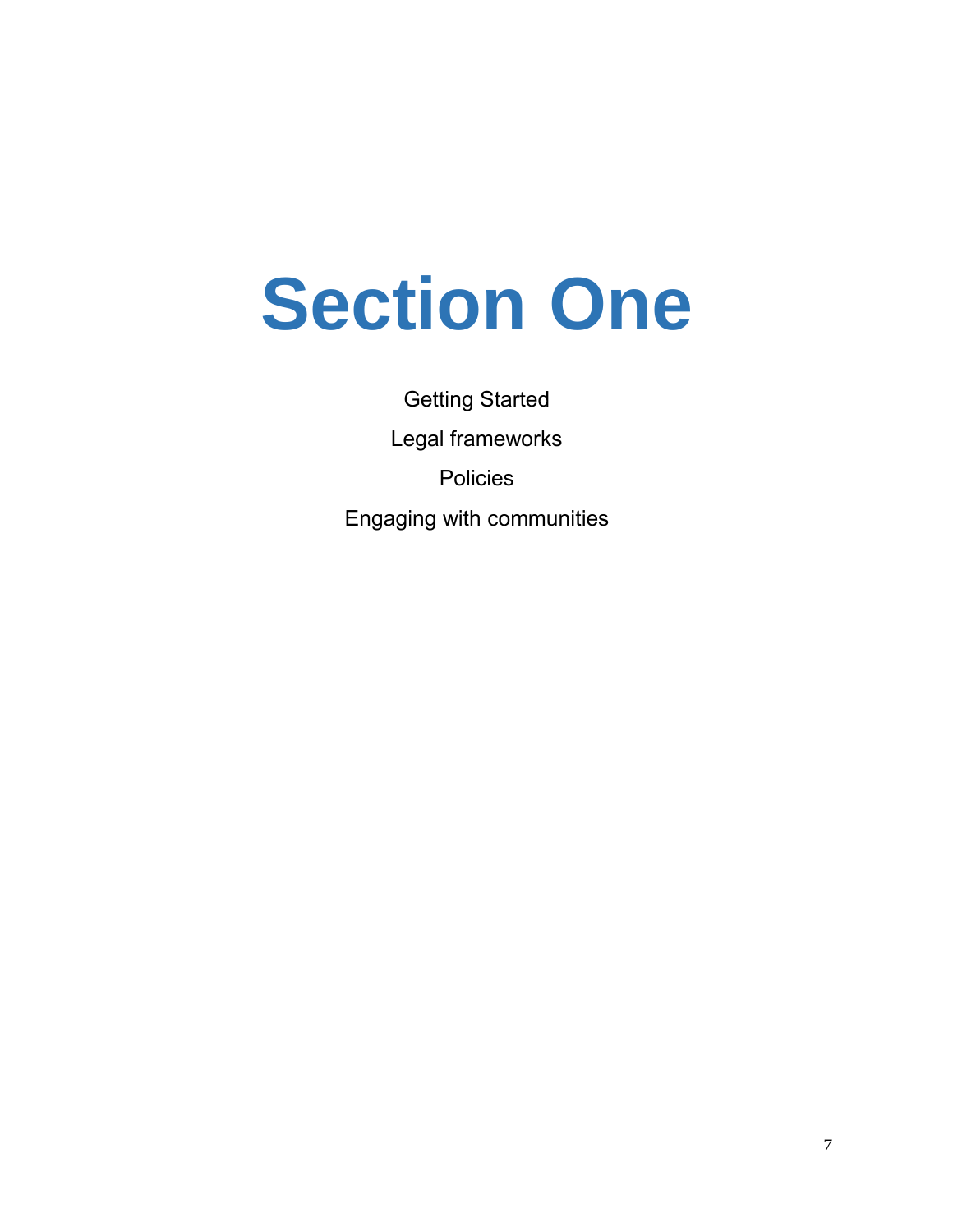### **1. Getting started: when and where to use community benefits**

An organization can use community benefits as part of its ongoing operations through procurement, or on a project-specific basis. If you're interested in using community benefits but aren't sure where to start, think through the following questions.

#### **1. What kinds of initiatives support and advance your mission?**

Organizations can use community benefits in different ways to support their missions. The York Region approach focuses on:

- the creation of workforce opportunities, targeted to young graduates, newcomers, internationally trained professionals, and members of disadvantaged communities;
- supply chain opportunities for small businesses and social enterprises, including those owned and managed by newcomers and members of disadvantaged groups; and
- other benefits that may be locally determined by the community.

Within these areas, organizations can refine their focus. For example, anchor institutions interested in supporting local economic development could choose to adopt supply-chain initiatives that ensure small businesses or social enterprises in their catchment area have an opportunity to bid on contracts being tendered for goods and services. Employers who are looking to diversify their local workforce might decide to hire internationally trained workers or newcomers. Municipalities concerned about an aging workforce, barriers to employment or disadvantaged populations can tie requirements for targeted hiring to construction contracts or enter into community benefits agreements for large developments. Organizations with a mission to deliver positive environmental outcomes might look to locally desired carbon reduction or community greening initiatives. Appendix B is a sample "menu" of benefits and some examples. Talk to your community to determine what kinds of initiatives will advance your mission and vision.

#### **2. Who is your community?**

Fundamental to the creation of any community benefits approach is the involvement of the local community. Engaging community members and stakeholders in a community benefits project or program, as discussed in more detail in Section 4, lends legitimacy to the process, ensures transparency, and builds trust and social capital. Whether it is creating an organizational policy for community benefits, or consulting community members who may be impacted by a development project, community input will help you determine how to use your spending more intentionally to meet community needs.

Start by creating an inclusive definition of the community being served by the activity or the project, be proactive about bringing them to the table (especially historically disadvantaged and underrepresented voices), and ask them for their input, right from the beginning. And allow for innovation - they may have different and better ideas than those presented here.

#### **3. Where are the logical opportunities within the organization?**

Start by building on what you already do, or look for the natural opportunities. For example, if you purchase a wide variety of goods and services, and you are interested in diversifying your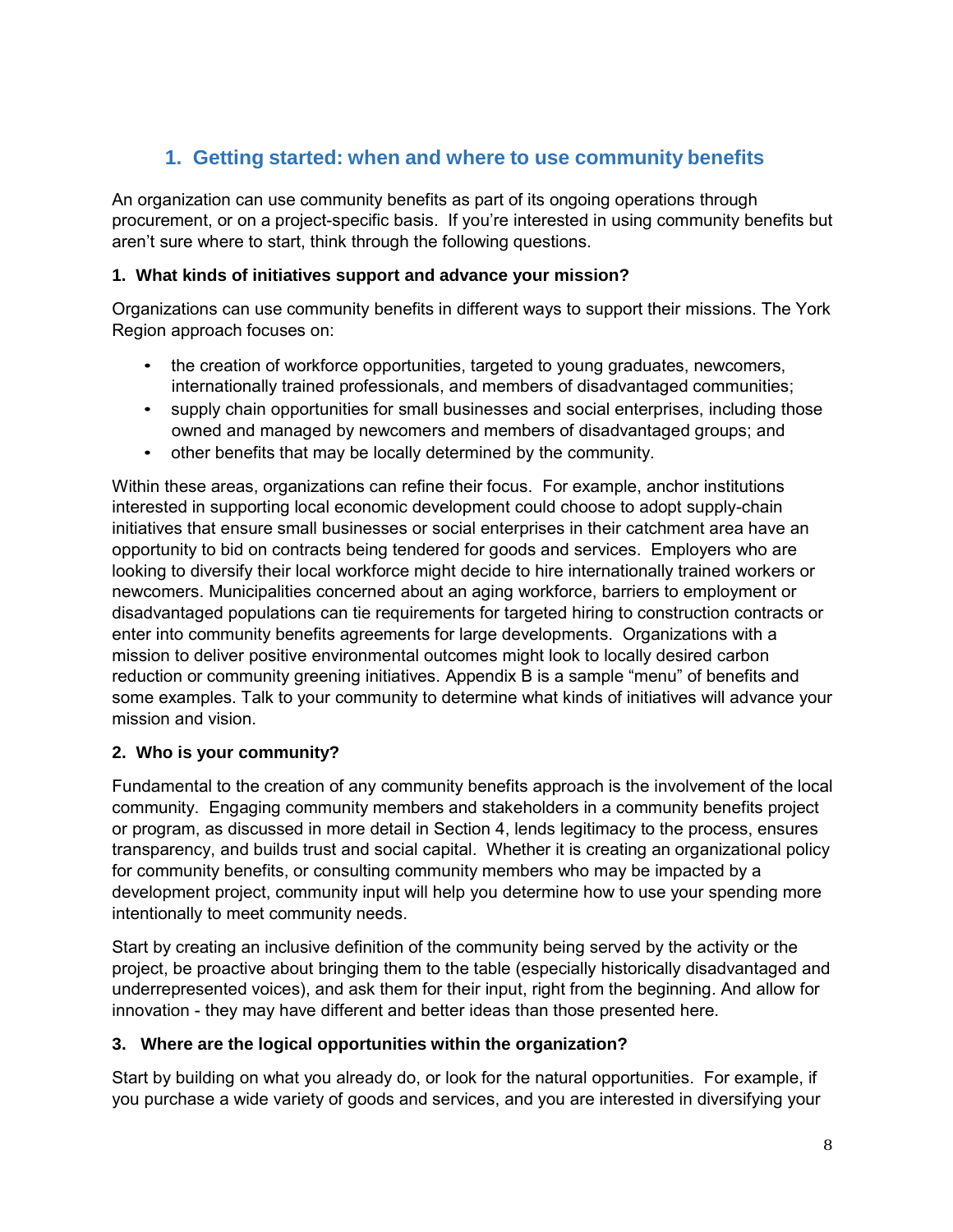supplier base, work with your procurement department to identify opportunities to seek bids from diverse suppliers. If working on infrastructure or development projects and you are interested in workforce development, consider whether the projects are of sufficient size and scope to offer substantive employment, training or apprenticeship opportunities.

#### **4. What internal partnerships and collaborations will be needed?**

Key to community benefits is a culture of collaboration, and this starts inside. Community benefits can and should draw on the myriad of skills within an organization. Consider an internal working group drawn from different departments to shepherd initiatives and build expertise – this will not only be more effective, but can help break down internal silos. Support communications and training for relevant staff. Implementing community benefits will require the involvement of procurement and legal departments, and may also include planning, human resources, transportation, environmental services, social policy and community engagement. Begin with a demonstration project to bring staff on board and lower the perceived risk of doing business differently.

#### **5. What external partnerships and collaborations will be needed?**

Consider what expertise you have in-house, and what partnerships you will need to create to help you fulfill your community benefits commitments. One of the benefits of adopting a Framework across York Region is that efforts are being made to bring together key partners for workforce and supply-chain initiatives to help everyone who is interested in this work across York Region. Try not to re-create the wheel – look to those who are already engaged in the work, and join forces where it makes sense to do so.

You don't have to do everything at once. Start by determining your goals, set out a strategy, and then phase in your use of community benefits, starting with demonstration projects. Once you've tried a few different projects, refine your approach, iterate, and then build on your learnings.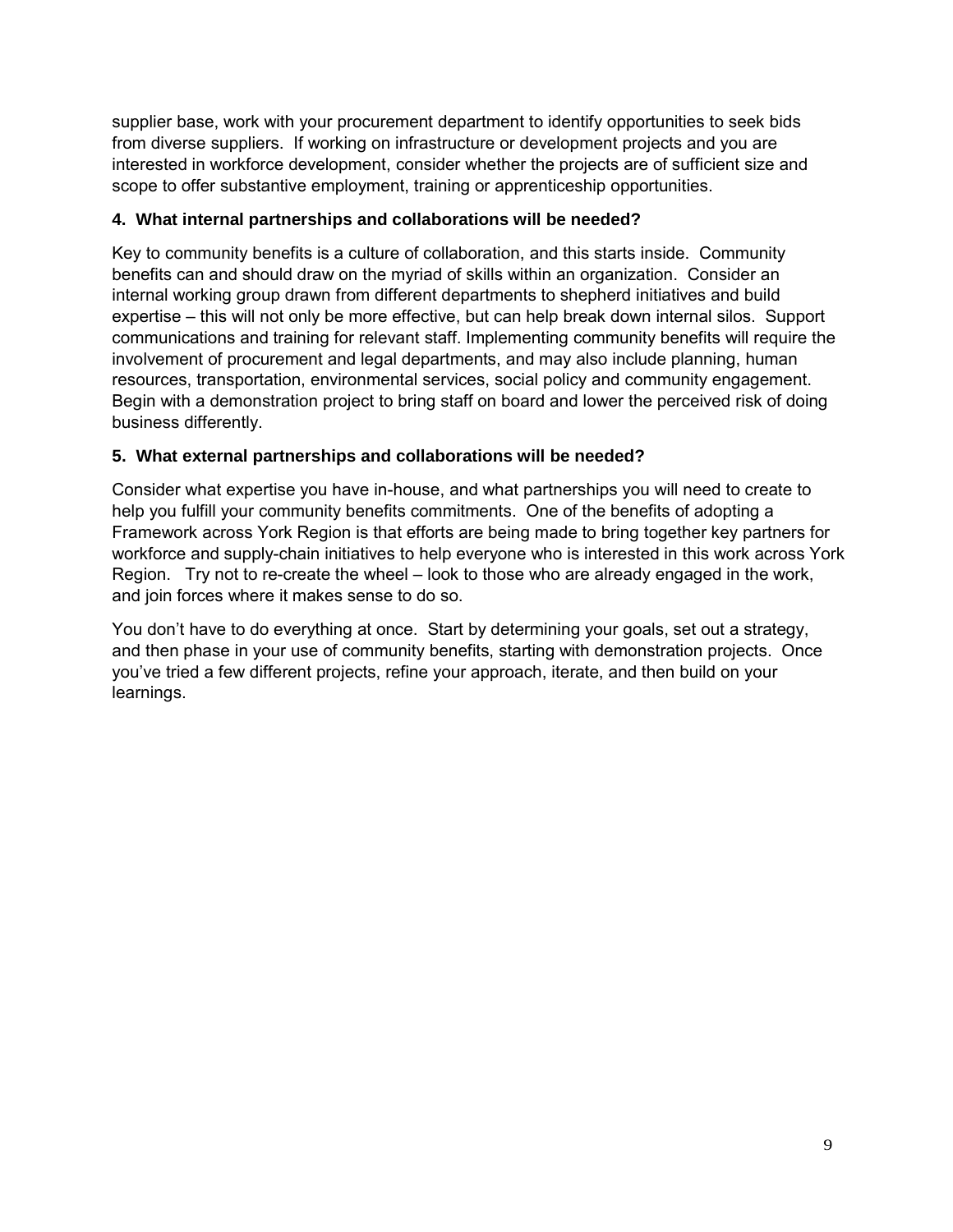#### **2. Legal Considerations**

Before implementing a community benefits approach, it's important to understand the legal and regulatory context. In Ontario, there is provincial legislation that guides procurement and planning. Municipalities also have their own purchasing bylaws, Official Plans, and land use policies.

Any community benefits requirements – whether implemented through procurement or CBAs – must comply with the requirements of the appropriate legislation or policy. The advice and model clauses included here have been designed to be generally compliant with these frameworks. However, **this toolkit does not constitute a legal opinion or advice.** Care must be taken to ensure that your organization's approach is reviewed by your own legal counsel to ensure compliance.

#### a) Procurement

Including community benefits requirements in procurement offers a clear, consistent and transparent approach that can be valued, monitored and enforced within existing legal and regulatory frameworks.

Municipalities are required, under the *Municipal Act, 2001*, 2 to have a procurement policy that guides the purchase of goods and services.<sup>3</sup> Publicly funded organizations<sup>4</sup> are bound by the Ontario Broader Public Service Procurement Directive (the "BPS Directive").<sup>5</sup> While the BPS Directive requires that organizations not give local preferences to suppliers (principle of nondiscrimination), the province's own Implementation Guidebook notes that such procurement practices can be allowed where they are in service of a "legitimate objective", specifically including "affirmative action for disadvantaged groups."6

Ontario's *Infrastructure and Jobs for Prosperity Act, 2015<sup>7</sup>*requires the provincial government and public sector entities to consider the promotion of community benefits as a principle when making decisions respecting infrastructure. The Act also requires the provision of apprenticeship plans for public infrastructure projects.<sup>8</sup> The province's Long-Term Infrastructure Plan, released

https://www.doingbusiness.mgs.gov.on.ca/mbs/psb/psb.nsf/Attachments/001‐

BPS\_Procurement\_Directive/\$FILE/BPS\_Procurement\_Directive.pdf

<sup>2</sup> S.O. 2001, c. 25, s. 270(1)

<sup>&</sup>lt;sup>3</sup> See, e.g. Regional Municipality of York Purchasing Bylaw No. 2017-30 which sets out objectives, processes, requirements, and exceptions. Every municipality in the Region has its own procurement policy.

<sup>4</sup> Specifically hospitals, school boards, colleges and universities, children's aid societies, community care access corporations and organizations that received public funds of \$10M or more in the previous fiscal year

<sup>5</sup> The BPS Procurement Directive sets out 25 mandatory requirementsthat must be included in the policies and procedures of these organizations. It is online at:

<sup>6</sup> Ministry of Finance, Broader Public Sector Procurement Directive Implementation Guidebook, April 2011, at 26‐ 27, available online at: https://www.doingbusiness.mgs.gov.on.ca/mbs/psb/psb.nsf/Attachments/BPSProcDir‐ Guidebook‐pdf‐eng/\$FILE/bps\_procurement\_guidebook‐pdf‐eng.pdf

<sup>7</sup> S.O. 2015, c. 15

<sup>&</sup>lt;sup>8</sup> S. 3(13) states: "Infrastructure planning and investment should promote community benefits, being the supplementary social and economic benefits arising from an infrastructure project that are intended to improve the well-being of a community affected by the project, such as local job creation and training opportunities (including for apprentices, within the meaning of s. 9), improvement of public space within the community, and any specific benefits identified by the community." Apprenticeship regulations are yet to be adopted under s. 9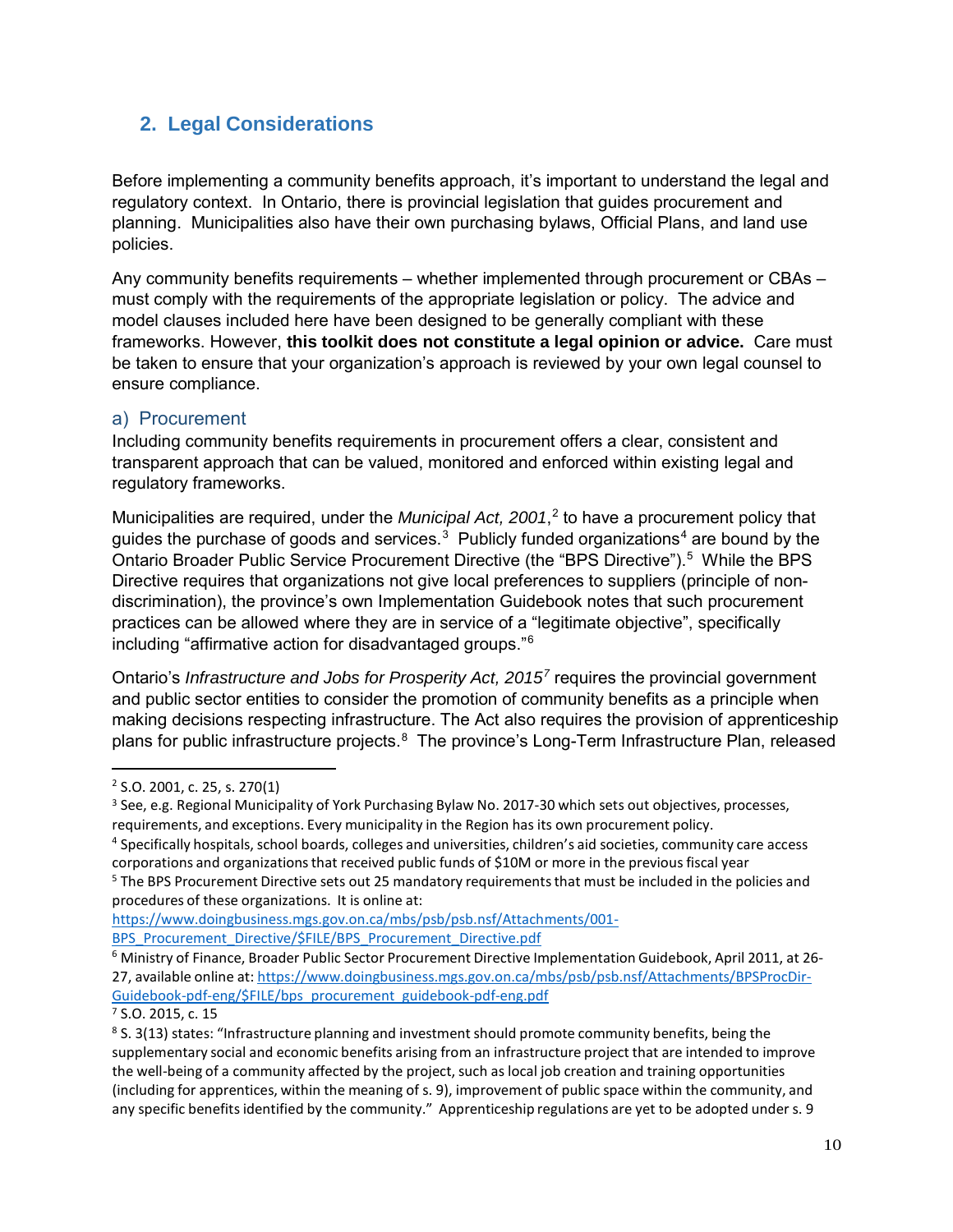in November 2017, commits to developing a community benefits framework in partnership with stakeholders and partners, applying it to all major public infrastructure projects by 2020.<sup>9</sup>

Municipalities and public institutions in Ontario are also bound by the Canadian Free Trade Agreement ("CFTA"), the Trade and Cooperation Agreement between Ontario and Quebec (which aligns with the CFTA) and the Canada-Europe Trade Agreement ("CETA"). These agreements prohibit discrimination based on the province or territory of origin for goods, services, workers and investments, above certain thresholds. For CFTA, the thresholds are \$100,000 or greater for goods and services, and \$250,000 for construction. Certain exceptions apply for procurements associated with poverty reduction and aboriginal people.<sup>10</sup> For CETA, the thresholds are \$340,600 for goods and services, and \$8.5M for construction services.

To ensure compliance with trade agreements, organizations can consider:

(1) giving preference to local vendors for contracts under the thresholds;

(2) relying on the "legitimate objectives" interpretation or exceptions, where applicable, and

(3) drafting requirements carefully to avoid giving local preference, in favour of other criteria that could be met by a business outside Ontario, and ensuring local businesses are made aware of the opportunities to bid.

#### b) Development

CBAs are private, enforceable contracts, negotiated between a coalition of community groups, a municipality, and a developer (or sometimes directly between municipalities and developers, after consultation with community groups). Requirements for community benefits can also be included in development agreements, though this is less common.

CBAs can be negotiated between local municipalities and developers where the development offers opportunities for significant community benefits that would not otherwise be afforded through the planning and development process. Consideration must therefore be given to how CBAs interact with planning legislation and policies.

<sup>9</sup> See https://news.ontario.ca/moi/en/2017/11/long-term-infrastructure-plan-focused-on-building-ontario-up.html

<sup>&</sup>lt;sup>10</sup> In Ontario, exceptions are made in the CFTA for "procurement that targets poverty reduction for disadvantaged natural personsif the value of the procurement is below \$200,000." (Schedule of Ontario). In the Trade and Cooperation Agreement between Ontario and Quebec, language respecting allowancesfor differential treatment based on "legitimate objectives" is the same as that in the BPS Procurement Directive noted above.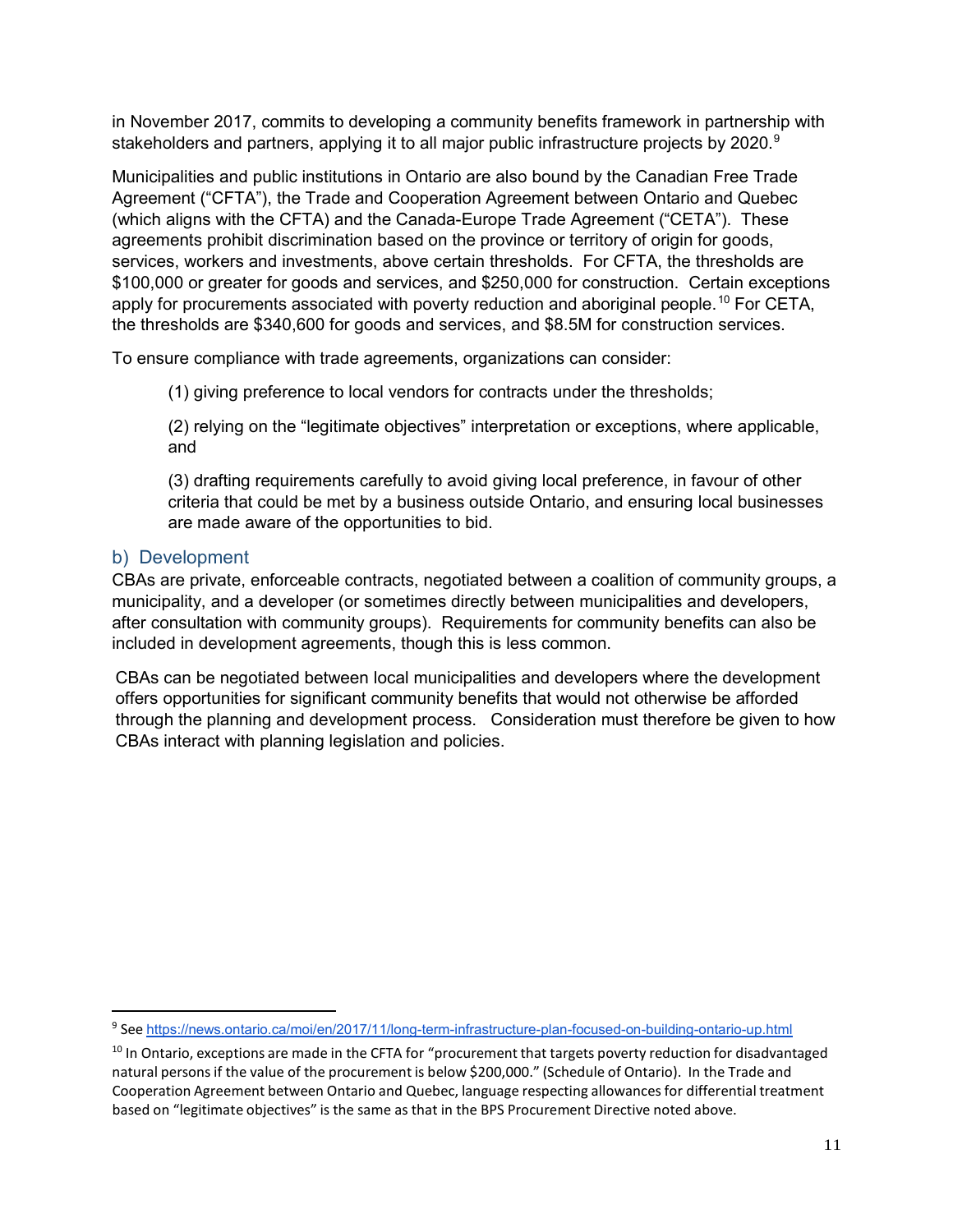#### *Section 37 of the Planning Act and Section 106 of the Municipal Act*

The *Planning Act*11 and other provincial policies and instruments set out how land use planning should occur across the province.<sup>12</sup> Municipalities regulate and control land uses through official plans, zoning bylaws and other planning requirements and instruments.<sup>13</sup>

The notion of "community benefits" is often confused, in Ontario, with contributions provided by developers under section 37 of the *Planning Act*. Section. 37 allows municipalities to, though a bylaw or policy, negotiate contributions for local benefits with developers who wish to build a project that is taller or denser than allowed under applicable zoning. It should be noted, however, that s. 106 of the *Municipal Act* prohibits municipalities from offering resources to manufacturing, industrial or commercial developers that give them an economic advantage.<sup>14</sup>

Most s. 37 policies require that contributions made by developers are in the form of capital assets, such as parks and public art, in or near the neighbourhood where the development is being built. Socio-economic benefits, such as the kinds of workforce or local procurement opportunities discussed in this toolkit, are not generally included.15 These kinds of benefits may therefore require negotiation through a separate instrument – a CBA. In addition, where section 37 does not apply (because, for example, a developer is not asking for additional height or density), CBAs could allow for the inclusion of capital benefits like affordable housing.

In sum, a CBA is a particular tool to achieve benefits that are supplemental to, or which cannot be captured by, the planning process as it stands today. This does not mean that CBAs should operate entirely outside the planning process, however. Including discussions of community benefits into the existing planning process for a project allows communities to be engaged and meet with municipal staff and potentially developers at an early stage. These meetings are critical to understand and identify community needs.

#### **3. Policies**

Policies are important because they provide the organizational context for community benefits, provide direction to internal departments tasked with implementing programs, and signal expectations to external stakeholders and the marketplace. They also provide the basis for other tools that internal staff will need, from for tender documents to program evaluation.

<sup>11</sup> R.S.O. 1990, c. P.13

 $12$  These policies and instruments include the Provincial Policy Statement; Places to Grow - Growth Plan for the Greater Golden Horseshoe; the Greenbelt Act and Plan; the Oak Ridges Moraine Conservation Plan; and the Lake Simcoe Protection Plan.

<sup>13</sup> Recent proposed amendmentsto the provincial *Promoting Affordable Housing Act, 2016* will also give municipalitiesthe option of requiring affordable housing units as part of residential developments("inclusionary zoning").Amendments are not yet in force as of February 2018.

<sup>14</sup> Municipal Act, 2001, S.O. 2001, c. 25 at s. 106

<sup>&</sup>lt;sup>15</sup> Of note, the language of s. 37 of the Planning Act does not limit contributions to capital: it allows for the provision of "services or matters" as well. In theory, a municipality could therefore choose to amend its s. 37 guidelinesto allow for the provision of noncapital benefits, as well as to require more significant consultation with affected communities, should it wish to allow for supplementary community benefits of the sort that are discussed in this study.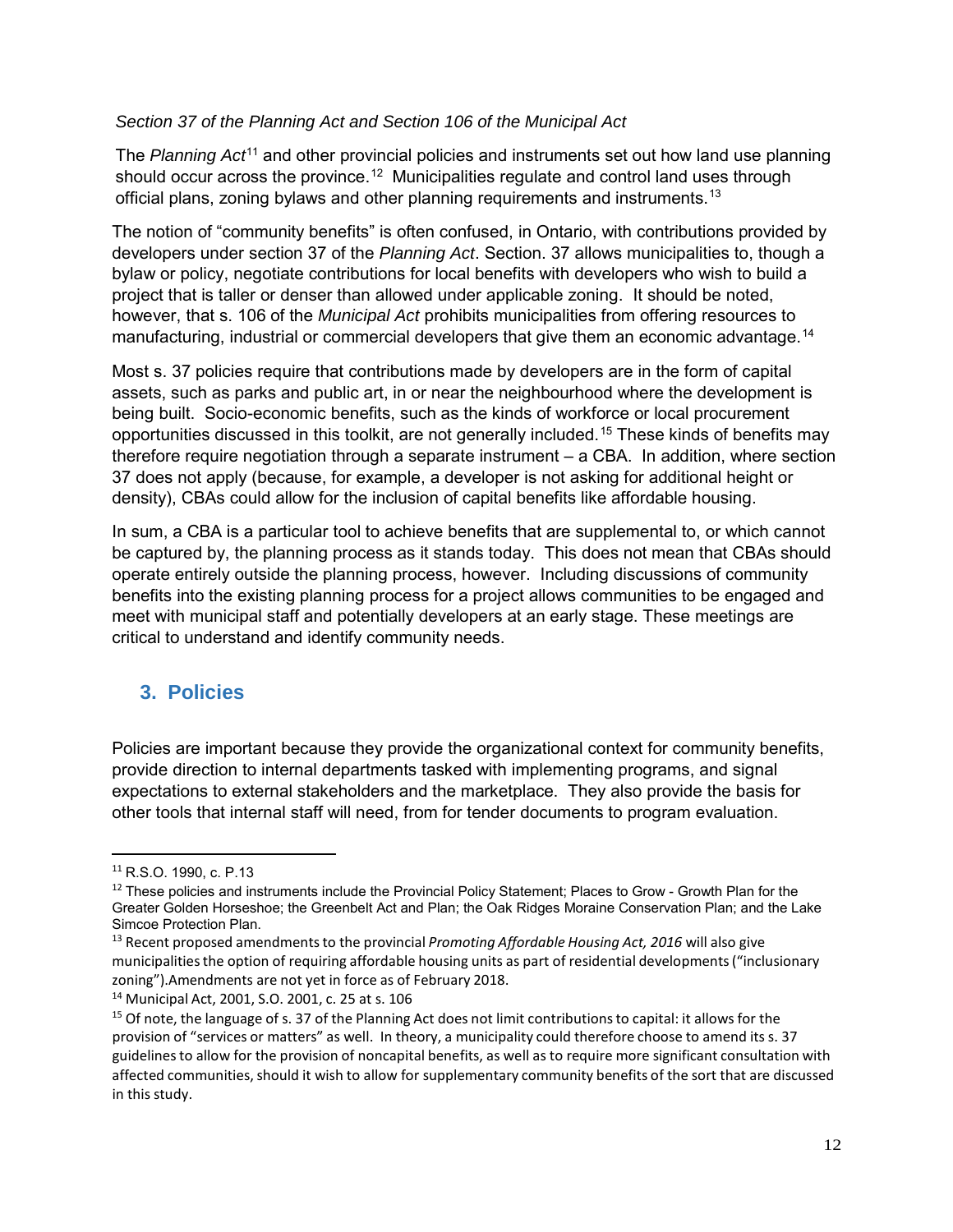Try before you fly! Begin with demonstration projects to help your organization test and refine its approach, educate internal staff, and engage both internal and external stakeholders. A policymaking process that takes place after the completion of demonstration projects allows for learnings to be incorporated, and is more likely to pave the way for a successful program.

It is possible that you already have existing policies and practices under which strategies and action items for community benefits could be added. These might include corporate strategic plans, sustainability strategies, or poverty reduction programs. Each organization will need to consider this within its own context. But if you are creating a community benefits policy, then consider the following elements, which have been identified as best practices:<sup>16</sup>

**1. Leadership**. If a community benefits policy is driven from the top, staff are much more likely to take it seriously. In government, political will and buy-in is critical. Within an institution, the active endorsement of the President or CEO will likely aid adoption of the policy. In either case, an internal champion should be appointed – someone who is tasked with driving the policy, at a level senior enough to drive change inside the organization.

**2. Clear policy basis and alignment with other policy goals and practices.** The policy objectives of community benefits should align with other institutional or public policy goals to make change internally, for example to procurement practices, and drive change in the market.

**3. Implementation strategies and guidelines**. An internal implementation strategy should include staff training and communications as well as development of detailed policy guidelines and processes to guide tendering and procurement, implementation, monitoring and evaluation efforts. Guidelines will also be required for the contracting community so they will understand how to respond to new criteria and expectations for implementation, monitoring and tracking performance. Resources – human and financial – will be required in the early stages of this work to ensure these can be done effectively.

**4. Clear definitions, measurable targets, and a monitoring framework**. A policy should clearly define core concepts and beneficiaries. Set measurable but reasonable targets for training, hiring and apprenticeships - the contractor's commitment and compliance are key to achieving outcomes. Monitoring and evaluation, as well as a commitment to enforcement, should be built into the policy to ensure performance can be measured against the policy goals.

Community benefits policies should move from the general to the specific, beginning at the level of a corporate strategic plan, and moving to more detailed policies and programs, as shown in Figure 1. Some examples are provided below. Links to the documents referenced in the text boxes can be found in Appendix A, Resources.

<sup>16</sup> Graser, D. Community Benefits in Practice and in Policy: Lessons from the United States and the United Kingdom. Atkinson Foundation, 2016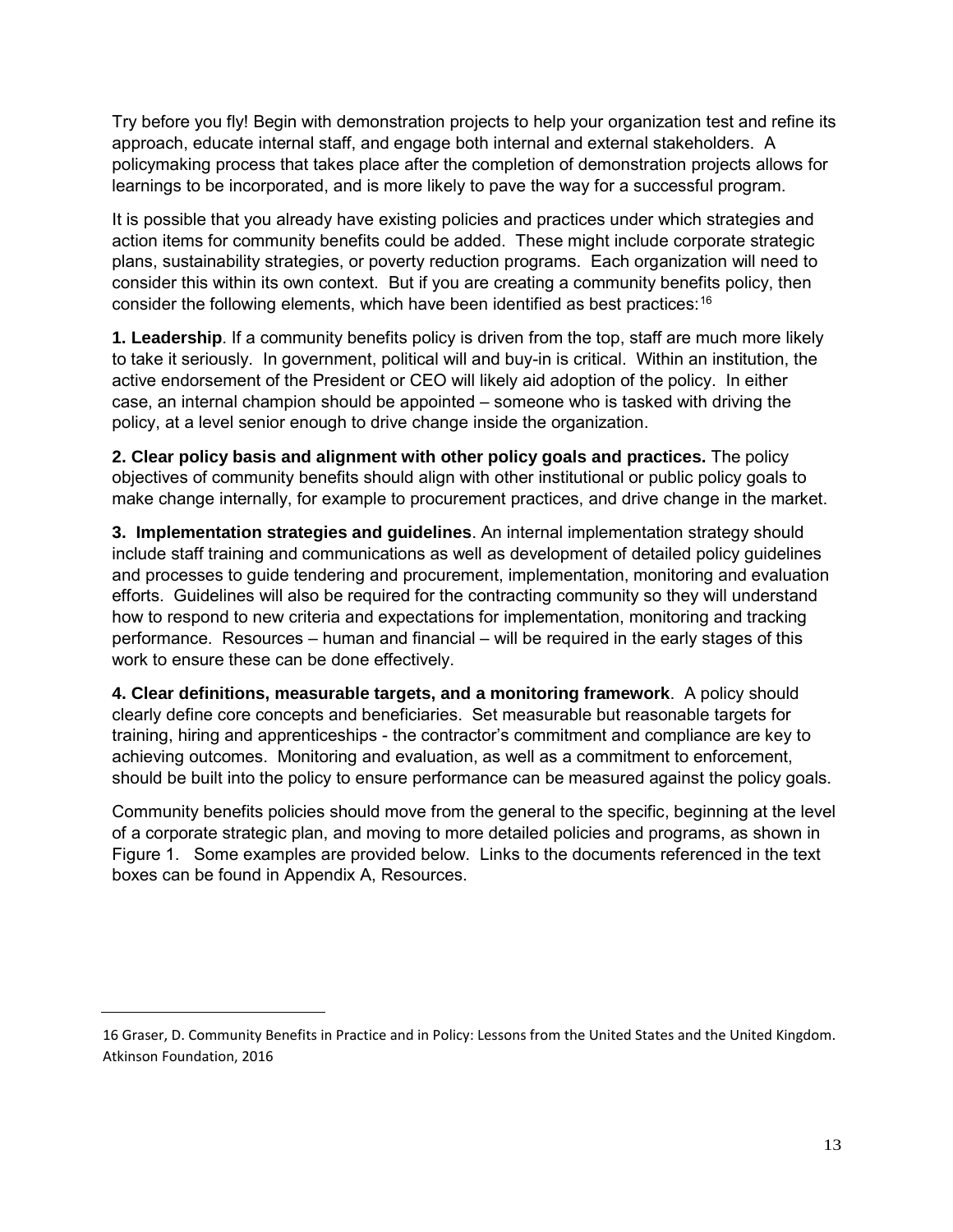#### *Figure 1 - Community Benefits Policies Roadmap*

Include language endorsing community benefits in your corporate strategic plan

Try before you fly: create a framework or program for demonstration projects

Based on your learnings, create a community benefits policy and/or program

#### **1. Include policy language in your corporate strategic plan**

Add broad language that specifically endorses community benefits as a mechanism that could promote other higher level strategic goals, to pave the way for more detailed policies and implementation guidelines. For example, the social benefits of procurement is often understated, and CBAs provide an opportunity to maximize these benefits. If you are a government, such high-level language also provides permission space to your agencies, boards and commissions to move forward with community benefits initiatives themselves.

#### **BO X 1 : Y O RK R E GI O N ' S STRATEGIC P L AN**

York Region's Vision 2051 already contains a commitment to fostering entrepreneurship and supporting small business development and growth, as well as encouraging progressive employment opportunities to maximize productivity and inclusivity in the economy. Its Strategic Plan 2015‐2019 contains, as a strategic objective, "supporting the development and retention of Region-wide workforce." One activity that is listed to support this objective is to "enhance workforce development strategies assisting underemployed and unemployed residents."

In the next iteration of the Strategic Plan, it would be straightforward to add language endorsing community benefits as follows:

"Enhance workforce development strategies assisting underemployed and unemployed residents, *including through community benefits policies and strategies*."

This high‐level language could also be added to activities associated with economic development, infrastructure, transportation, affordable housing, etc.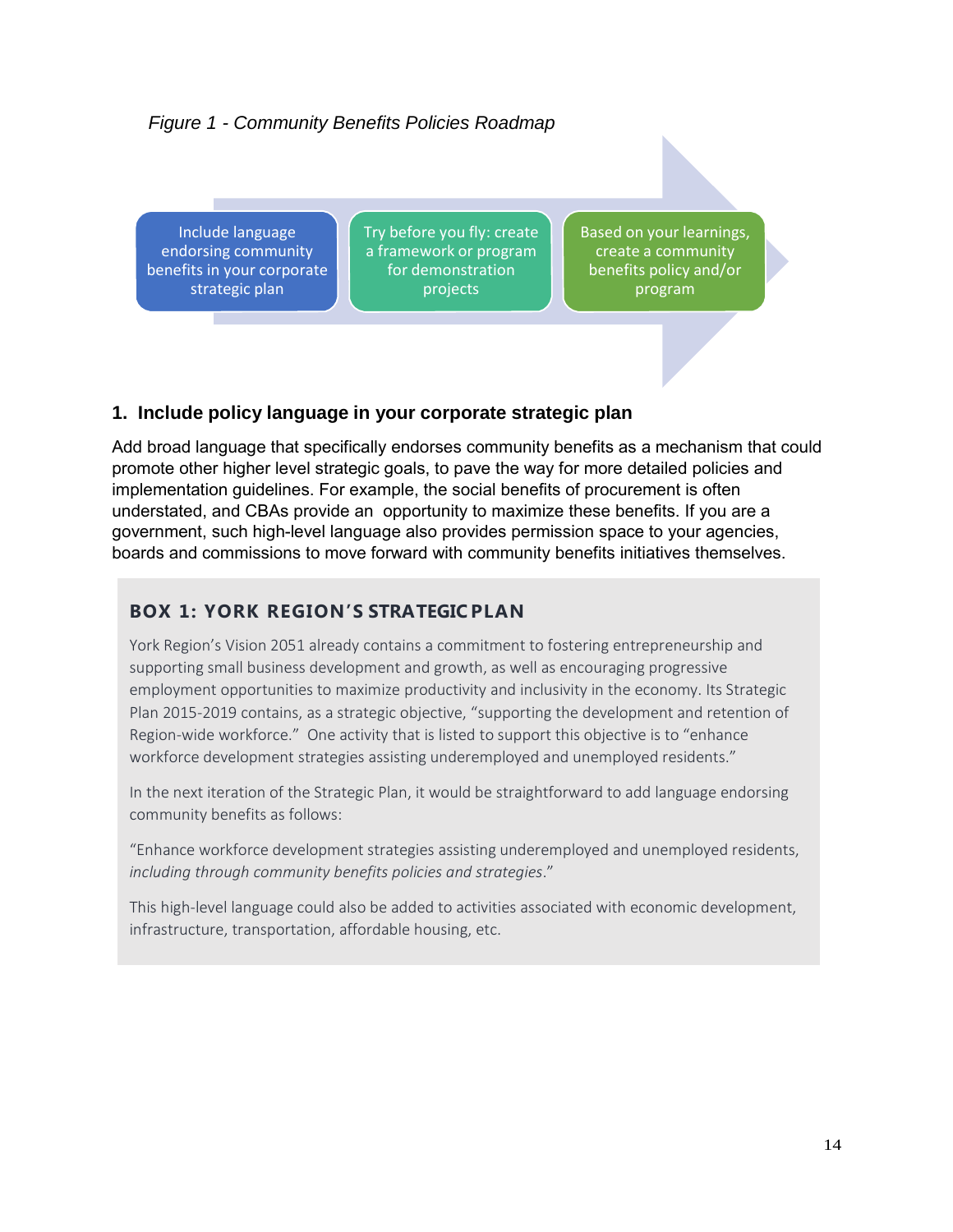#### **2. Create an initial framework or policy that provides for demonstration projects**

Drawing on strategic objectives of an organization or municipality, create a framework or program to demonstrate the use of community benefits, with a view to creating a policy based on the learnings from the demonstration phase. Pilot projects have been a successful strategy in Vancouver, at the Regional Municipality of Wood Buffalo in Alberta, and in Toronto.

#### **BOX 2: REGIONAL MUNICIPALITY OF WOOD BUFFALO: SOCIAL PROCUREMENT FRAMEWORK (PILOT PROJECT PHASE)**

In January, 2016, the Regional Municipality of Wood Buffalo adopted a Social Procurement Framework with the goal to "better leverage tax dollars to achieve positive social outcomes in keeping with community values and strategic objectives".

The Framework focused on ethical and social procurement, with goals that include stimulating economic development, improving supply chain access to local government contracts for micro, small businesses and social enterprises, increasing good quality jobs, training and apprenticeship opportunities, and addressing poverty and stimulating social innovation.

It is currently piloting initiatives in three areas: CBAs in infrastructure contracts; building social capacity in the private sector marketplace (i.e. encouraging private sector bidders to deliver social value); and improving supply chain access for micro, SMEs and social enterprises.

Between September 2016‐June 2017, ten pilot projects took place, and a community benefits policy is now being developed.

#### **3. Create a community benefits policy**

Once learnings have been incorporated from a pilot phase, a general policy can be created. For example, in 2013, Toronto City Council adopted an initial Social Procurement Framework to guide the development of a policy over a two-year period. Based on the learnings from pilot projects over that period, the City adopted a Social Procurement Program and Policy in 2016.

As an alternative to a general community benefits policy, language can be created for a policy specific to procurement or development. Sample language for a procurement policy can be found at the end of Section Two, Community Benefits in Procurement. In addition, the creation of guidelines and procedures, or changes to processes, can supplement or in some circumstances even replace the need for a policy.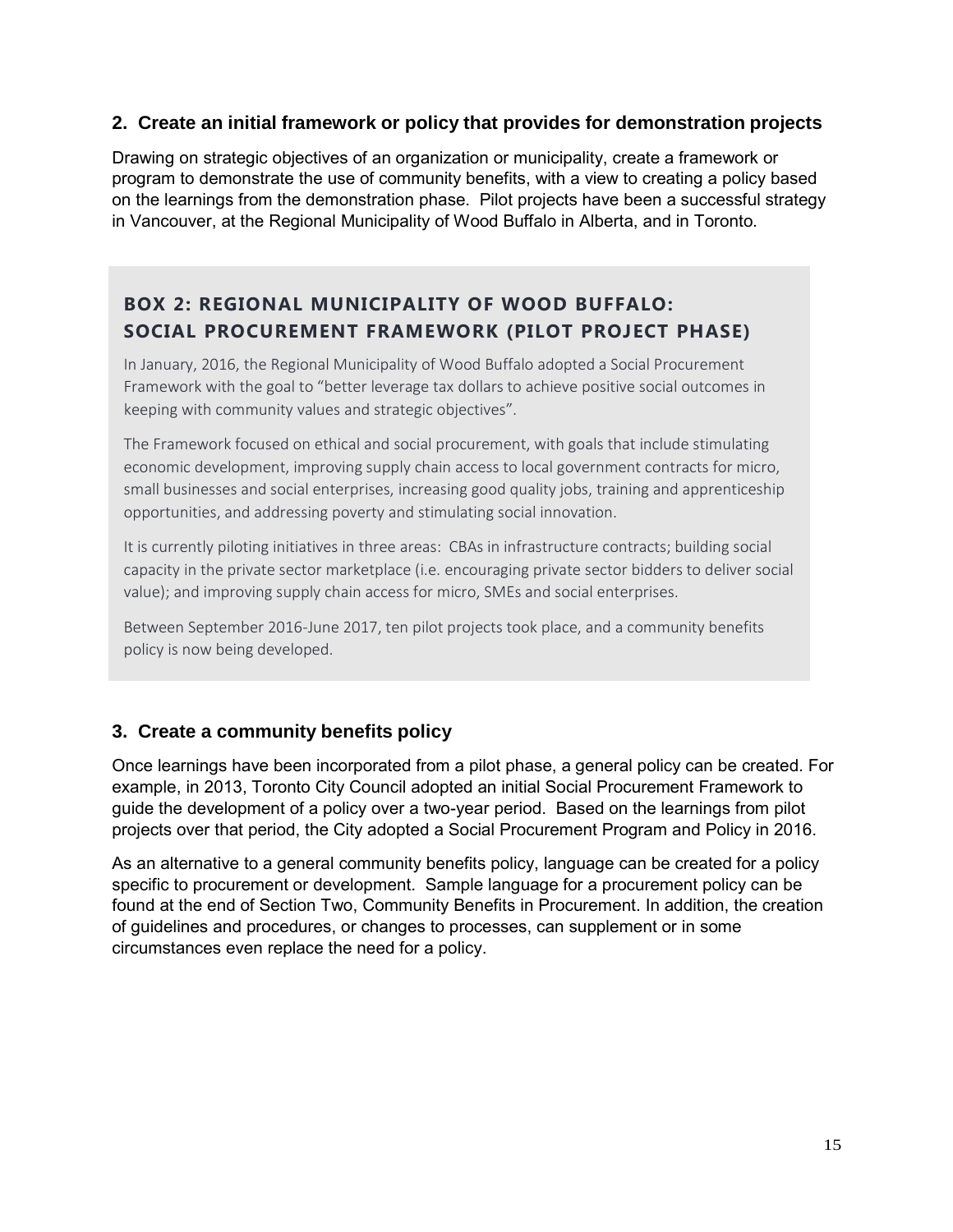## **BOX 3: CITY OF TORONTO SOCIAL PROCUREMENT POLICY ( E X TR A C T)**

#### Purpose and Policy Statement

To embed supply chain diversity and workforce development initiatives within the City's Procurement Processes to drive inclusive economic growth.

#### General Principles

This policy will conform to the following principles

- Addresses economic disadvantage, discrimination, and barriers to equal opportunity, particularly among equity-seeking communities, that disproportionately experience unemployment and underemployment, discrimination, or barriers to equal opportunity;
- Adheres to the highest standards of ethical conduct and maintains consistency with other City of Toronto policies and procedures;
- Works to build a culture of social procurement;
- Establishes an effective balance between accountability, transparency and efficiency;
- Complies with all applicable laws (including trade agreement implementing legislation), regulations, by‐laws, policies, including the Ontario Human Rights Code, the Ontario College of Trades and Apprenticeship Act, and any collective agreements which imposes obligations on the City or its suppliers;
- Achieves best value for the City of Toronto through the consideration of the full range of procurement formats and the adoption of commercially reasonable business practices.

*The policy details key components of the supplier diversity and workforce commitments, including application of the supplier diversity provisions at different levels; application of the workforce development initiatives to construction projects over \$5M; and procedures to assess compliance*.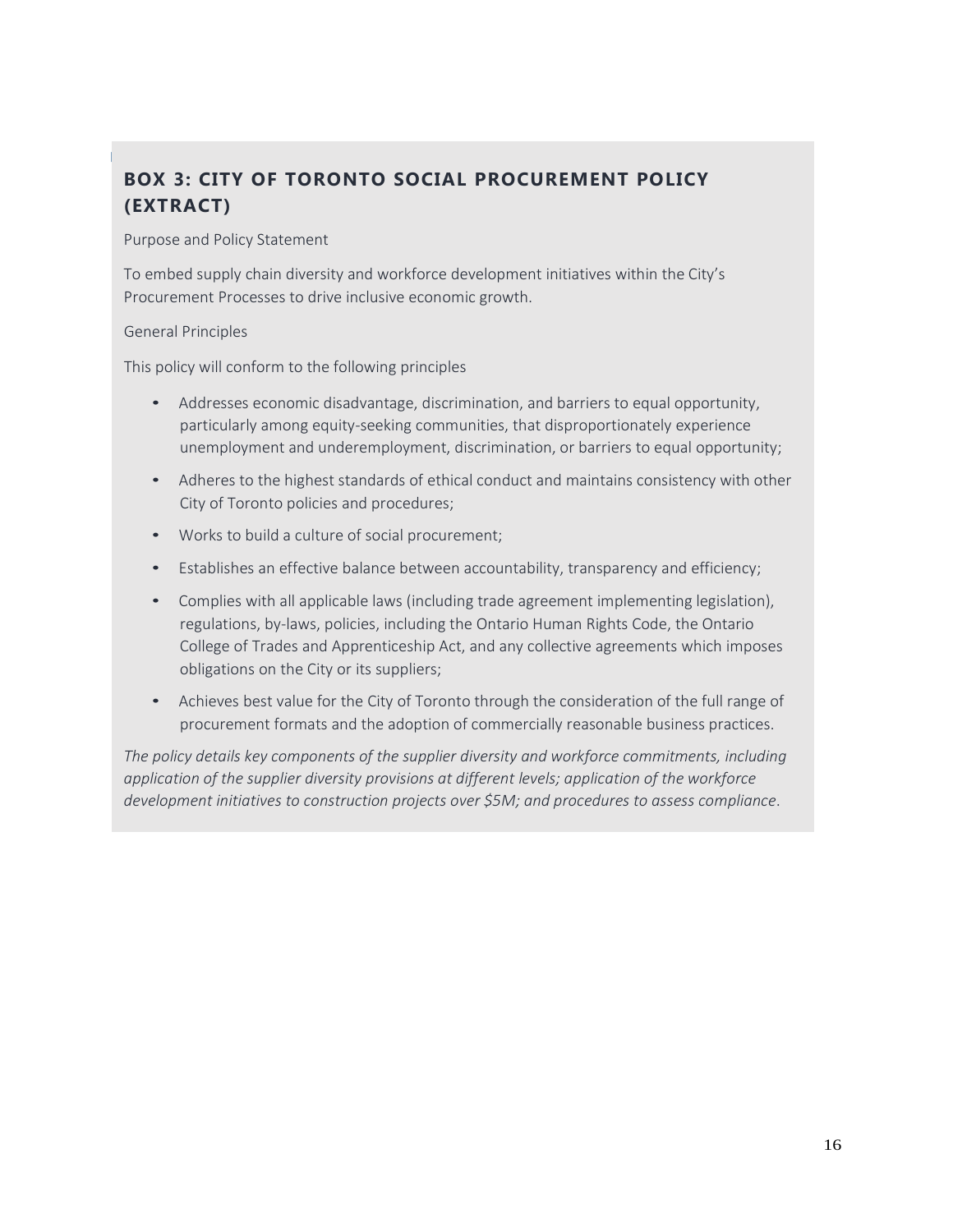#### **4. Engaging with communities, and partnering with stakeholders**

Community benefits is a powerful tool for engaging communities, building community capacity and creating partnerships across York Region. Bringing residents together to discuss how initiatives benefit their communities can drive social inclusion, mitigate risks for large projects, and help build social capital for governments and anchor organizations.

#### Engaging with communities

It is remarkably easy, and likely tempting, to create a community benefits or social procurement policy without actually talking to people. After all, who could be opposed to a policy or agreement that provides opportunities to disadvantaged communities or small businesses? But to do so is to miss the very raison d'être of this work: the strengthening of the local community voice, for the greater benefit of York region.

Good public engagement brings creative input and valuable local knowledge to the table, strengthening and legitimizing decisions. It provides a forum for factual information to be communicated, and a way to address misunderstandings or disagreements. It builds trust and understanding, can help reduce NIMBYism, and in the case of public infrastructure, fosters pride of ownership. And, by bringing underrepresented voices to the table, engagement helps build social inclusion – particularly important in York region, with its high proportion of newcomers.

Whether you are setting out to create a community benefits policy, or embarking on an infrastructure or development project, *talk to communities first, during, and after the initiative*. Create an engagement plan and provide sufficient lead time, staff, and other resources. Set the parameters for the discussion and think about how and when communities can inform and contribute to decision-making. Consider in particular what will be needed to ensure a diverse range of participants, including those from low-income communities or those for whom English is not a first language. For example:

- Can you provide child care for an evening, help with transportation costs, and supply translators or sign-language interpreters, if necessary?
- Is the venue accessible, will there be snacks or food available, and can you have sessions at different times (daytime, evenings, weekends) and places to allow those with variable schedules to participate?
- Are there community organizations with whom you can partner to host sessions, who may be able to bring their own members and constituents to the table?

If you are about to enter into a planning process for a major infrastructure or development process, put community benefits on the table at an early stage, make sure you are bringing an inclusive range of voices to the conversation, and be clear about what you are prepared to negotiate. Defining what is on the table and what is off the table is important in setting expectations. Community benefits can be integrated into wider discussions about community needs and aspirations during the planning process, helping ensure they are integrated into the project.

Consider as well mechanisms for ongoing engagement. For example, you might set up a community advisory committee to help inform the development and implementation of a policy or demonstration projects. If there is a monitoring committee involved as part of a development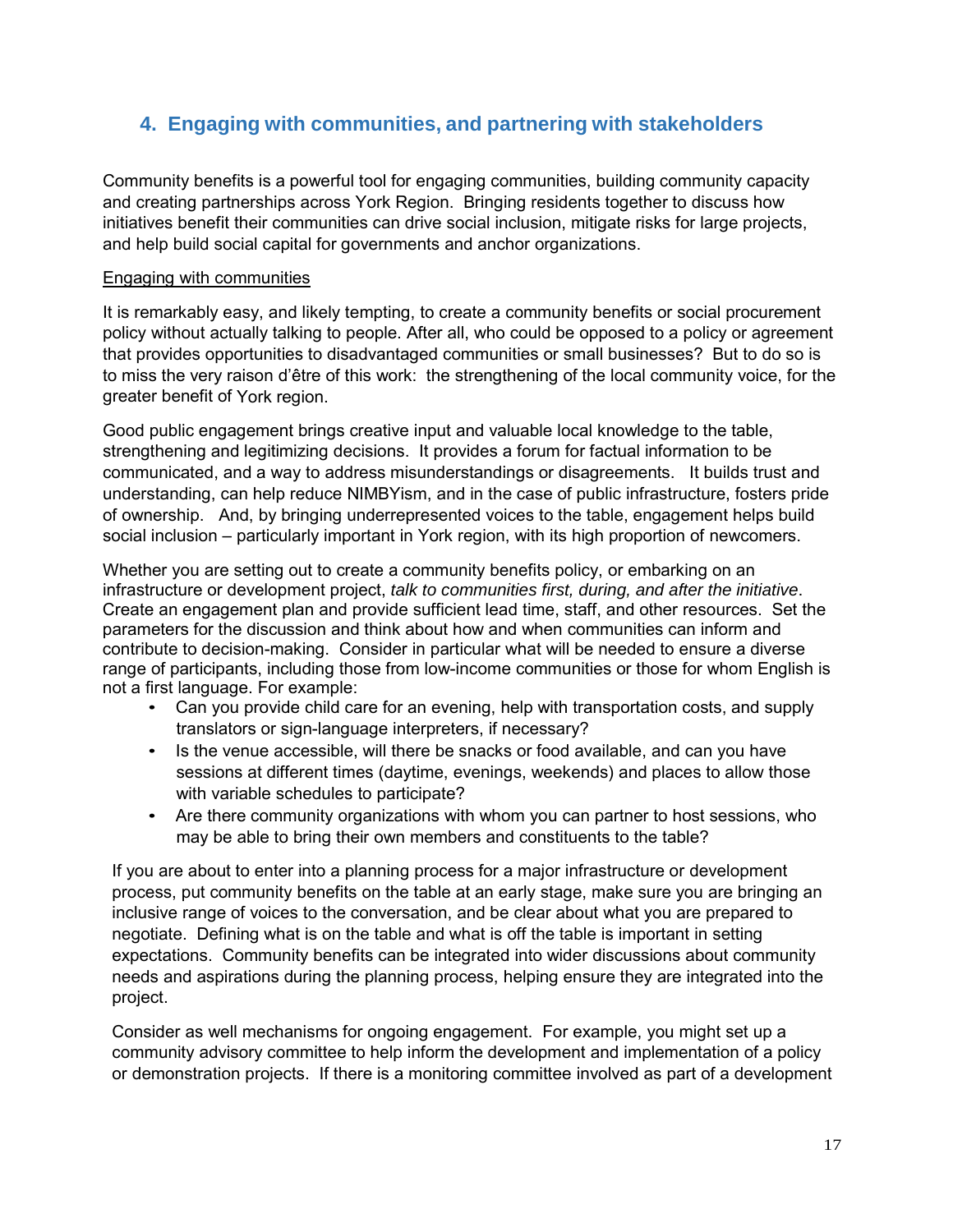project, consider ensuring community members are included to help troubleshoot the delivery of community benefits. Post-project, use surveys, focus groups, or other methods to help evaluate success.

There is a lot of good material on public engagement available, and many experts in the field who can help put together a solid process. Organizations like the International Association for Public Participation (IAP2) provide useful tools and techniques that can help inform approaches. In addition, many municipalities already have their own resources and approaches to engagement.

While every process is different, one sample approach is attached as a tool. Links to resources for creating community engagement plans are included in Appendix A.

#### Stakeholder Partnerships

The York Region Framework has, as one of its core objectives, the creation of a support system for community benefits through collaborations, partnerships, engagement and capacity-building. In addition to the community, there are many key stakeholders with whom partnerships will be necessary and productive. Creating a strong network of partnerships in York Region also allows for information and resource sharing between partners

Stakeholders can play an important role in helping design or provide feedback into community benefits policies and agreements through consultations, round tables, design labs, or working committees.

The Human Services Planning Board of York Region represents an important cross-section of partners who can collaboratively drive the adoption of community benefits across York region. Other recommended initiatives include:

- An "AnchorYork" community of practice to bring anchor organizations across York Region together to work on a consistent approach, share learnings and develop best practices.
- Collaborative development of infrastructure to support targeted workforce initiatives, including a single workforce portal that can resource contractors, with government, workforce agencies, unions, employers, contractors, colleges and universities, and other key partners.
- The creation of similar supportive infrastructure to facilitate supply chain initiatives, connecting small businesses and entrepreneurs with capacity-building programs and supply chain opportunities offered by governments, institutions and developers. York Region's annual live business survey should be a key resource for this initiative. Key partners include governments, Small Business Enterprise Centres, local chambers of commerce and boards of trade, incubators/accelerators, organizations supporting entrepreneurs and social enterprise intermediaries.
- Developers, contractors, industry associations and businesses should be at the table from an early stage: their buy-in and cooperation will be critical to your success.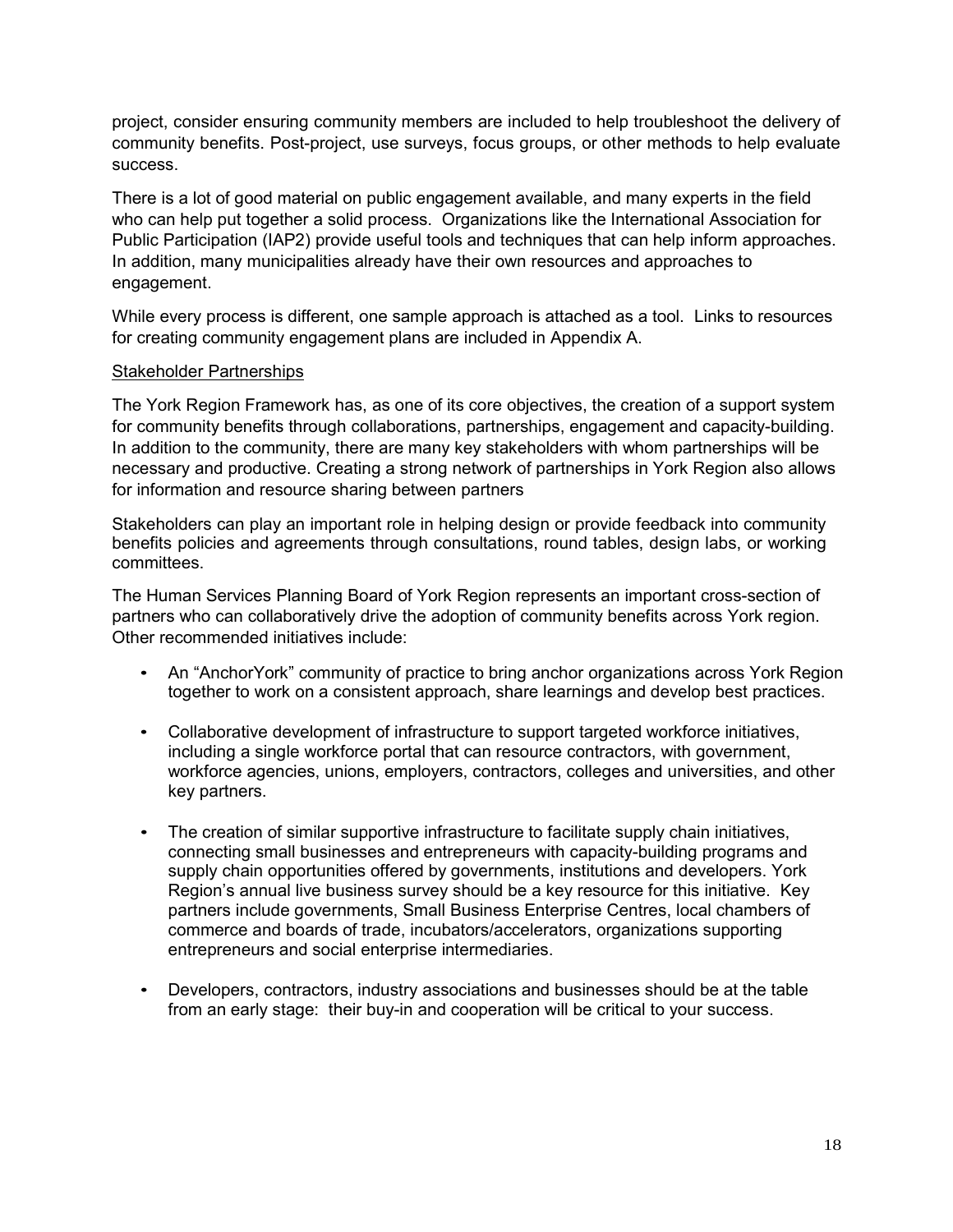## **Tools for Community Engagement**

#### **Sample Process**

While community engagement is highly context-specific, the basics of a good process are not a mystery. Here are some key steps to get you started. For more detailed tools, check some of the resources in Appendix A.

#### 1. Define your strategic objectives

What, *broadly*, are you trying to achieve? For example, are you bringing people together to provide input on the creation of a community benefits strategy for your organization, or are you looking to define benefits specific to a particular project? Do you have objectives besides those that are specific to community benefits – for example, to build the capacity of communities to participate, or educate communities about your mandate?

#### 2. Define the goals of the consultation

What *specifically* are you seeking to achieve by engaging people? In the context of community benefits, you will want one goal to be defining (or validating) a set of specific and achievable benefits for the project or initiative under discussion. But you may also want to educate communities about a project or initiative, understand their needs and aspirations, solicit their input, build trust, meet regulatory requirements, etc. Be clear about your goals.

3. Do your research and define your community

Do your research to understand, map and define who is affected by, or interested in, this project or initiative. Think about ratepayer, residents' and tenants' associations; neighbourhood groups; faith groups; interest groups; social services agencies and their clients; governments (elected officials and staff); community and anchor institutions; businesses and industry associations. Build a database. Consider working with partners like community agencies to help you reach beyond the "usual suspects" to ensure a diverse range of participants who do not often have a voice at the table, including youth, seniors, low-income residents, and those for whom English is not a first language. This may require additional resources or funding.

4. Define your scope

What's on the table, and what's off in this discussion? Set clear parameters for the conversation, and be transparent about where communities can influence decisions, and where they cannot. For example, if a decision has been made to locate a piece of infrastructure in a particular place, a discussion of community benefits can't include an option to "move the project elsewhere" – but it could involve a discussion of what benefits could be part of its construction or operations.

Also, ensure you tell people what other factors, in addition to their input, will be considered when making decisions about community benefits. For example, there may be constraints about time or budget, technical/physical considerations, or opportunities to align or enhance community benefits with other areas of work. Where engagement is taking place within an existing planning or environmental assessment process, factors relevant to those processes will also be important to explain and set out at the beginning.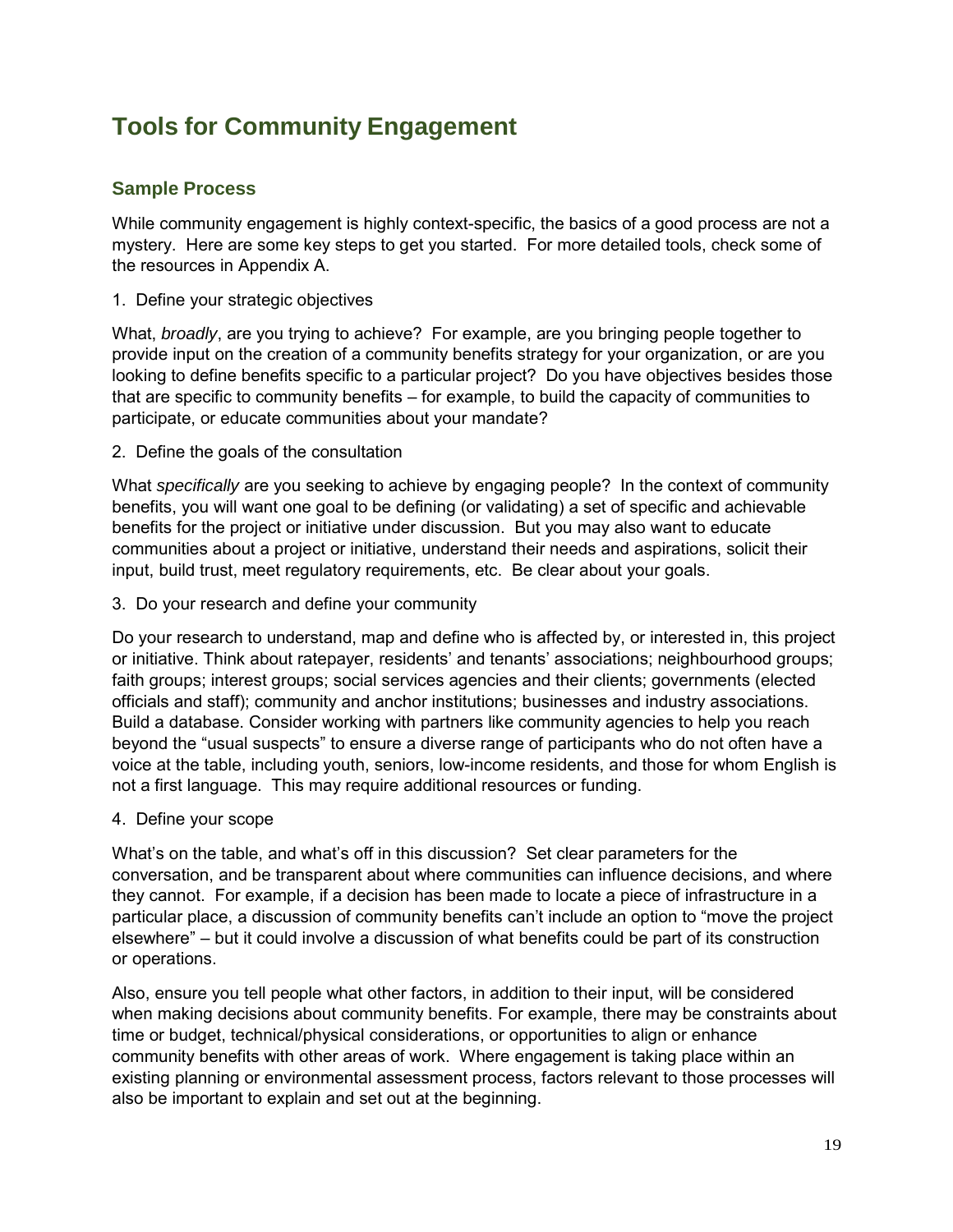5. Create good information and a communications strategy

A critical step in any engagement plan is communications. Have clear, accessible and readable information about the project or initiative. This could include fact sheets, a website, or interactive tools. Use visuals and if possible translate materials if you are in an area with a high proportion of non-English speakers. Consider creating workbooks/worksheets, discussion papers, online tools and other activities to solicit input and encourage information exchange. Create a transparent strategy for ongoing communications for the project, and consider how it relates to your other communications activities (for example, internal reporting/communications, media relations, external distribution channels for company information, etc.) Keep up regular communications throughout the project.

6. Create an implementation plan

Depending on your strategic objectives, goals and the size of your community, you can now create a plan that may involve a range of engagement mechanisms: workshops/design labs, meetings, roundtables, advisory committees, kiosks, etc. The plan should include consideration of logistics (invitations, venues, translation, transportation or childcare if required, food and drink, etc.). Ensure you have one or more skilled facilitators to guide the conversation, as well as note-takers. If you are creating an advisory committee with an ongoing role, create clear Terms of Reference and make sure there is an opportunity to discuss them early on.

7. Document the process

After the meeting, notes should be drawn up and circulated among the meeting participants to ensure the discussions have been accurately captured. A report that summarizes the conclusions and/or recommendations should then be issued.

#### 8. Report back

Once benefits have been determined, it is vital to report back to those involved to show people how their input was considered, how concerns and aspirations were addressed, and the basis on which final decisions were made. If a monitoring or advisory committee is set up, reportbacks may be periodic in nature as the project is implemented.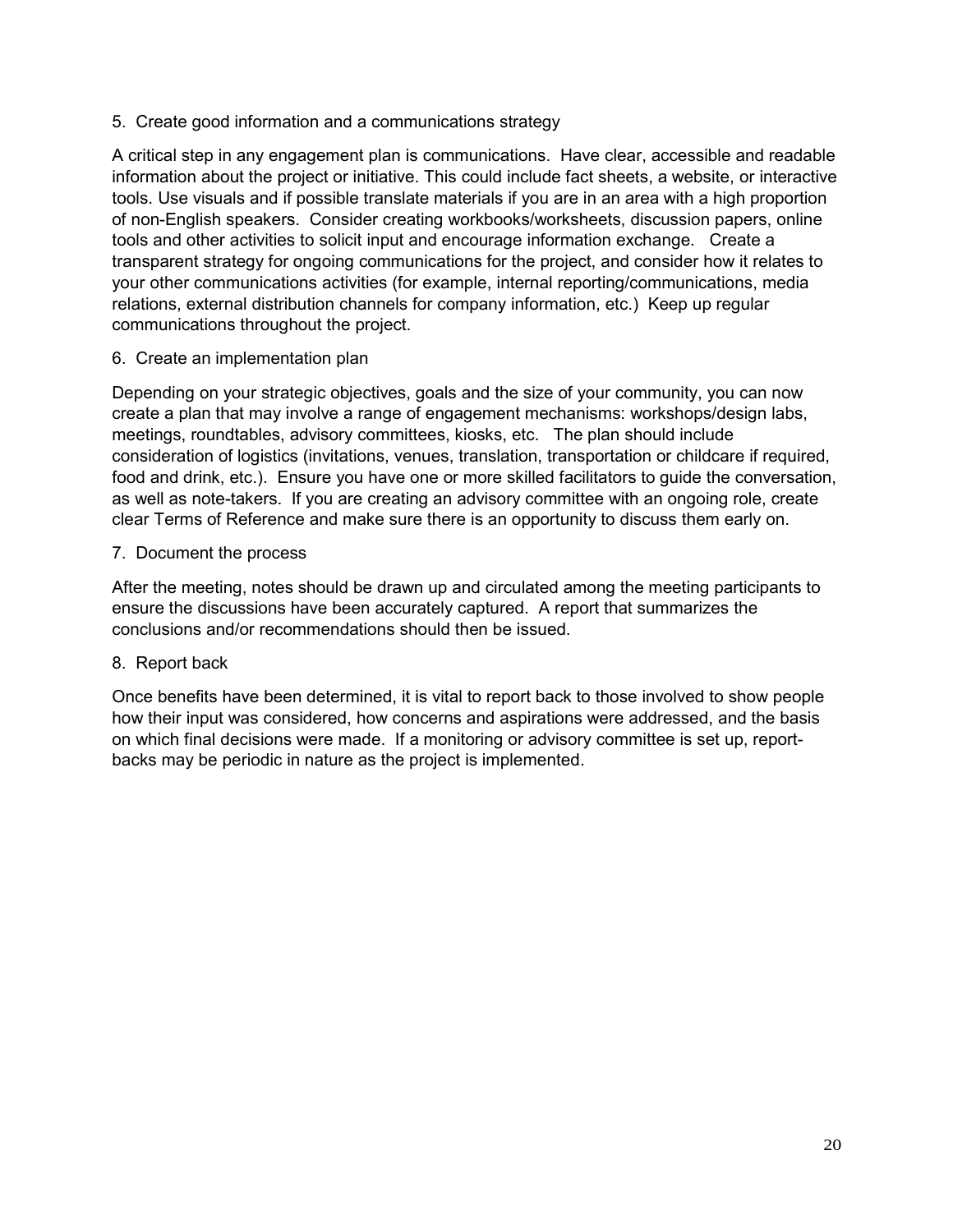# **Section Two**

Procurement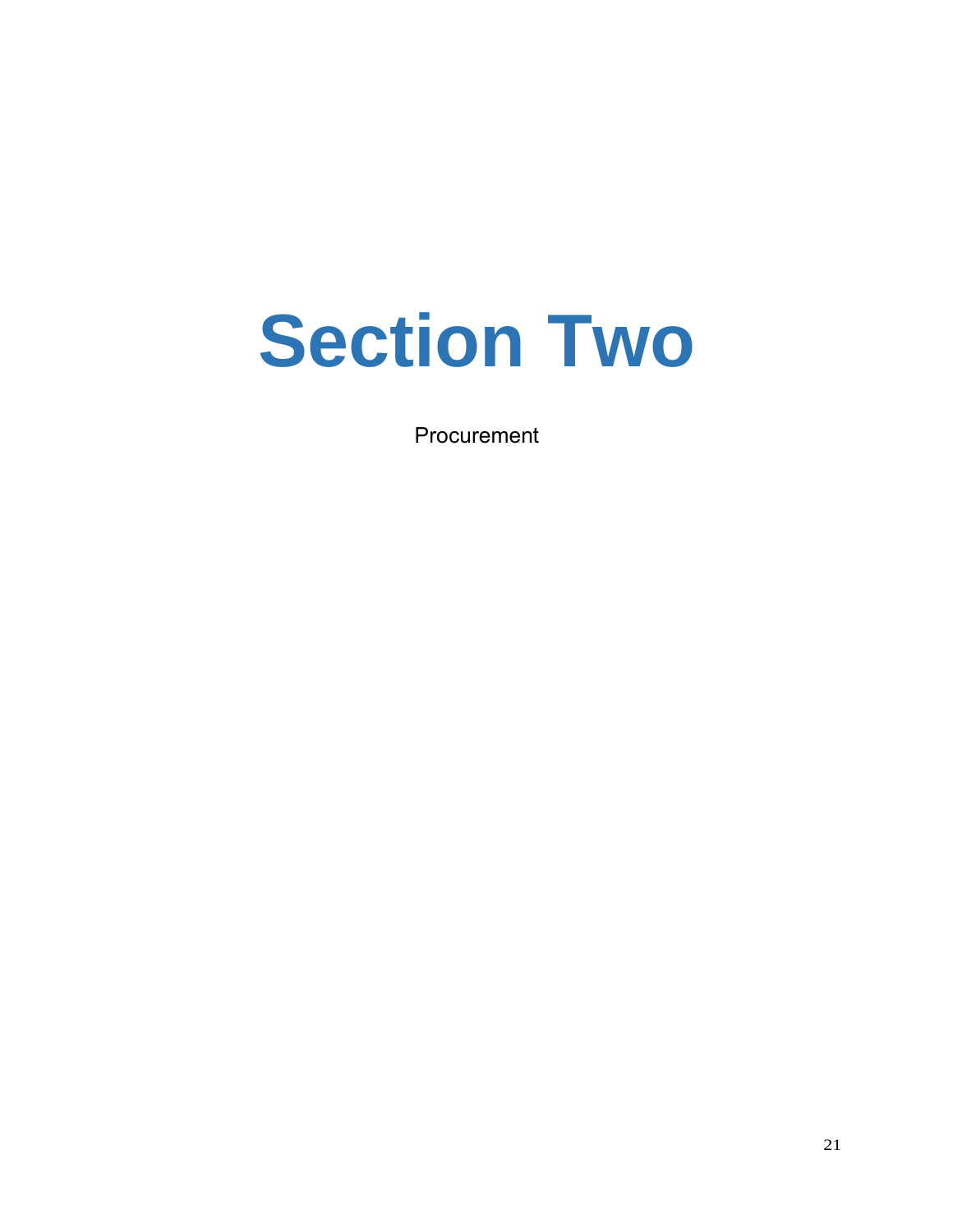#### **5. Community benefits in procurement**

#### General considerations

Strategic procurement can be a powerful tool to foster equitable economic development. Maximizing targeted workforce opportunities can be done directly by the organization, or indirectly, by including requirements for targeted hiring in contracts for the provision of construction or services.

Supply-chain initiatives can be designed to ensure that designated suppliers have an opportunity to bid on contracts, *or* can require that they supply the work. These are two quite different approaches, and an organization may choose to use one or both.<sup>17</sup>

If you're interested in adopting either workforce or supply-chain initiatives, think through the following steps. Tools follow this section with more detailed considerations and templates.

#### **1. Define who you want to target, and which suppliers you want to encourage.**

The York Region Framework proposes to target workforce and training opportunities to young graduates, newcomers, internationally trained professionals ("ITPs") and members of disadvantaged groups. For young graduates and members of disadvantaged groups, emphasis will be placed on "career start" opportunities and associated needs for training, mentoring, and wraparound supports. Opportunities for newcomers and ITPs address the need for Canadian experience.<sup>18</sup> In consultations, some local governments in York Region noted building a local workforce while also addressing the skills mismatch between skillsets and available jobs would move towards their priority of job creation and economic development..

Similarly, the Framework recommends that supply-chain initiatives target small businesses, social enterprises and entrepreneurs, including those owned and run by newcomers or members of disadvantaged groups.

Start by defining who you are trying to reach. You may wish to target all of these groups, some of them, or prioritize those in a specific geographic area or municipality (within the limits allowed by trade agreements) depending on the mission of your organization.

#### **2. Determine the scope of your program**

Beyond the range of opportunities your organization can offer directly, workforce opportunities can be built into different kinds of contracts. These include service contracts, which may require

 $17$  An example of the first approach is the City of Toronto's Supplier Diversity Program. All purchasers within the government are required to seek at least one quote from a diverse supplier when tendering bids of a certain size, but this doesn't guarantee that the diverse supplier will get the contract. City of Toronto Social Procurement Program, online at http://www.toronto.ca/legdocs/mmis/2016/ex/bgrd/backgroundfile‐91818.pdf. The second approach places a hard requirement, typically on a developer or contractor to subcontract a certain percentage of its spending to targeted suppliers. This method is more common in the context of CBAs: for example, it was used on the Vancouver Olympic Village project where the developer was required to spend \$15M in procurement on goods, services and equipment from inner‐city businesses(\$24M was eventually procured). Peachey, K. (2009). Building on Success: An Evaluation of the Community Benefits Agreement for the Vancouver Olympic Village Site. Vancouver: Building Opportunities for Business Inner City Society. See also See PARQ's Report Back on Legal Agreements for 39 Smithe Street, Nov. 30, 2016, online at http://council.vancouver.ca/20161130/documents/pspc3‐Presentation.pdf

<sup>&</sup>lt;sup>18</sup> In the case of ITPs, such experience will allow them to continue in their professions or gain necessary Canadian credentials, as required.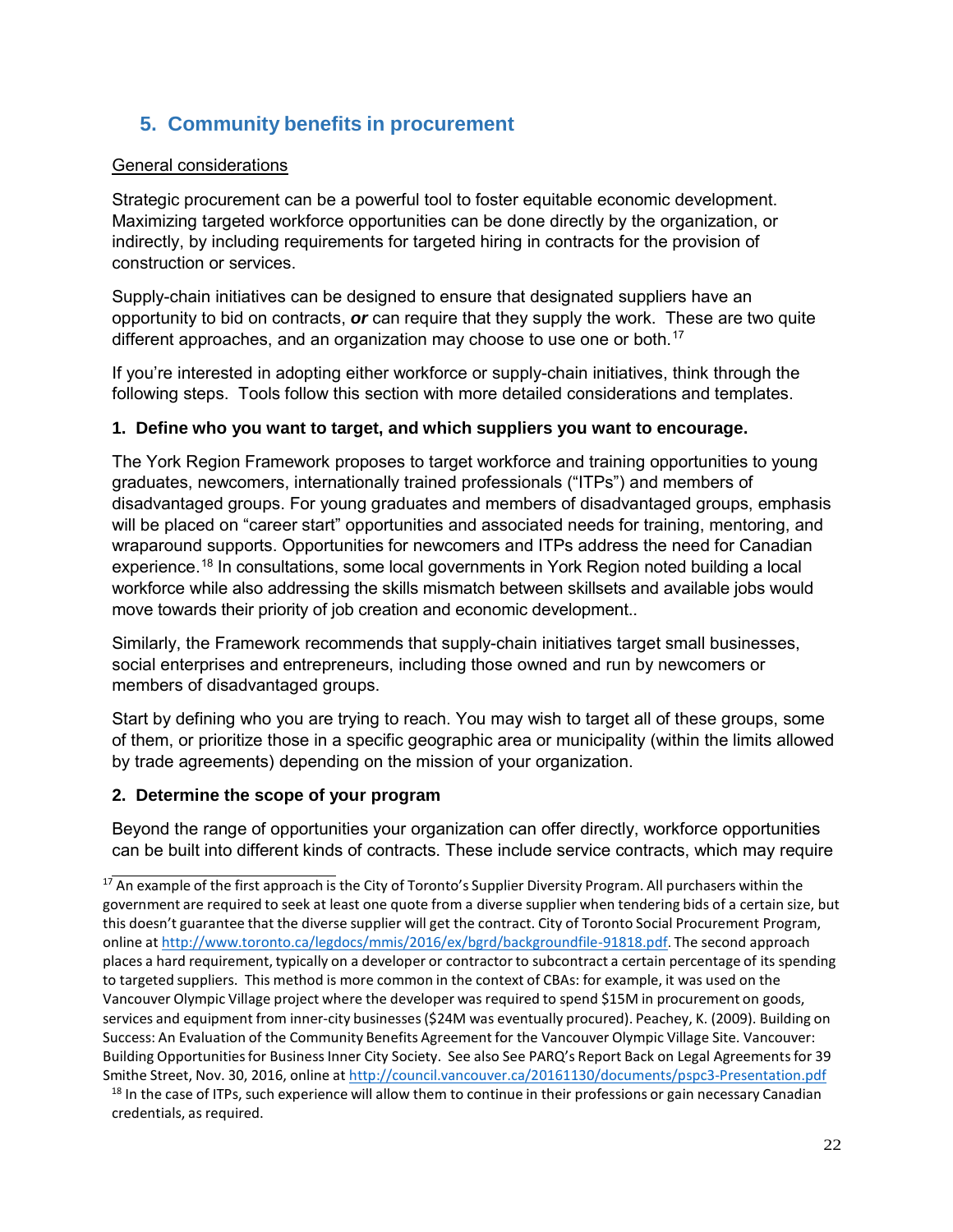fewer skills, like landscaping, or more skills, like engineering. Professional services contracts in particular offer more opportunities for ITPs.

For infrastructure and construction projects, consider whether the project has the potential to offer employment, training or apprenticeship opportunities during the design, engineering, construction and/or operations phases,<sup>19</sup> and choose appropriate thresholds. Not every project will be of sufficient size and scope to afford meaningful benefits, so it is important to consider when it is feasible and cost-effective to include them. For example, where the budget of an infrastructure or development project is largely materials rather than labour, workforce opportunities may be limited.

For supply-chain initiatives, decide if your program will apply to all purchases for goods and services made by your organization, or only part. Identify contracts of a suitable scale to be delivered, and consider phasing in or piloting the approach. For example, you could:

- phase a program in over time, starting with certain departments or categories of purchases;
- apply it to all purchases made by your organization under a certain financial threshold (municipalities may wish to start with the \$100,000 threshold under CFTA, for example); or
- apply it indirectly to large construction projects, by requiring contractors to spend a certain proportion of their procurement on the targeted category of suppliers.

#### **3. Revisit your standard criteria and terms and conditions, if necessary**

Consider removing potential barriers to the engagement of targeted businesses by requiring only those qualification criteria that are essential. For example, insurance or bonding requirements may be costly for small businesses, but not all contracts carry the same degree of risk. Careful analysis can ensure requirements are scoped appropriately. A "prompt payment" clause can encourage small businesses to bid where they might have cash flow issues otherwise. While the trend has been toward aggregating contracts, strategic disaggregation or unbundling can also encourage small businesses to bid.<sup>20</sup>

#### **4. Adopt guidelines for the procurement of goods and services.**

Work with your procurement department to establish clear guidelines and specifications that are consistent with your organization's policies and practices about when and how you will target

 $19$  Criteria that might inform this consideration include:

<sup>•</sup> quality and duration (the degree to which opportunities can offer candidates meaningful experience, learning and skill development, fulfillment of apprenticeship requirements, achievement of professional credentials, and/or long-term, sustainable employment)

<sup>•</sup> cost and person-hours of labour (the percentage of costs of a project that is labour vs. materials and the number of opportunitiesthat could be made available)

<sup>•</sup> feasibility (the likelihood that workforce outputs can be achieved within the proposed timeframe of the contract)

<sup>•</sup> labour supply (whether there are sufficient qualified candidates who are trained and/or ready to fill the jobs) <sup>20</sup> Care must be taken however to avoid the perception of "bid splitting", i.e. breaking down contracts for the purposes of avoiding requirementsin procurement laws.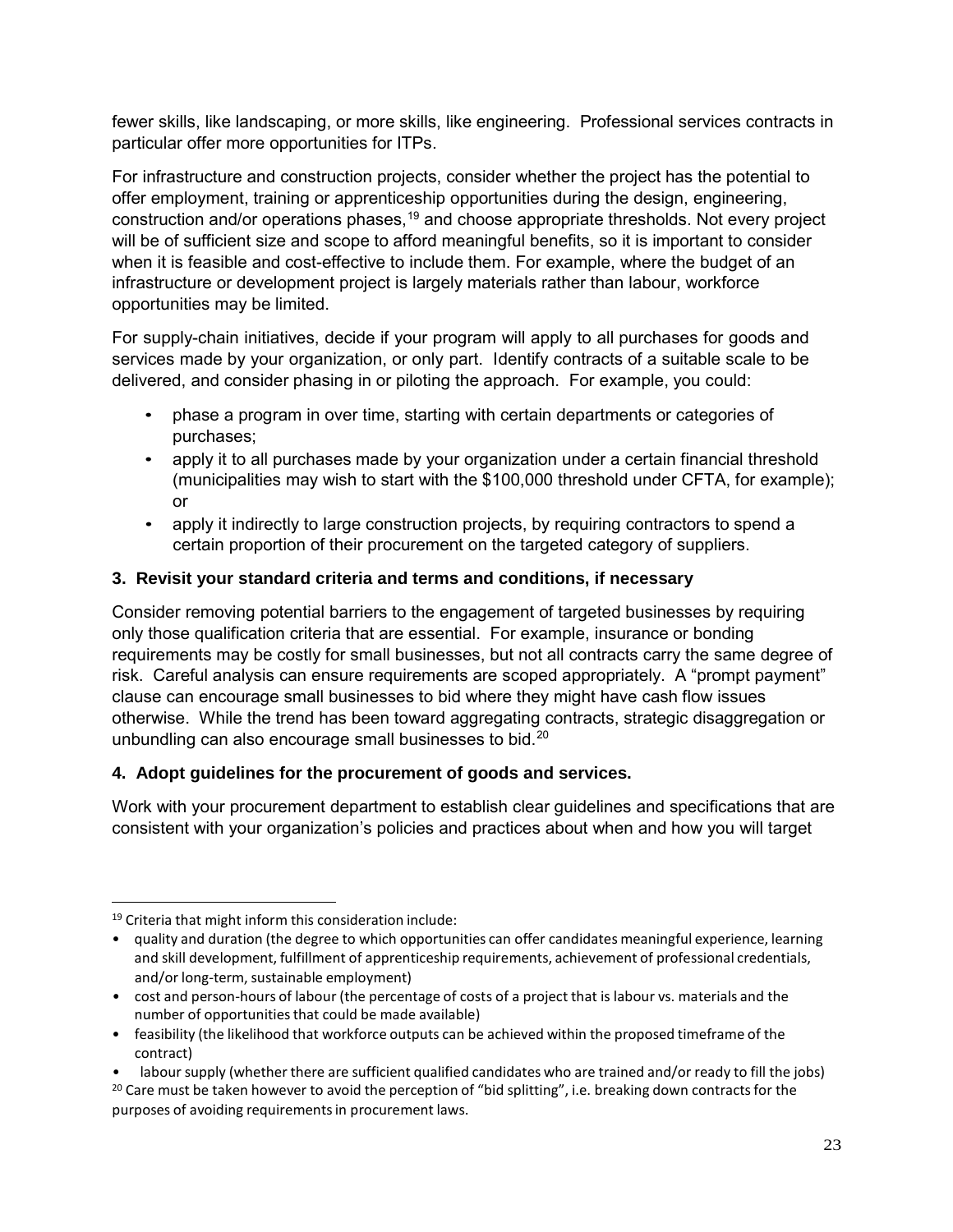procurement opportunities to the designated category of suppliers, and share them with purchasers across your organization.

For capital projects, consider whether they have the potential to offer supply chain opportunities during the planning, construction and/or operations phases.<sup>21</sup>

#### **5. Set a goal and track against it.**

Where you are asking contractors to deliver workforce opportunities, ensure there are clear targets and mandatory requirements in procurement documents and contracts. Require that contractors pass these requirements through to their subcontractors as well, since often the bulk of jobs and training opportunities are found at the trades or subcontractor level. Contractors are in the business of delivering what is asked of them, so be specific– don't settle for "best efforts", because that may mean "no effort". At the same time, set a target that is reasonable. The goodwill and compliance of the contractor is key, so you need to ensure your target can be achieved, and sets up your program or project for success.

The same is true for supplier initiatives: goals and targets for the program should be set along with monitoring and reporting systems, so that the success of the program can be regularly assessed against goals and adjusted if necessary. For more information on monitoring and tracking, see Section Four.

#### **6. Workforce recruitment and placement**

How do you find candidates who are appropriately trained? The York Region Framework proposes taking a coordinated approach by creating a workforce pathway and public-facing hiring portal to facilitate the process. Such a portal would enable workforce development agencies to put their candidates into a central list that identifies the occupations they are suited for, their training and qualifications, and availability. Employers across York region could supply opportunities to the portal, access the list and interview prospective candidates.

Until this supportive infrastructure is created, however, you can reach out to workforce agencies yourself to partner with you on recruiting and placing appropriate candidates. Many employers already have relationships with service providers across York region.

#### **7. Supply-chain partnerships**

Small businesses and social enterprises may lack the capacity to bid on or service larger government contracts. Many capacity-building activities - from workshops to teach small suppliers how to bid, to providing financial or expert resources, to mentorship programs and technical assistance programs – are already offered by a variety of providers across York region. The York Region Framework proposes taking a coordinated approach, potentially by building a robust database that providers and industry associations could access to help connect businesses with the appropriate capacity-building assistance, and/or to provide consistent

<sup>21</sup> In making this assessment, factors to be considered include:

<sup>•</sup> identification of the categories of purchases that will be required, and an assessment of whether there are targeted suppliers who provide these goods or services;

<sup>•</sup> breakdown of the potential number, scope and value of the opportunities

<sup>•</sup> availability of resources for contractors, such as lists or a portal for suppliers, or supplier intermediaries

<sup>•</sup> capacity of suppliers to fulfill the needs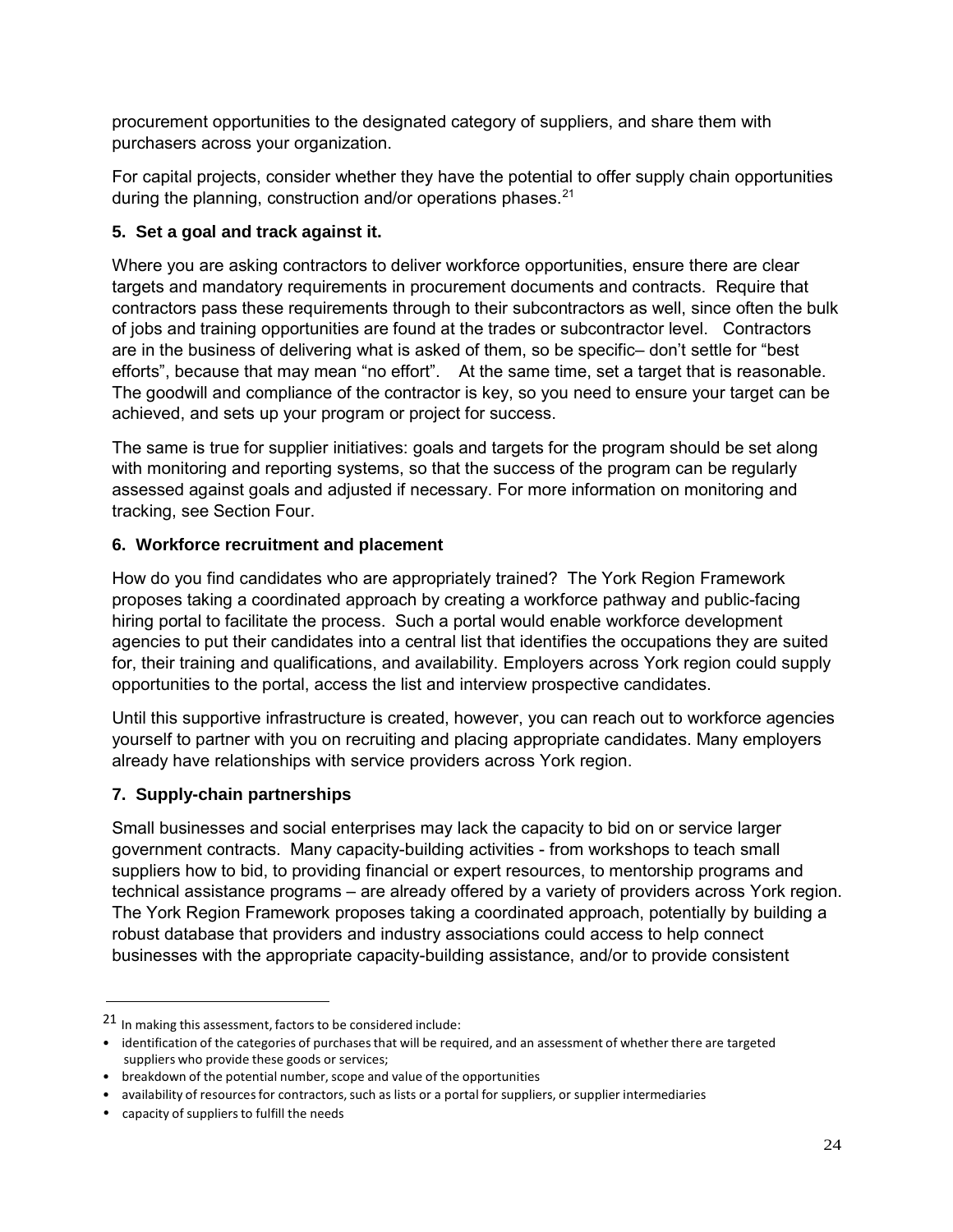information about supply chain opportunities offered by governments, institutions and developers.

Encouraging or requiring partnerships between larger businesses and small businesses or social enterprises is another route: the larger business does the bidding but employs or partners with the targeted business to provide the goods or services, relieving the smaller partner of addressing onerous insurance or cash flow requirements.

If your emphasis is on diverse suppliers, consider working with certification organizations such as the Canadian Aboriginal and Minority Supplier Council, which can provide a level of quality assurance.

#### **8. Educate suppliers and contractors**

It is key to build awareness of community benefits requirements, explain the value proposition, and communicate the resources that are available to support contractors to the industry. Contractors may balk at the beginning, and tell you they aren't in the business of targeted procurement. Provide guidelines and information to help them understand your goals. Help them understand how their ability to deliver gives them a competitive advantage in the marketplace. Connect them with the relevant workforce agencies and other supporting organizations who can help them fulfill their hiring and training requirements. A "one-stop shop" such as the hiring portal envisioned in the Framework makes this process much easier – but if they don't know about it, they can't use it. Communication is critical.

Your program will only be successful if the suppliers you are targeting know about the opportunity, and if contractors understand what you need and how to deliver. You will need a communications plan to ensure that suppliers know about your needs and any associated capacity-building programs. This can be assisted by working with local industry associations, chambers of commerce, boards of trades etc. who can help get out the word. You can also set up a portal for suppliers and create a mailing list, so they are automatically notified when opportunities are posted.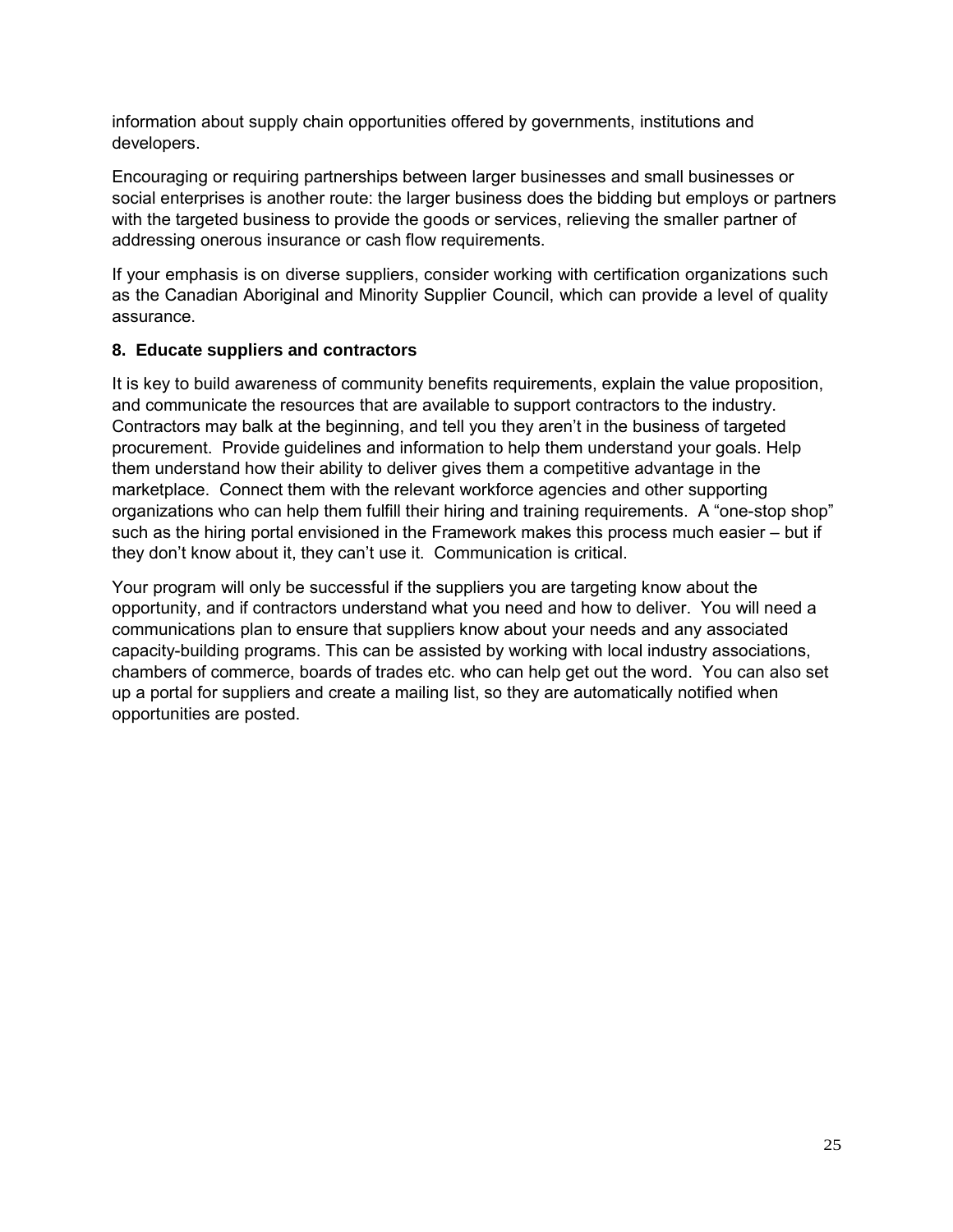## **Procurement Tools and Templates**

A Developing tender documents and agreements; introduction to the templates.

#### **1. The principles**

This document has been developed in accordance with four key principles:

1.1 It is the procuring organization's responsibility to decide what they wish to buy and the contractors' responsibility to develop the methodology to deliver and price it. This should establish a level playing field, as all bidders are responding to the same clear specification.

1.2 The community benefit requirements must fit within the legal and policy frameworks that determine how the organization contracts for the provision of construction, services and goods, including – in the case of publicly funded bodies – national and international trade agreements.

1.3 The community benefit requirements should fit within established good procurement practices within the organization, rather than introducing a second methodology just for community benefits that sits outside of the established practice (and therefore introduces additional risks).

1.4 There is no 'one size fits all' set of clauses for introducing community benefits into a procurement process, but the closer this text keeps to an agreed 'model' the better, because this will:

(i) allow organizational confidence to grow from project to project,

(ii) enable contractors to build up knowledge about what is required and establish sound methodologies for delivering these requirements,

(iii) enable support organizations (like employment agencies) to set up mechanisms to meet the contractors' needs, and

(iv) enable different projects to utilize a standard monitoring and reporting framework based on a single database.

#### **2. Model texts**

To inform a possible approach to incorporating community benefits, a set of model texts are included here. These are based on international examples but have been designed to address input from procurement officials from a range of organizations working in and around York region. It is recommended that further work take place through a series of demonstration projects to refine this approach.

The following documents cover three areas:

Template B: model text for adding 'community benefits' into a Procurement Bylaw (or similar) or otherwise adopting a policy to (i) pilot the use of community benefits in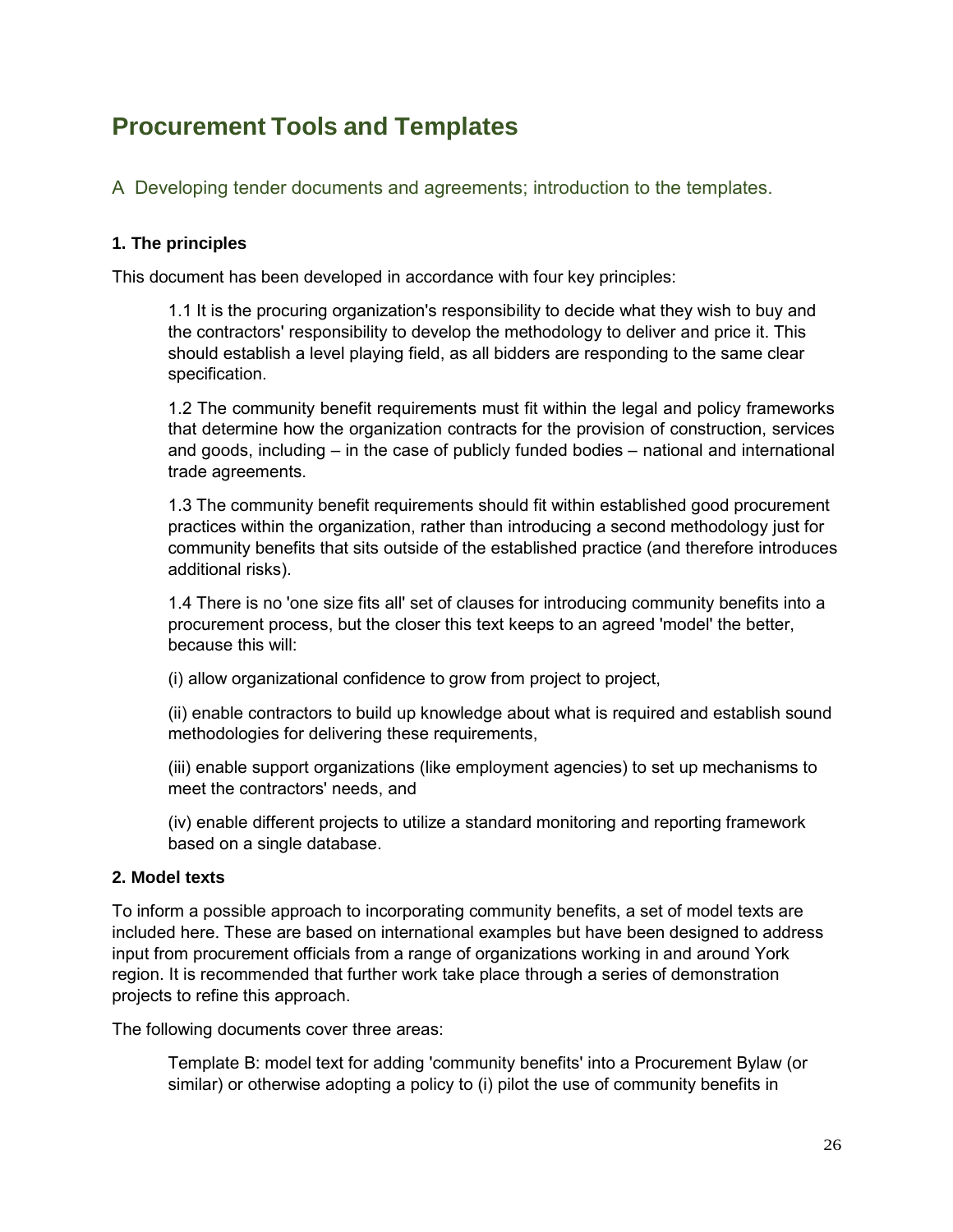procurement, and /or (ii) provide for the inclusion of community benefits in future procurements.

Template C: questions and a scoring framework for use in a pre-qualification and selection process that allows weighting for companies that can demonstrate prior experience and technical/managerial capacity relating to the proposed community benefit requirements.

Template D: model text for including community benefits in a specification (or similar) and includes a model Delivery Plan and Net Cost Schedule to be completed by bidders.

As noted in the preceding section, these tools focus on workforce and supply chain benefits. However, there is considerable literature around sustainable procurement, and examples of contractual language for criteria specific to, for example, water, energy, and green technology initiatives. For resources on how to incorporate environmental benefits into procurement, see Appendix A. These are complemented by a pro-forma Monitoring Report to be completed by contractors, set out in Section Four of this toolkit.

#### **This material does not constitute legal advice. Users should seek their own legal advice when they consider this appropriate.**

#### **3. Customizing the model texts**

As the texts are models it follows that officers in organizations that agree to pilot or adopt a community benefits approach should customize the Appendices as appropriate. In addition, a series of decisions will need to be made, first when deciding on any pre-procurement selection process, and then in developing the community benefits requirements for the specification (or similar).

To determine the requirements, the project team should, in collaboration with subject matter experts (internal or external), procurement, and legal counsel, determine the following at an early stage:

3.1 Decide which categories of 'disadvantaged groups' should be included in the definitions, ideally reflecting the needs in and around the area of delivery of the contract.

3.2 Decide how to define the numerical targets for 'career development opportunities' (e.g. a number or person-hours worked, or a number of recruits obtaining a minimum number of person-hours of work).

3.3 Name the organizations that the procuring organization would like the contractor to work with to identify suitable 'career development recruits' and targeted businesses.

3.4 Determine how the contractor's costs are to be identified.

3.5 Agree whether provisions should be included to allow for rectification of community benefit requirements.

3.6 Agree whether there should be penalties for the non-delivery of the community benefit requirements.

3.7 Agree when and how the Community Benefits Delivery Plan should be scored.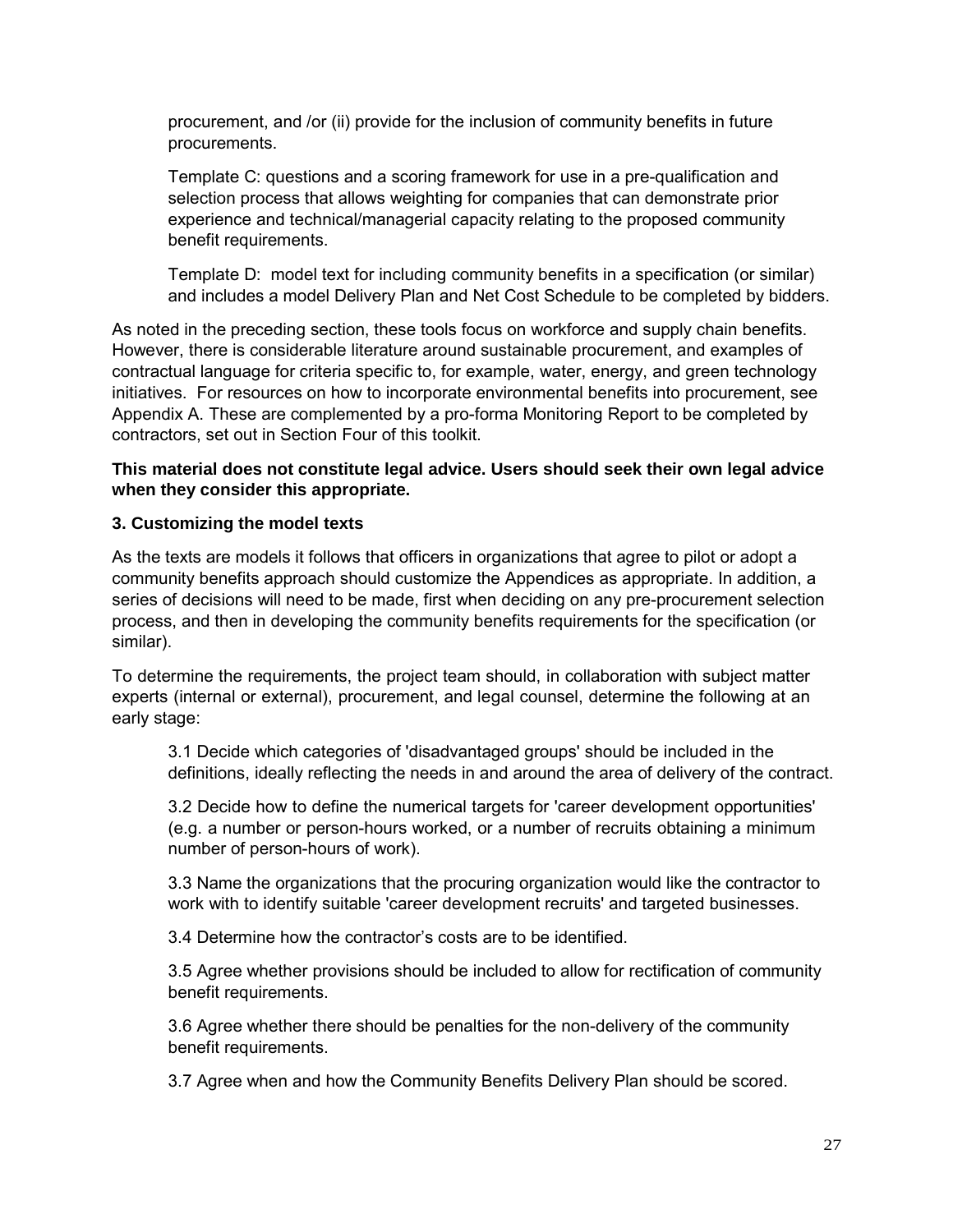#### **4. Setting Targets**

A key concern may be how to set the targets for 'career development opportunities' in 3.2 above. Including these opportunities is a labour market initiative, i.e. the aim is to address a failure of the labour market to generate training and work experience opportunities for certain categories of people who are defined as 'disadvantaged'. In setting the target it is right to consider the relationship between the target set for the numbers of career development opportunities and the total workforce required to deliver the contract. The client organization will want to ensure that the contractor has sufficient skilled and experienced workers to deliver the contract requirements in the time and to the standard required, as well as providing career development opportunities.

In setting workforce-related targets it is necessary to consider both the number of beneficiaries and the duration for which they are engaged and/or needing support. In many UK examples the targets are set as a number of person-weeks (or person-hours). However, there are also limits to the duration for which each targeted recruit can be counted towards the target: the aim is for each individual to be employed for long enough to obtain the minimum level of qualifications and productivity to be able to compete in the labour market going forwards. This also 'shares' the opportunities across a larger number of beneficiaries.

In the UK and in Canada, projects have tended to use target opportunities of about 10% of the labour time required to deliver a contract, and there is evidence of this target being exceeded in a number of construction contracts. This figure is used as a guide for construction and more labour-intensive services here.

This approach raises the question "what is the total number of person-hours required to deliver the proposed contract"? In the construction sector there are professionals (like surveyors and cost consultants) who will have the knowledge to provide an estimate of total person-hours required, since this is one factor in estimating the likely cost of a project when it is being prepared. In large construction projects, providing this estimate should be included in the scope of services when the team is procured. Reliance on this professional advice provides a sound basis for setting the workforce target. Once an estimate has been created, a target can be set as a number of person-hours, which is relatively easy to monitor.

Where this professional advice is not available then the process set out in the table below could be used.

|                  | Estimated cost of the proposed contract*                                 |              |
|------------------|--------------------------------------------------------------------------|--------------|
| $\mathcal{P}$    | Labour cost as a % of total cost                                         | $\%$         |
| 3.               | Estimated labour cost (Line 1 x %)                                       |              |
| $\overline{4}$ . | Estimated average labour cost per hour                                   |              |
| $\overline{5}$ . | Total person-hours to deliver the contract (line 3<br>divided by line 4) | <b>Hours</b> |
| 6.               | Career development opportunity target @ [10%] of<br>line 5               | <b>Hours</b> |

\* This should include normal equipment, materials, labour and overheads but exclude exceptional items e.g. if the contract includes the provision of a significant cost for items (e.g. equipment) that will not involve much construction/service delivery.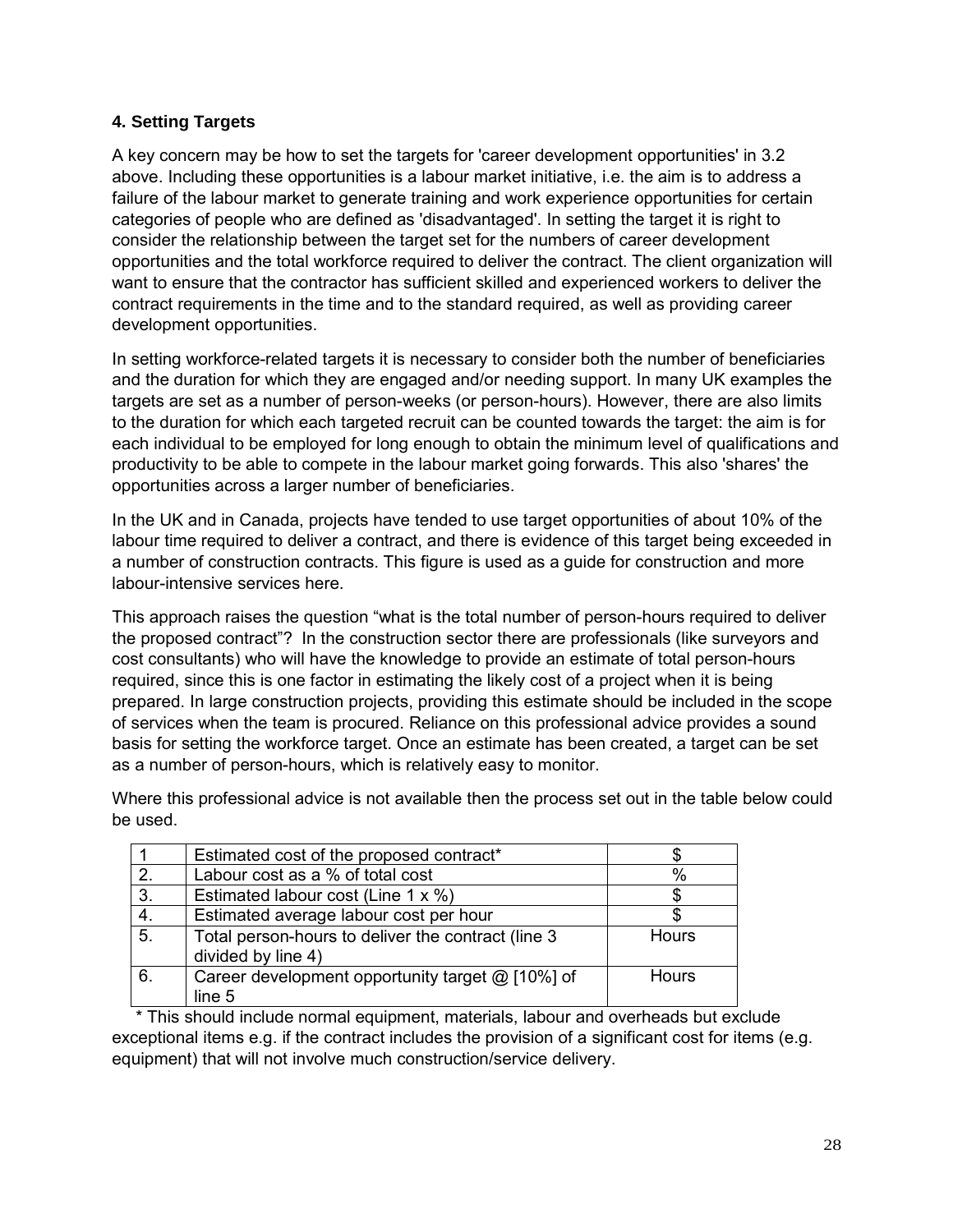In the above table research may be required to ascertain information for lines 1 and 2. However, this information may be known to specialist personnel within the project team, or could be ascertained through pre-market research with existing providers or other providers that might bid for future work.

In some areas the above processes have been used to establish standard targets for a sector since the labour component of a contract does not vary much between contracts. This simplifies the target-setting process. So for example, in the UK, a target equivalent to 1250 hours per \$1m in contract is used for building construction projects which have a high labour content.

On the basis of either professional advice or the completion of the above table the target person-hours will not turn out to be, e.g., 10% of the actual time used, in the same way that a pre-tender cost estimate will not turn out to be the actual cost. However it is a reasoned approach that can be used to set a standard and measurable target for all bidders.

An alternative is to set the target as a percentage of the total hours utilized in the delivery of the contract. For the Eglinton Crosstown light rail project in Toronto, for example, apprentices or journeypersons from historically disadvantaged and equity seeking groups are to perform 10% of all trade and craft working hours required on the project. Tracking by hours is also common in the case of U.S. CBAs. However, this relies on a robust monitoring and tracking system in order to capture an accurate and verifiable figure for the actual hours used.

#### **5. Project Agreements / Contract Conditions**

The community benefit requirements should form a part of the Project Agreement or Contract, whether or not the Delivery Plan and Net Cost information is scored as a part of the award process. Community benefits should be a condition relating to the delivery of the agreement/contract.

The same text used for the specification in procurement documents should be used by the legal team in the preparation of the formal Agreement/Contract with the contractor, recognizing however that these documents may vary between types of procurement models.

#### **6. Obtaining advice and support**

A procurement exercise typically involves a team of people with different sets of knowledge e.g. the internal client function, the procurement team, the legal team and a project management function. Where community benefits are to be included, additional knowledge-sets need to be included. In some organizations these may be in-house, for example as part of an economic development function or in a team that undertakes or supports employment or training. In other cases this may require inputs from a partner organization (e.g. a vocational training provider or a business development organization), or support could be provided through a contract with a specialist consultant. These inputs will be critical to customizing the model texts.

Because the use of community benefits in procurement is very new in Canada, teams will need to develop their knowledge and experience. There may be two aspects to this:

6.1. ensuring that they are objective and even-handed when selecting the beneficiaries and the named provider agencies for a particular project; and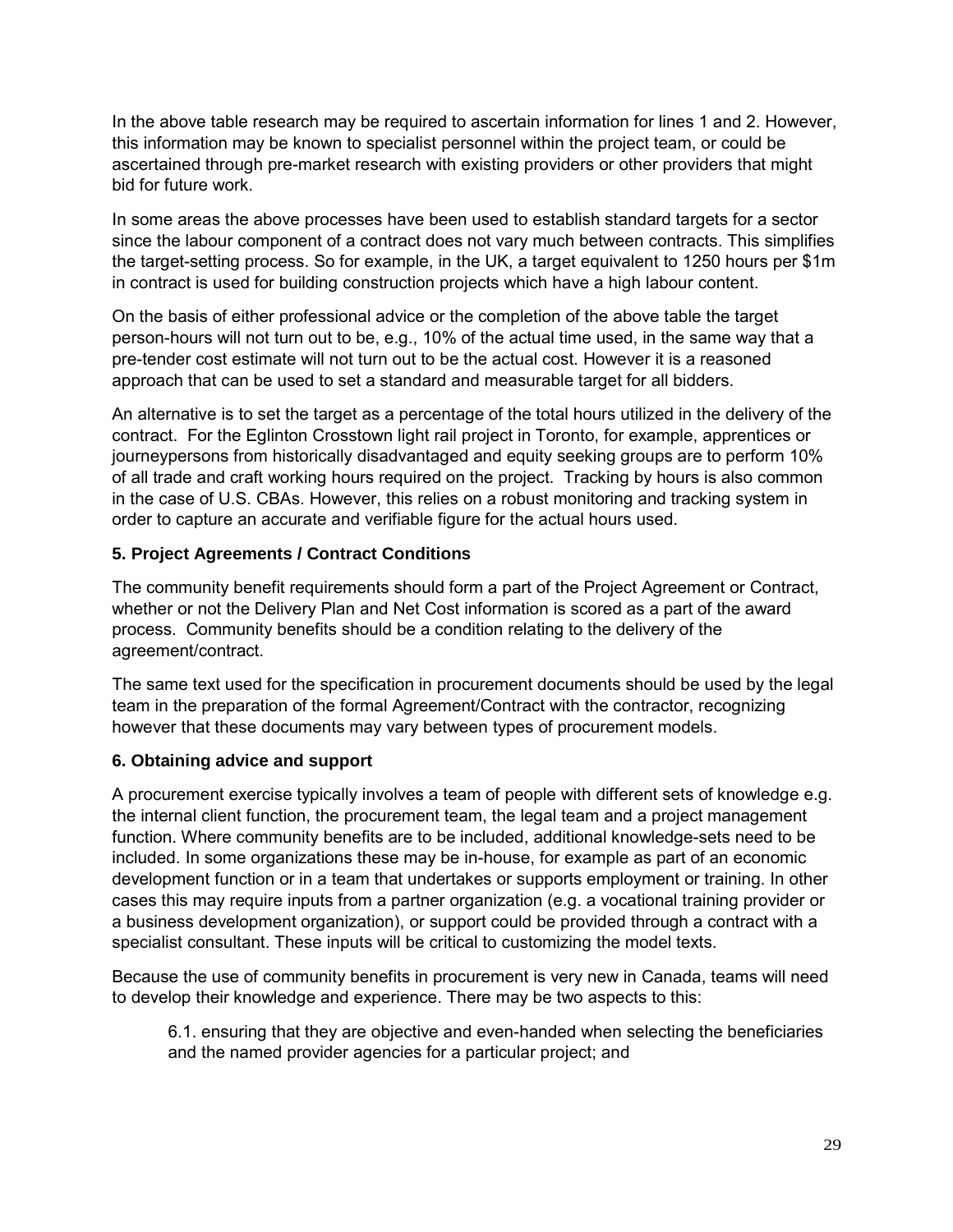6.2 ensuring that they comply with confidentiality and the essentials of good procurement practice so that they don't inadvertently put the procurement process at risk.

#### **7. Other requirements: a community benefits 'system'**

An organization that adopts a community benefit policy and/or seeks to develop a pilot program will need to develop the elements of a community benefits system, and will need to invest some resources in this. The system should include the following.

7.1 Officers with knowledge and responsibility relevant to the types of community benefit that are being prioritized (e.g. targeted recruitment and training, small business development, etc.) need to act as promoters of and advisers on the approach, and share 'ownership' with their procurement colleagues.

7.2 A critical element of success will be to make delivery easy for the contractor by enabling them to access potential job candidates (relevant to the disadvantaged groups named in the specification/agreement) or businesses that they can engage in the supply chain. This requires the potential employment or supplier intermediaries and their resources and activities to be mapped and either (i) used to select the named intermediary (ies), or (ii) provided as a list that any bidder or contractor can access.

7.3 A data-base should be established to record the data on the beneficiaries and collect, aggregate and produce reports for the contracting organization on the community benefit outputs as a way of ensuring delivery and providing accurate data on which to base 'rectification actions' or the imposition of penalties.

#### **8. Managing innovation**

Introducing community benefits into contracts and agreements is not rocket science. It is far less complex than many activities that are required for the delivery of contracts. On the other hand as the detail in Template D perhaps shows - it is not as easy as many inexperienced practitioners think! Successful implementation should therefore be treated as a significant piece of organizational innovation that needs to be thought through and supported. Experience from other areas suggests that the following will be helpful.

8.1 Clear leadership from senior staff - a commitment to making this happen - backed up by a person or team that has the responsibility to follow-through.

8.2 Development through demonstration projects where it is necessary to solve problems and take decisions within the set procurement timetable, followed by the evaluation of the projects and learning from the process.

8.3 A 'learning process' for the officers whose support and knowledge is essential to the implementation process because this is likely to be new territory for them.

8.4 The development of standard approaches and systems so that each new project merely requires adjustment to these rather than wholesale re-writing.

8.5 A process for sharing knowledge and materials within the organization so that peer to peer learning and discussion can take place: this should involve project managers as well as procurement staff.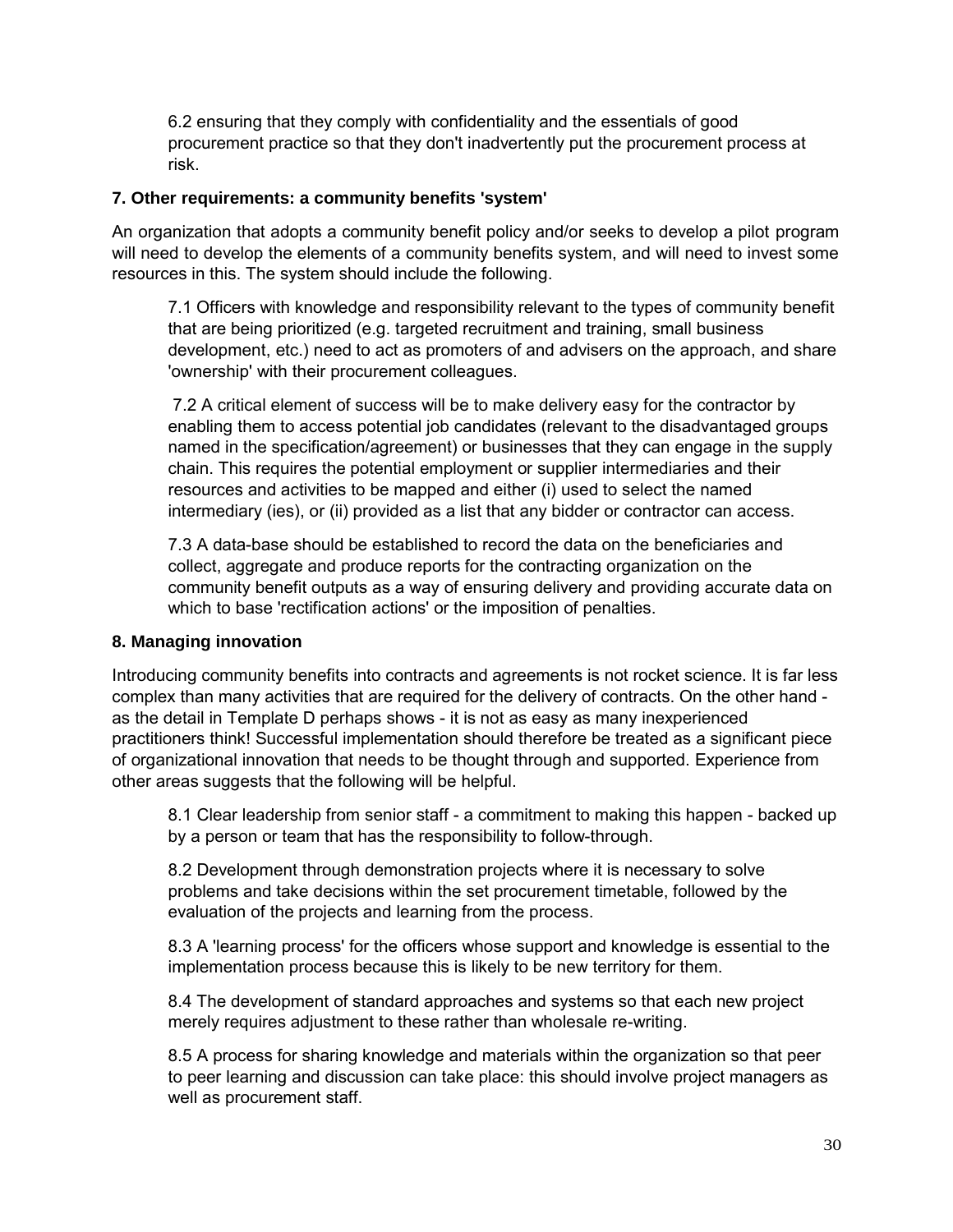8.6 The reporting of progress and outcomes to senior management in the organization on a regular basis to ensure that monitoring and reporting information is read, and that the project manager takes action on the community benefit requirements as they would on more traditional elements of the contract.

8.7 Staff at all levels should receive adequate information and training, as needed, to ensure that organizational change is smooth.

8.8 Provide a modest weighting for community benefits in asset management planning or other tools that are used to decide how e.g. projects are prioritized or capital budgets are allocated.

#### **9. Start early**

Many of the points set out in the above sections will be easier to achieve if community benefits are included in the very early conceptualization of a project or procurement exercise. Including community benefits as an after-thought may be necessary to get early demonstration projects in place, but community benefit aspirations/requirements early will make them much easier to achieve. Also they can be reflected in budgets and in funding proposals, including for example applications to federal funds that require a commitment to community benefits.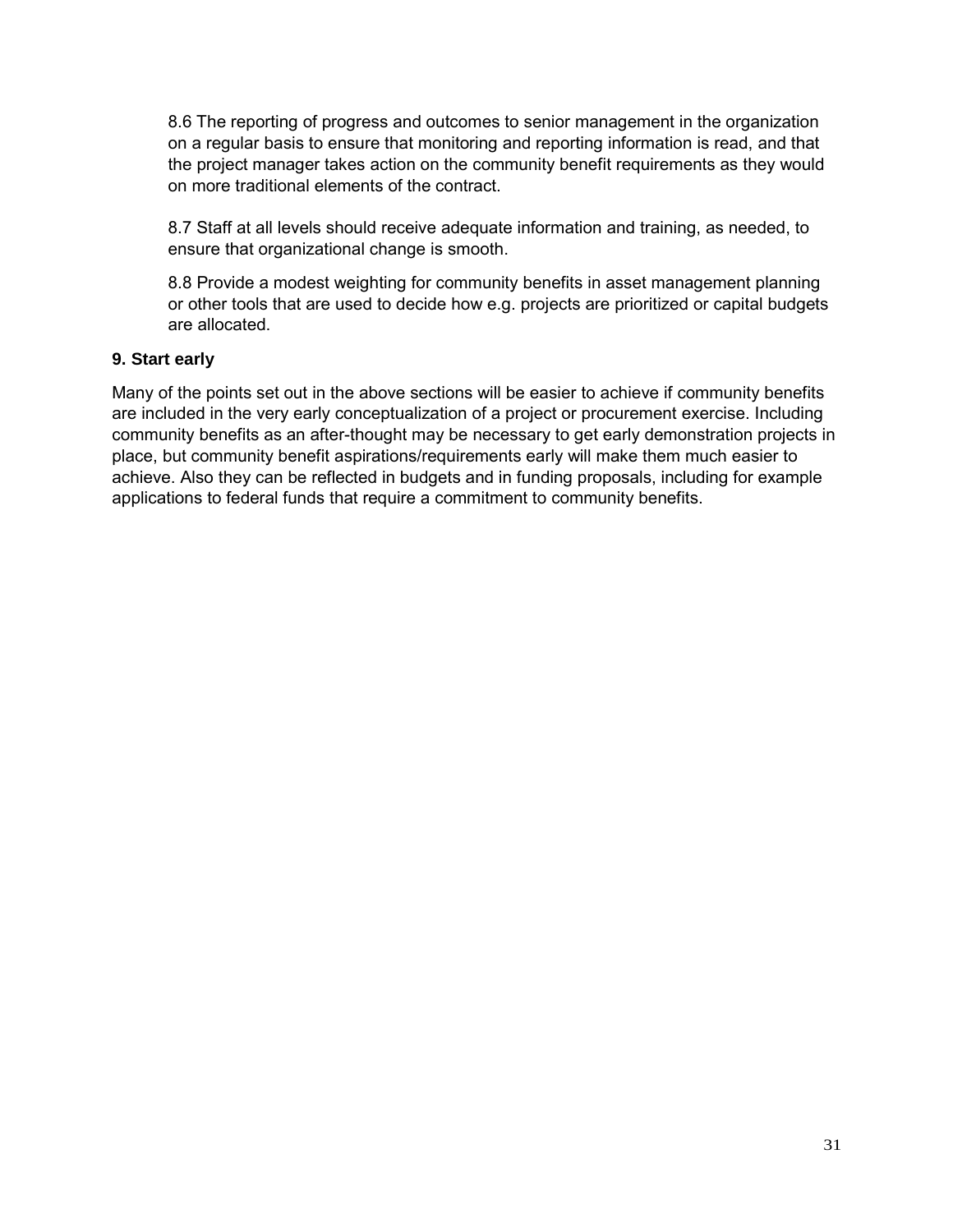B. Sample Text: Adding Community Benefits into a Procurement Policy or Bylaw

*The following text should be considered for:*

*(i) obtaining formal approval for a Demonstration Community Benefits in Procurement program that will last for up to [3] years and include a minimum of [12] projects covering building, infrastructure and services; and*

*(ii) inclusion in an organization's Procurement Bylaw or Policy in line with governing legislation*

*The aim is to establish a set of principles for the delivery of community benefits as a contract condition and as a part of the Value for Money assessment. Community Benefits are therefore established or piloted as a core requirement of the contract.*

#### Purpose

1. [ ....... ] *(enter the name of the organization)* recognizes that through the procurement of construction, goods and services it can achieve additional community benefits, including registered apprenticeships (as defined in the Ontario College of Trades and Apprenticeship Act, 2009), targeted workforce opportunities for disadvantaged groups, supply chain opportunities for small businesses and entrepreneurs, and other benefits as defined by local communities. It has therefore agreed that [it will incorporate community benefits in projects in line with the thresholds in 3 below] [as part of a pilot to develop understanding and identify costs and other issues]. (*select one)*

Using community benefits in procurement supports (*insert name of organization*)'s strategic goals to (*insert high-level goals: e.g. reduce poverty, foster local economic development, enhance diversity*) as set out in (*reference corporate strategies, mission, or other policies).*

#### **Applicability**

2. In considering when community benefits will be deliver the best outcomes, purchasers should have regard to the scale and duration of the project taking into account the following:

- in construction contracts (and some services contracts where there is not an existing workforce) the larger the value of the contract the greater the potential opportunity to obtain significant employment and training opportunities for disadvantaged groups, and to provide supply-chain opportunities for small and diverse businesses;
- smaller value and shorter duration contracts will generate fewer employment and training opportunities but may still provide good supply-chain opportunities for businesses and/or be valuable as demonstration projects;
- eventual regulations requiring apprenticeship plans that will be issued under the Ontario *Infrastructure and Jobs for Prosperity Act*, *2015*.

3. Community benefits requirements will be included in larger value contracts unless there are specific reasons why this is deemed inappropriate, where 'larger value' is interpreted as follows:

- [\$5M ] for infrastructure contracts;
- [\$......] for IT and Professional Services contracts.
- [\$.......] per annum for other services contracts;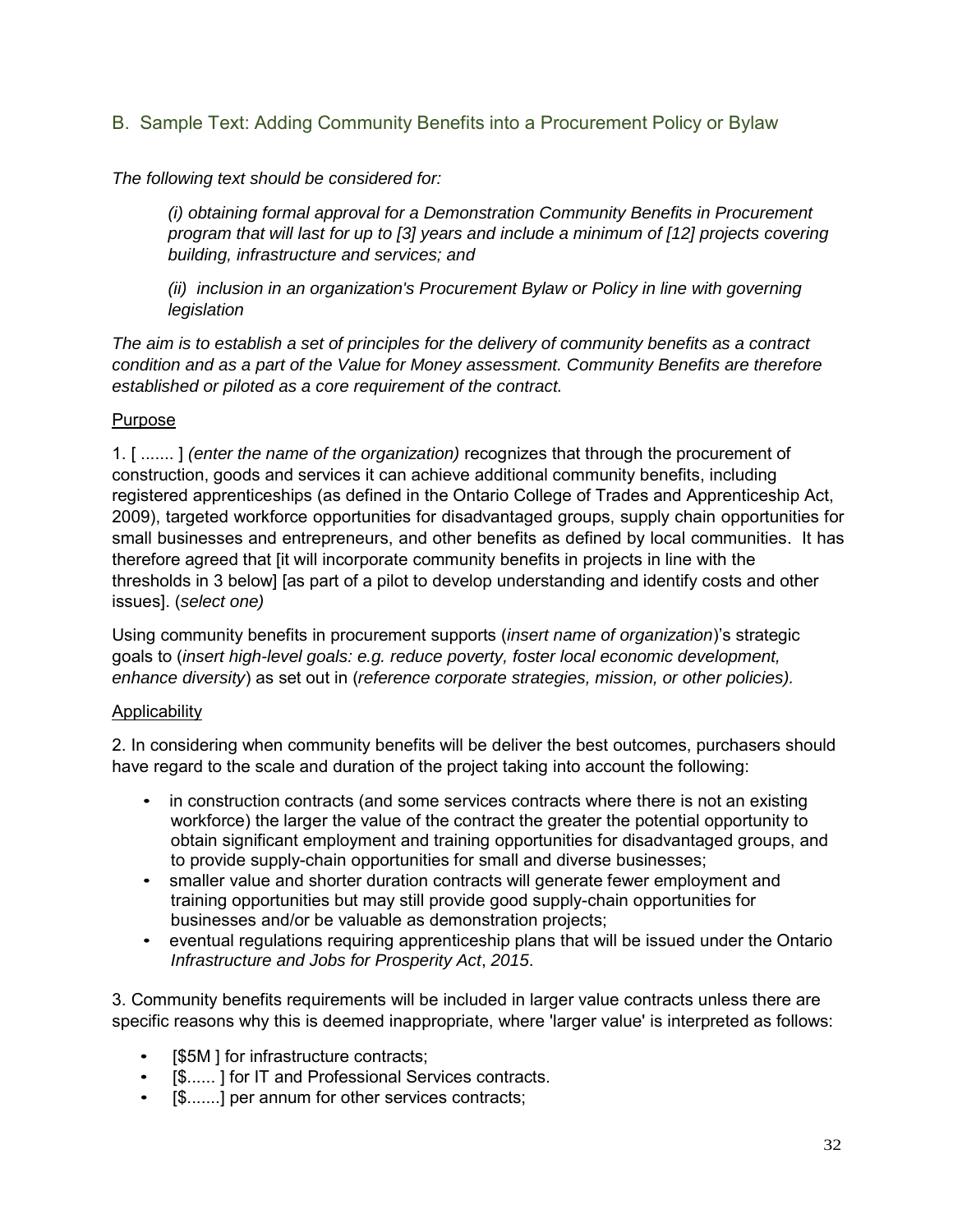These values will be reviewed by Procurement from time to time to reflect inflation and the experience of procurement practitioners that have implemented projects [and/or will be evaluated after the three-year demonstration project has been completed.]

4. Notwithstanding the above, community benefits may be considered in below-threshold contracts where deemed appropriate.

#### **Definitions**

*An organization can pick and choose which categories it wishes to focus on in its policy, depending on its priorities; it may refine these definitions or choose a particular defined group, e.g. small businesses owned or led by newcomers.*

"Disadvantaged" means those who experience discrimination or barriers to equal opportunity, including Indigenous people, racialized groups, LBGTQ+ people, at-risk youth, the long-term unemployed, working poor, people with disabilities and women.

"Young graduates" means those who have graduated from a Canadian college or university within the last two years, are living in York Region, and are unemployed or underemployed.

"Newcomers" are those who have arrived in Canada within the last five years from another country.

"Internationally Trained Professionals" are individuals who obtained credentials to practice their profession outside of Canada.

"Small Businesses" are businesses with fewer than 20 employees, including entrepreneurs.

"Underemployed" means working full time or on contracts, but not at an individual's full capability, based on their level of education, skills and experience.

#### Procurement Process

5. Community benefit requirements should be considered at the earliest stage of developing a project, in the budgeting process and associated funding bids, and incorporated in each stage of the procurement and contracting processes.

6. A weighting of up to [*5%*] may be given to specific commitments to include community benefit requirements in a project (as a part of the contract conditions).

7. Community benefit requirements will be treated as a part of the subject of the contract and the value for money assessment, and considered at each stage of procurement and contract delivery in line with good procurement and contract management practice. Responsibility for including community benefits in a procurement and contracting exercise remains with the internal client, its procurement team and legal advisers.

8. [.................] *(enter the name of the organization)* will work with the York Region Human Services Planning Board and other partner organizations to develop materials and services that will assist in the successful delivery of the required community benefit outputs from its contracting activity.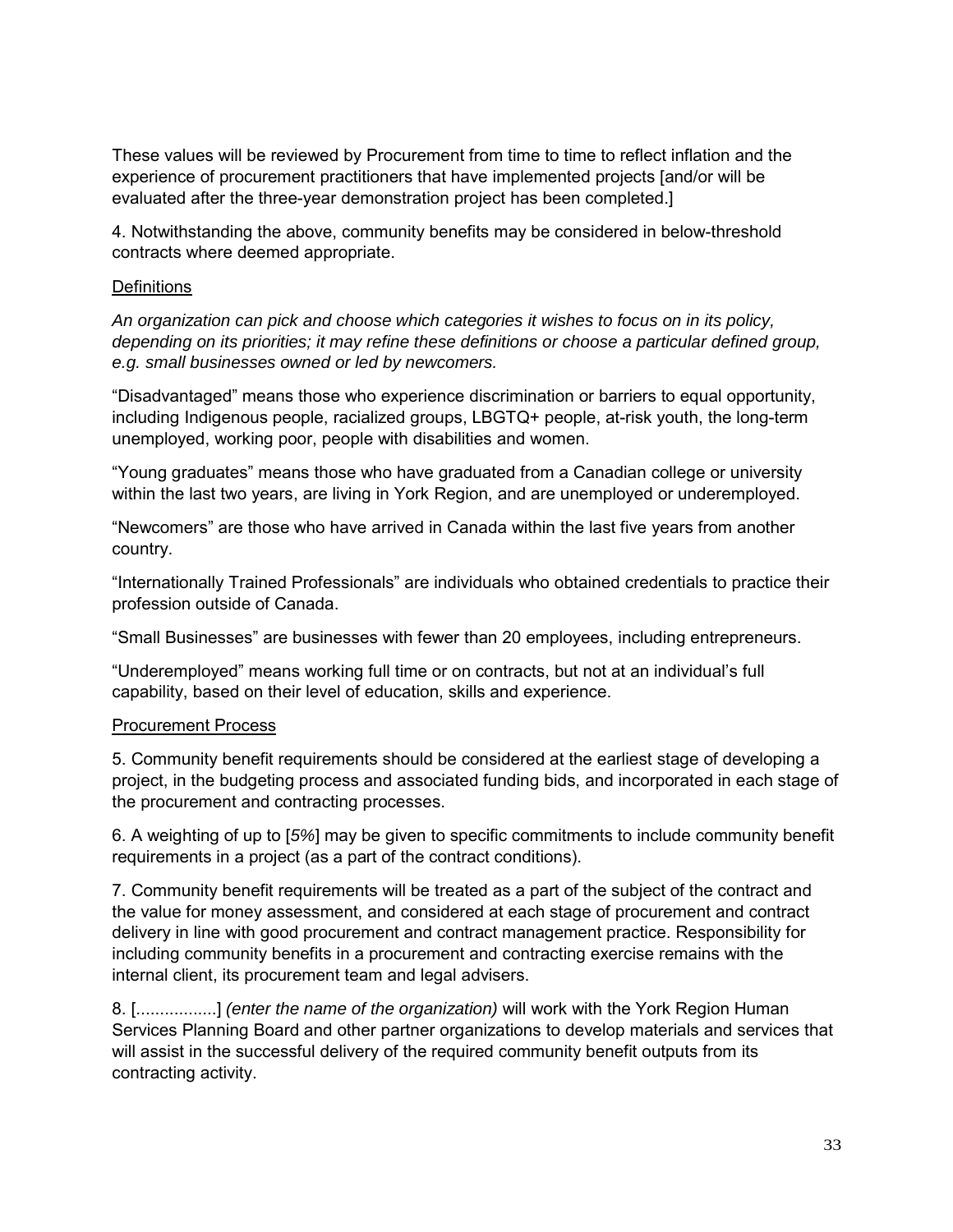For information, training and advice relating to this policy, contact ............................ *(enter the appropriate name/role, department and contact details.)*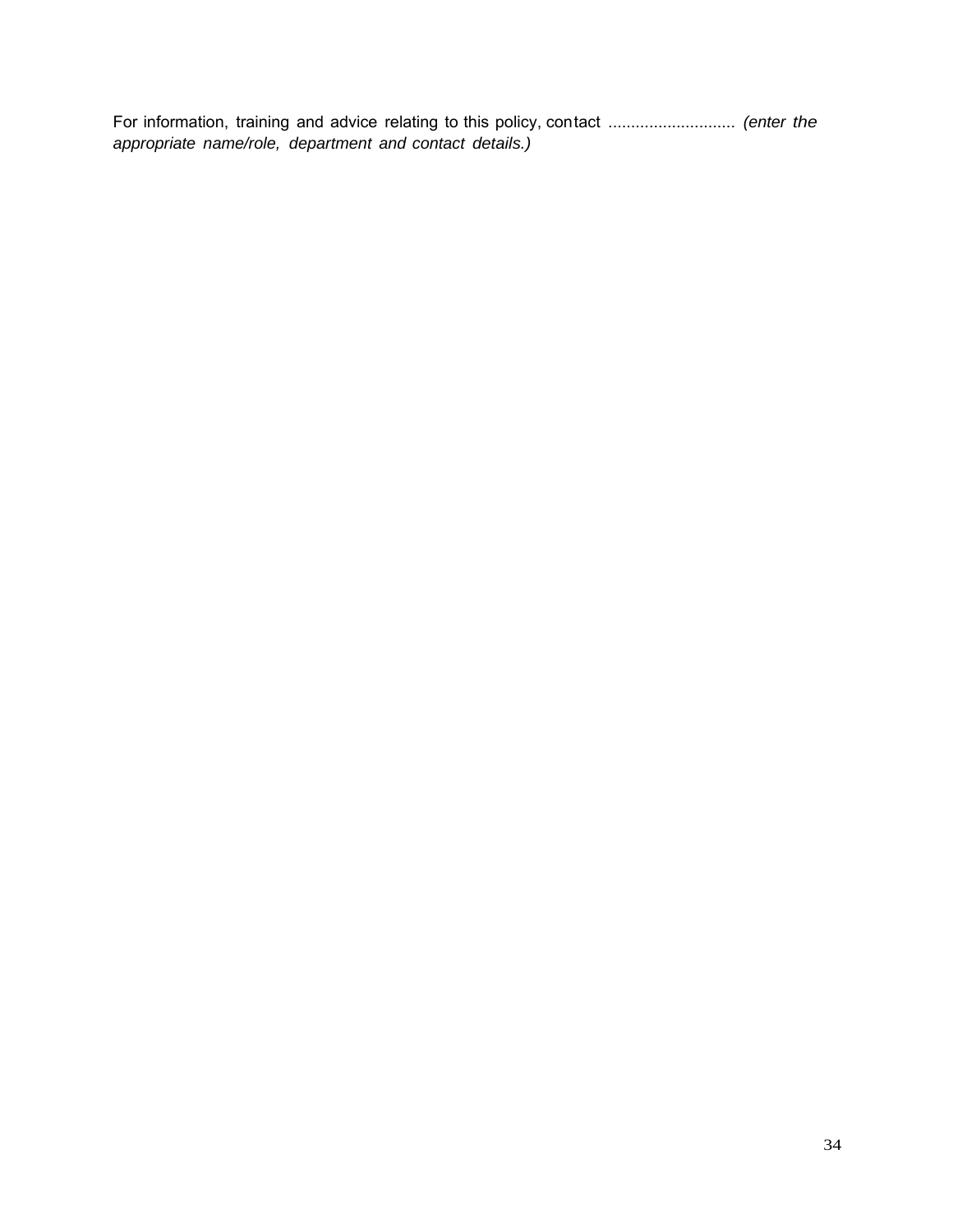#### C. Sample Text: Pre-qualification and Selection Process

*Where community benefits are to be included in the contract conditions and there is a prequalification process, the organization should seek to identify firms that can demonstrate that they have the technical knowledge and management capability to deliver the community benefit requirements alongside other requirements. This is especially important where a bidder's Community Benefits Delivery Plan will not be evaluated and used in the award of the contract.*

*Including questions about recruitment and training in the pre-qualification process has the*  added advantage of making all potential bidders aware at an early stage that contract will *include community benefit requirements.*

*It is proposed that the % of overall marks given for the community benefit questions can be modest: 5% is suggested below.*

*The community benefits being considered for procurement are matters that all good contractors have experience of: recruitment, vocational training and supply-chain development.*

*Where the questions below are included then the procurement team should seek to obtain support*  from colleagues that have experience of training and recruitment and economic development *processes when scoring the answers.*

#### Questions for a Pre-qualification exercise

Please answer the following questions. A maximum of 500 words is permitted for each question.

- 1. What experience does the organization have of recruiting young people (aged 18-24), internationally trained professionals, and/or other people who are facing barriers to entering the Canadian labour market? Does the organization have experience providing training and mentoring to enable t hem to develop appropriate skills, productivity and working practices? Please provide a shor t case study of where this has been done successfully.
- 2. How is recruitment and training managed in the organisation, and what experience do the staff responsible for these functions have of recruiting and supporting youth or people who are facing barriers to entering the Canadian labour market? Please provide a short case study of where this has been successful.
- 3. What experience does the organisation have of targeted or local p rocurement, or o f developing supplier relationships in a new sector of operations? Please provide a short case study of where this has been done successfully.

#### **Evaluation Criteria**

Demonstrated experience hiring youth, internationally trained professionals, or others who are historically disadvantaged and/or face barriers to the labour market.

Demonstrated experience recruiting, training and/or mentoring such persons.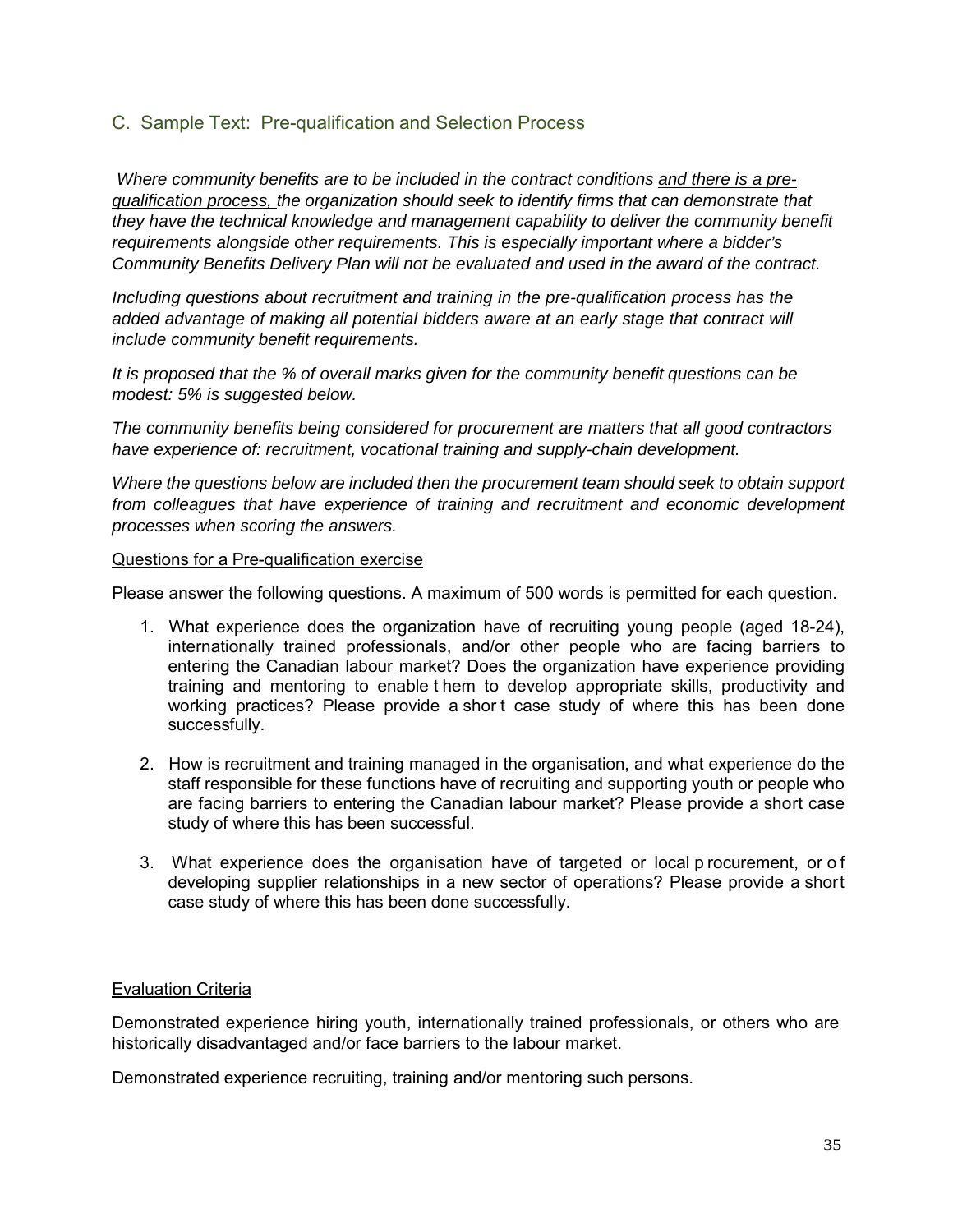Demonstrated experience in targeted or local procurement, or developing new supplier relationships.

#### Scoring the pre-qualification questions

*Your organization may already have a scoring system. If not, a sample is provided below.*

Each question should be marked from 0 to 5 as shown below. The total score for each potential supplier should then be adjusted to account for [5%] of the total Pre-qualification score.

| <b>Assessment of the answer</b>                   | <b>Score</b>  |  |
|---------------------------------------------------|---------------|--|
| (first 500 words only)                            |               |  |
| Failed to address the question                    | 0             |  |
| Poor overall response to the question             | 1             |  |
| Modest overall response to the question           | $\mathcal{P}$ |  |
| Acceptable overall response to the question       | 3             |  |
| Good overall response with a relevant case study  | 4             |  |
| Exceptional overall response with a relevant case | 5             |  |
| study                                             |               |  |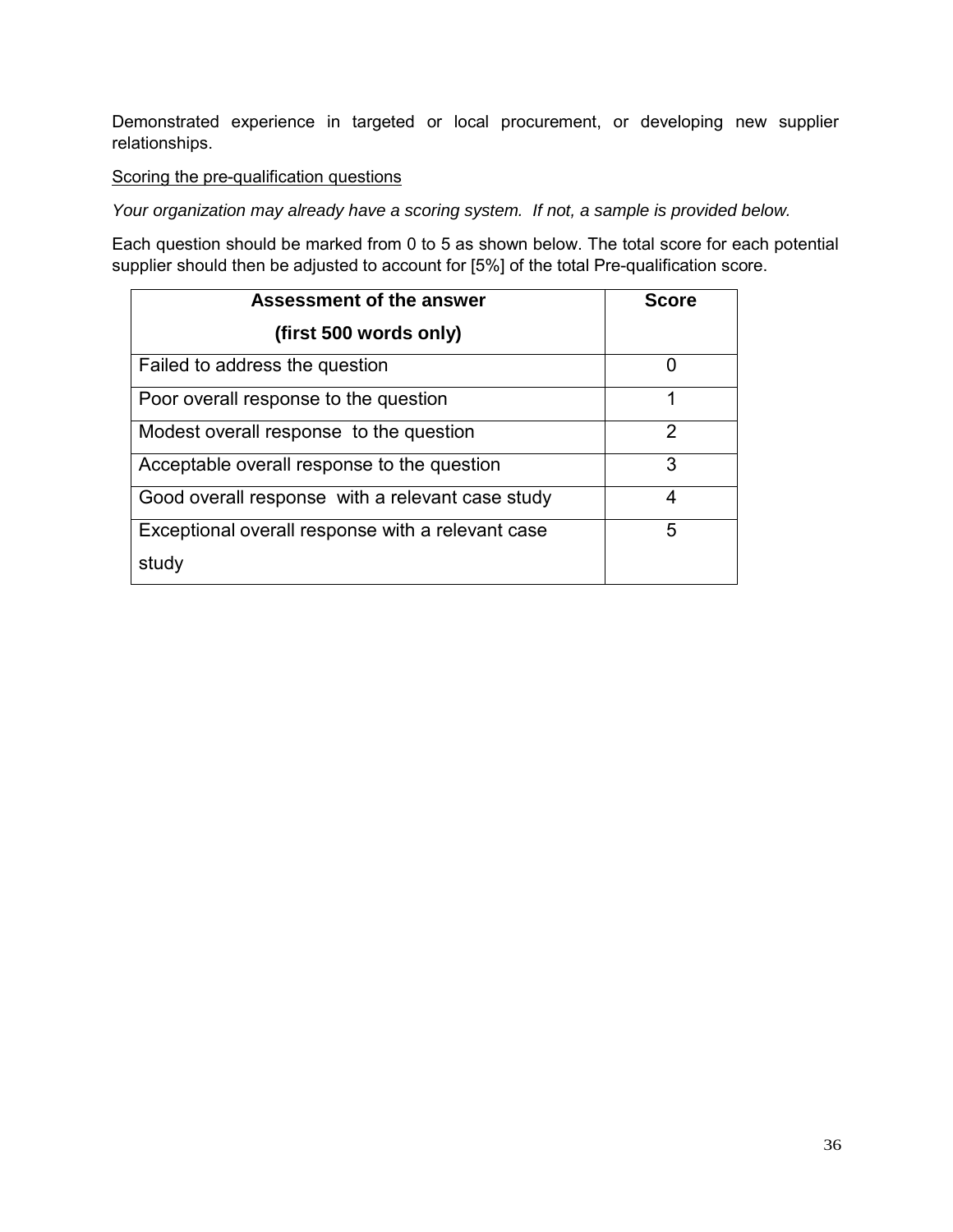# D: Sample Text: Community Benefits in a Specification (Tender or Request for Proposals)

*This text has been produced as a template that could be used for a wide range of contracts covering construction projects and services contracts. It is recommended that users of this text undertake a number of demonstration projects to develop experience and confidence before adopting the approach on a longer-term basis.*

*The community benefits included below address employment/'career development opportunities' and supply-chain opportunities for small businesses. These sample provisions do not prevent other benefits from being negotiated which would require separate provisions to be included.*

*The arrangements include obtaining a Community Benefits Delivery Plan with a tender/proposals which means that contractors have to consider this when developing their methodology and costing for a project. Where contracts are awarded on the basis of price alone it is anticipated that the delivery plan will only be evaluated and used in the award of the contract where two bidders have obtained the same score on the basis of price or price and quality.*

*The approach treats community benefits as a part of what is being purchased, and as a contract condition. In line with this it is recommended that bidders be required to complete a Net Cost Schedule (see Annex 1 hereto) and include the Net Cost in the Bid Cost Summary (or similar) as they do for all other costs associated with the delivery of the contract.*

*Since there will be many contracts where the delivery plan is not scored in the award of the contract it may be important to include additional processes to ensure that these contract conditions are implemented. In the first instance this will be through regular oversight by the Client's project manager and discussion at project reviews and/or specially convened meetings. However, the text below includes two elements that provide additional 'enforcement arrangements':*

- *a 'rectification notice' procedure, and*
- *the risk of financial consequences and disqualification from future procurement exercises to maintain the pressure on the contractor to deliver the outcomes.*

*The text below has been developed from models that have been used in the UK but are new to Canada. Procuring organizations (called "Clients" below) and their advisers should amend these as necessary: the clauses are not provided as legal advice.*

#### **Definitions**

#### *(Select from the following list of definitions and include those selected in the tender/RFP documents and then in the contract conditions)*

"Apprentice" means an individual who, under the Ontario College of Trades and Apprenticeship Act, 2009, has entered into a registered training agreement under which the individual is receiving or is to receive training in a trade required as part of an apprenticeship program established by the Ontario College of Trades;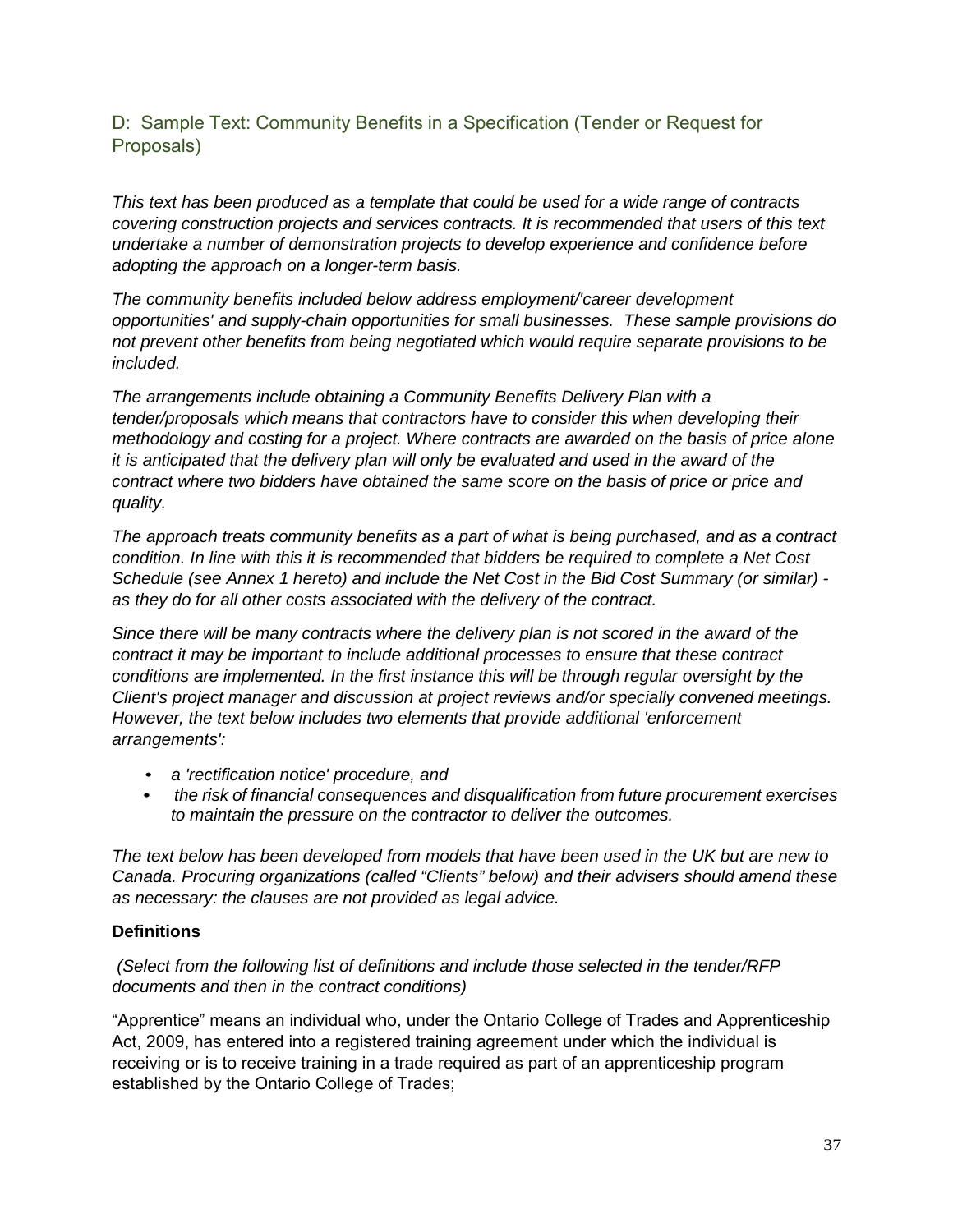"Career Development Opportunities" (CDO) means apprenticeships and/or employment opportunities for people who are from a disadvantaged group, young graduates, newcomers and internationally trained professionals, as defined below.

"CDO Recruits" includes Apprentices, members of Disadvantaged Groups, Internationally Trained Professionals and Newcomers as herein defined.

"Community Benefits" in this document means the provision of apprenticeships, employment opportunities and supply-chain opportunities.

"Disadvantaged Group" means those who experience discrimination or barriers to equal opportunity, including Indigenous people, racialized groups, LBGTQ+ people, at-risk youth, the working poor, people with disabilities, the long-term unemployed and women.

"Internationally Trained Professionals" are individuals who obtained credentials to practice their profession outside of Canada and who are unemployed or underemployed.

"Long-term Unemployed" means someone who has been out of full-time work for 27 weeks or more.

"Newcomers" are those who have arrived in Canada within the last five years from another country.

"Small Businesses" are businesses with fewer than 20 employees, including entrepreneurs.

"Underemployed" means working full time or on contracts, but not at an individual's full capability, based on their level of education, skills and experience.

"Unemployed" means someone who is not currently working or in full-time training or education.

"Young Graduates" means those who have graduated from a Canadian college or university within the last two years, are living in York Region, and are unemployed or underemployed.

#### **Community Benefits**

In accordance with the organization's policy on community benefits in procurement, the contractor shall provide an Apprenticeship and Community Benefits Delivery Plan (the Plan) with its tender setting out the intended use of CDO Recruits in the event of a successful bid that includes the following information:

i) the number of Apprentices whom the bidder intends to employ in each trade, identifying those from a Disadvantaged Group that will be engaged in the delivery of the contract;

ii) the methods by which the bidder intends to support the completion by those Apprentices of their training under the registered training agreements into which they have entered,

iii) the number of other CDO Recruits whom the bidder intends to employ for the delivery of the contract in each occupation;

(iv) the methods by which the bidder intends to support the training and accreditation of such other persons in the occupations for which they have been recruited, where relevant;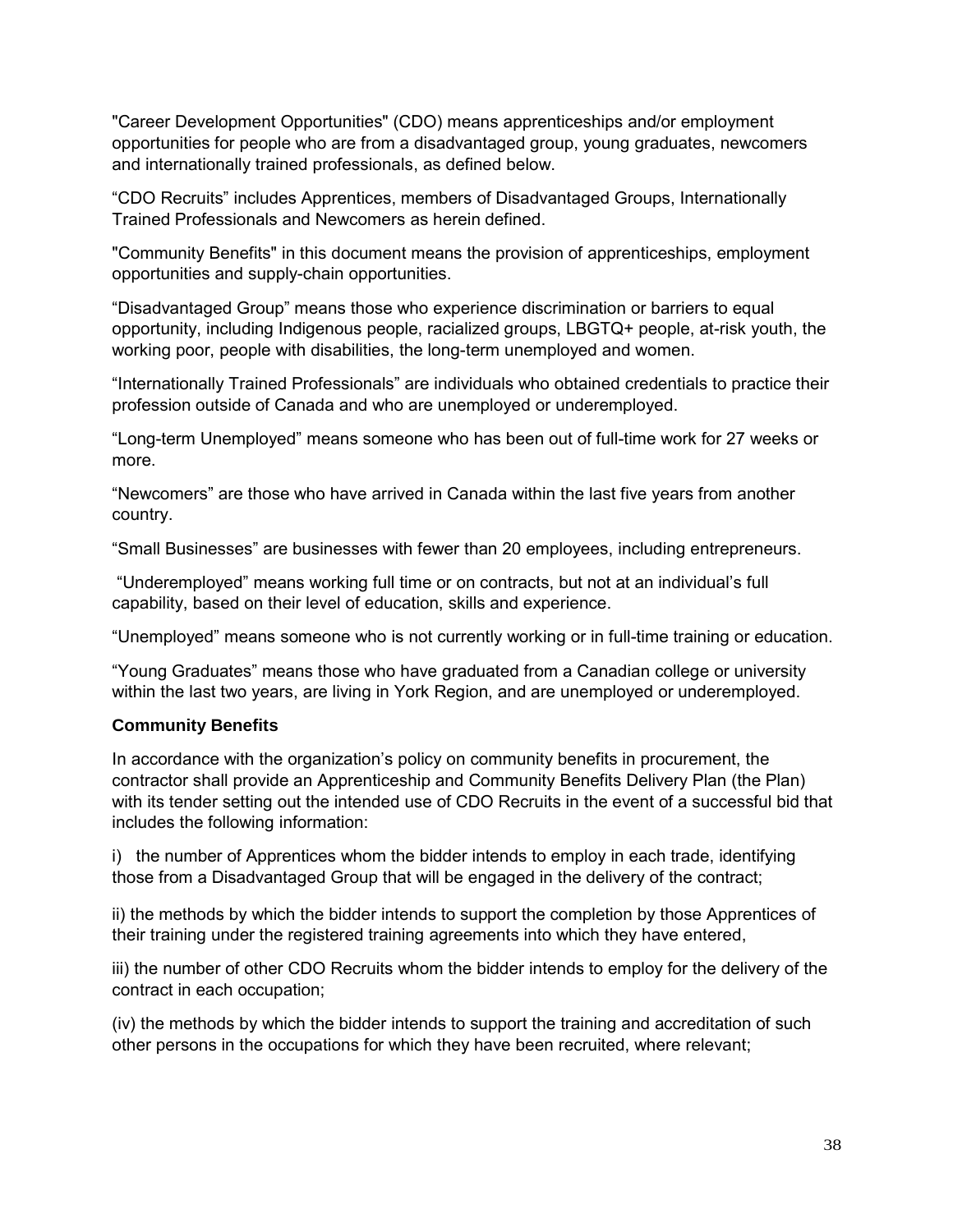(vi) actions that will be taken to provide supply-chain opportunities as set out in s. 2 below

1 'Career Development opportunities' (CDOs)

A minimum of [...% *(enter the figure e.g. 10%)* of the person-hours required to deliver the contract] [ ..... person-hours *(enter the figure)*] must be provided by CDO Recruits that are recruited through an organization named or otherwise agreed by the Client for this purpose, where:

*Alternative text*: *in this approach the Client sets an absolute target after obtaining advice on what 10% of the total person‐hours required to deliver the contract would be. This advice could be from the surveyor/cost consultant advising the project team or (especially in services) through pre‐market research with potential providers. The big advantage of this approach is that the Client doesn't have to obtain and verify the total person‐hours used on the contract, but just monitor the CDO‐recruit hours*

A minimum of ................... person-hours required to deliver the contract is provided by employed-status CDO recruits that are recruited through an organization named or otherwise

1.1 each CDO recruit can be counted towards the above target for a maximum of 2080 person-hours, unless specifically agreed by the Client or their agent on the basis that a longer period is required for the trainee to achieve the necessary accreditation and work experience to compete in the labour market;

*Alternative 2: here the target is set out as a number of recruits and a minimum duration of employment (which protects against meeting the target through rapid turnover of CDO recruits). This is simpler for Client teams and contractors to understand but can disadvantage a contractor if the recruit chooses to leave the employment (e.g.) just before the minimum period of engagement is reached. The contractor would then lose the 'credit' for the weeks already delivered.*

A minimum of ...... CDO Recruits are recruited through an organization named or otherwise agreed by the Client for this purpose, where:

maximum of [2080 hours], where a 'week' means a minimum of [40] hours spent on the contract or in off-site training or paid leave; 1.1 each CDO Recruit must be employed for a minimum of [520] hours and a

Registration Form provided, and unless they are covered by 1.4 below may only be counted towards the person-hours target from the date of registration plus up to a maximum of 4 weeks if they were employed before this date;

1.3 up to 20% of the CDO person-hours may be delivered by CDO Recruits that were employed prior to the contract where it can be demonstrated that (i) they would have qualified as a CDO Recruit at some point in the previous 18 months and (ii) that the placement on the contract is important for the recruit to complete the 2080 hours set out in 1.2 above;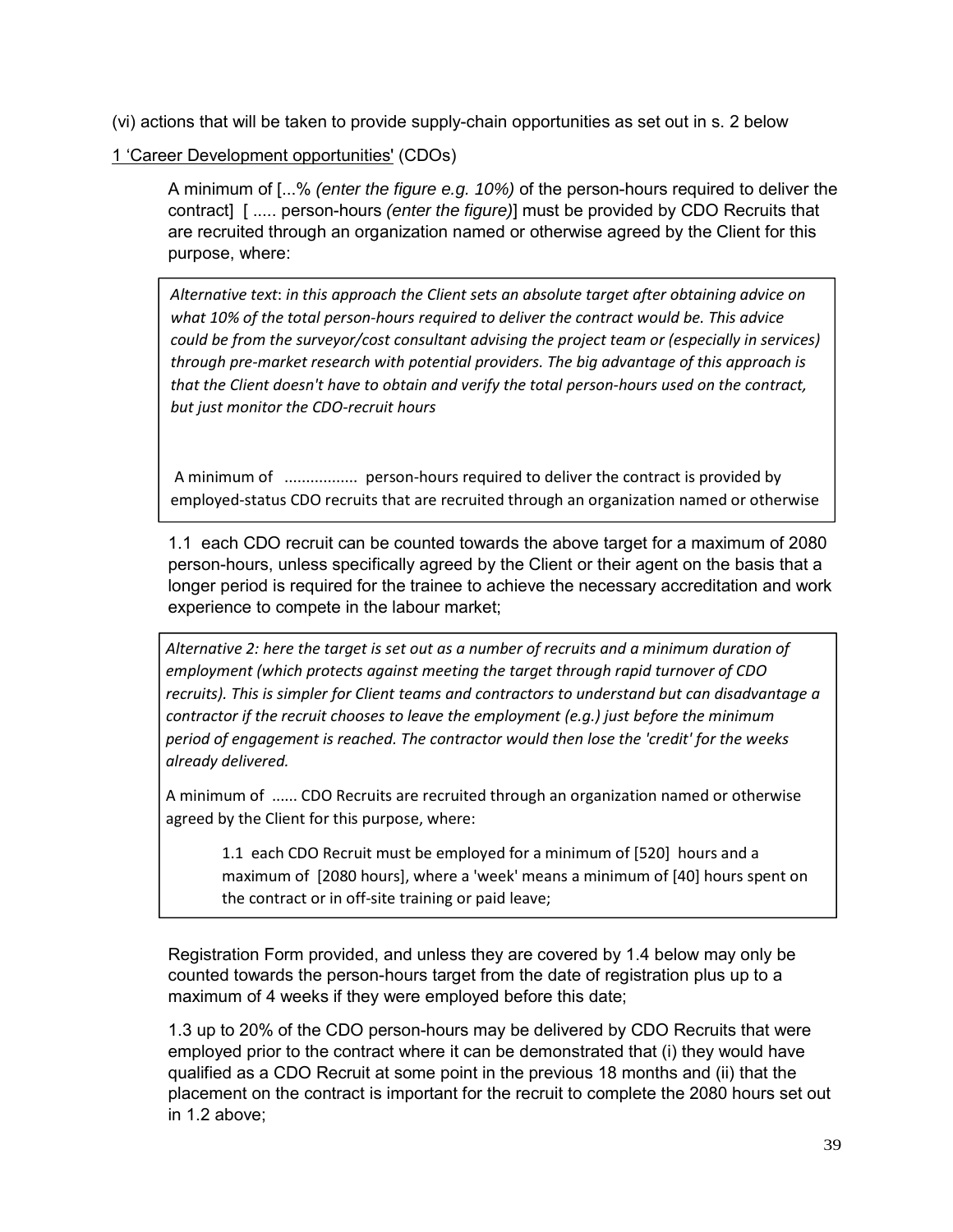1.4 within 8 weeks of Registration the employer for each CDO Recruit who is an Apprentice shall provide the Client or their Agent with confirmation that an Apprentice is registered with the College of Trades.

1.5 within 8 weeks of Registration the employer for each CDO Recruit shall provide a Training and Mentoring Plan for that recruit that the Client or the Agent considers satisfactory and that is signed by (i) the employer, and (ii) the Recruit, and (iii) a Training organization that is named or otherwise agreed by the Client for this purpose, and the employer must ensure that this Plan is implemented.

#### 2 Supply-chain Opportunities

The contractor will use best efforts to ensure that a minimum of [5%] (by value) of subcontracts and supply contracts are awarded to small businesses, including specifically those known to the organizations listed in Annex 3... by:

*Alternative: this provides an absolute \$ target. A contractor should not be held responsible if they* seek small firms but no suitable firms are identified, as long as they can show they have used best *efforts.*

The contractor shall use best efforts to ensure that a minimum of [\$ .....] of subcontracts and supply contracts are awarded to small firms, including specifically those known to the organizations listed in Annex ... by:

2.1 using the information held by the listed organizations to invite expressions of interest from potential suppliers, including those based in and around the area of delivery of the contract; and

2.2 for projects over [\$... ], working with local business organizations to host and advertise a 'meet the buyer' event within 4 weeks of the date of award of the contract to communicate the supplier opportunities that may be available for the project, and collect information from organizations attending; and

2.3 identifying or creating packages of work that are suitable for small businesses, entrepreneurs and other businesses as a way of enabling them to enter the supply-chain for the contract and demonstrate/build their capacity; and

2.4 to repeat the above steps annually where the contract will last for more than 24 months.

# 3 Treatment of Costs

3.1 The contractor shall provide with their [Tender] [Proposal] a Community Benefits Net Cost Schedule using the pro-forma included as Addendum .... *(include the schedule as a numbered addendum to the Tender / RFP).* The Net cost should be included as an explicit line within the cost summary submitted with the [Tender] [Proposal].

3.2 The contractor shall be entitled to use the cost per CDO person-hour shown in the Net Cost Schedule as a basis for including a sum in each invoice to the Client calculated as: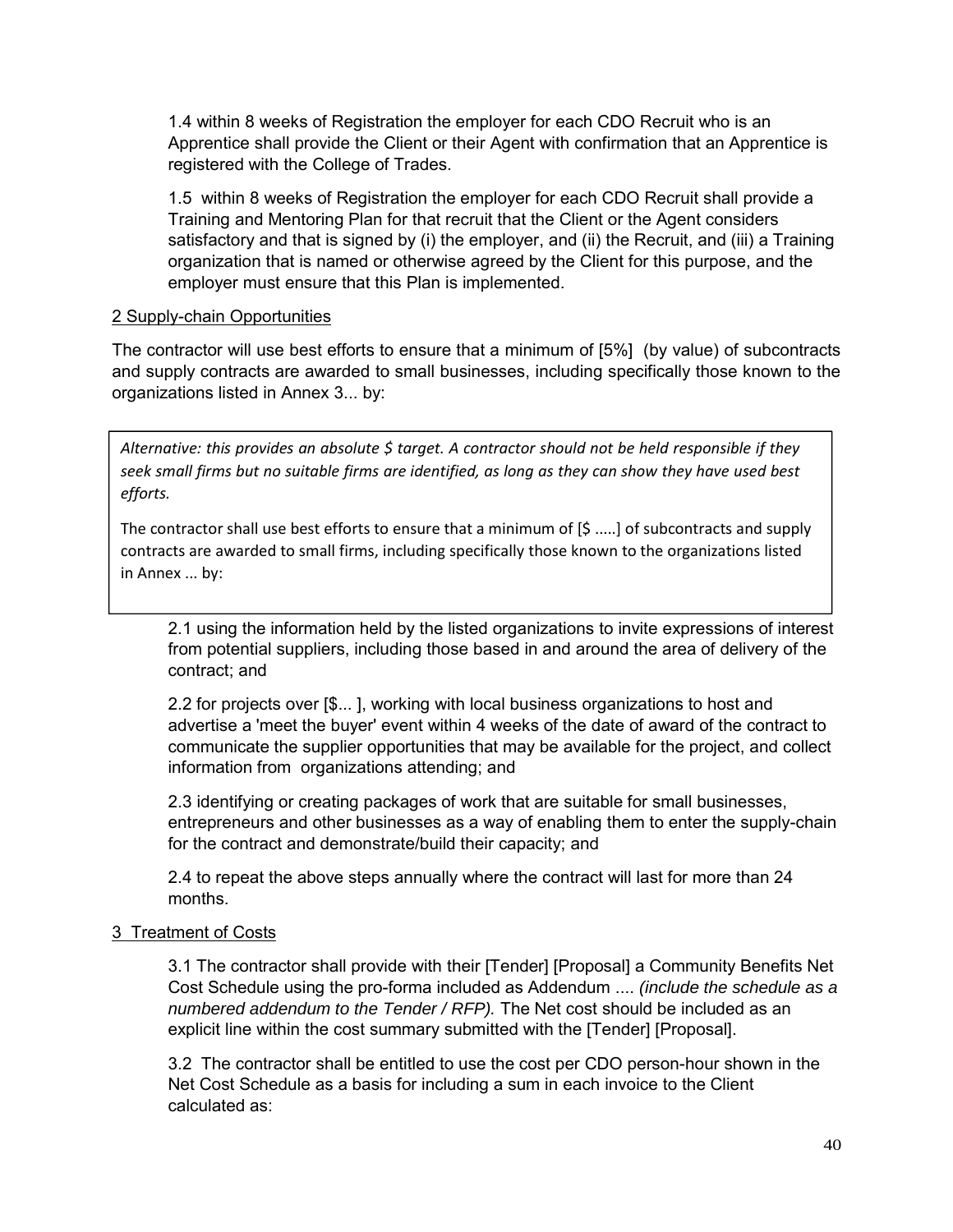- the number of person-hours worked on the contract by registered CDOs in the relevant period (in line with the Monitoring Report), multiplied by
- the 'net cost per person-hour' set out in the Net Cost Schedule, provided always that
- the total sum invoiced in all periods does not exceed the total cost included in the Tender/Proposal sum unless this is specifically agreed by the Client.

3.3 For the avoidance of doubt the cost per person-hour cannot be charged to the Client except where the CDO Recruit was working on (or attending offsite training from) the contract for the Client.

3.4 Any sum included in the Net Cost Schedule relating to 2 (Supply-chain opportunities) above will only be payable as a part of the final invoice relating to the contract.

*In most cases, there should not be substantial additional costs for CDOs especially if there are workforce or training organizations involved who will be subsidizing or providing training. However, there may be additional training, supervision, or accreditation costs for some categories of recruits and if so that should be identified here.*

*Alternative: this would be included if the Client wants the community benefits to be cost‐*  neutral. A disadvantage of this - especially in the pilot stage - is that the actual costs of the *requirements in a competitive bidding process are never revealed. This allows opponents to the approach to argue that it is costly, simply on the basis that every requirement is assumed to have a cost.*

... 3.1 The contractor shall deliver the requirements set out in ...1 and ...2 above, together with the monitoring and reporting requirements set out in ...4 below, without cost to the Client by working with designated employment and training organizations.

*[If this alternative is selected then ...3.2 to ...3.4 together with the Net Cost Schedule would be removed]*

#### 4 Monitoring and Reporting

Within 4 weeks of the end of each quarter after the commencement of delivery of the contract the contractor shall:

4.1 submit a quarterly report CDO Monitoring Report and the Small Business Suppliers Monitoring Report [using the pro-forma provided in Annex ... ] or [which shall include the following data for both the main contractor and sub-contractors:

- number of CDO Recruits employed on the project, by category, during the period
- percentage of the total number of workers employed
- number of hours worked by CDO Recruits, by category, during the period
- percentage of the total hours worked by CDO Recruits]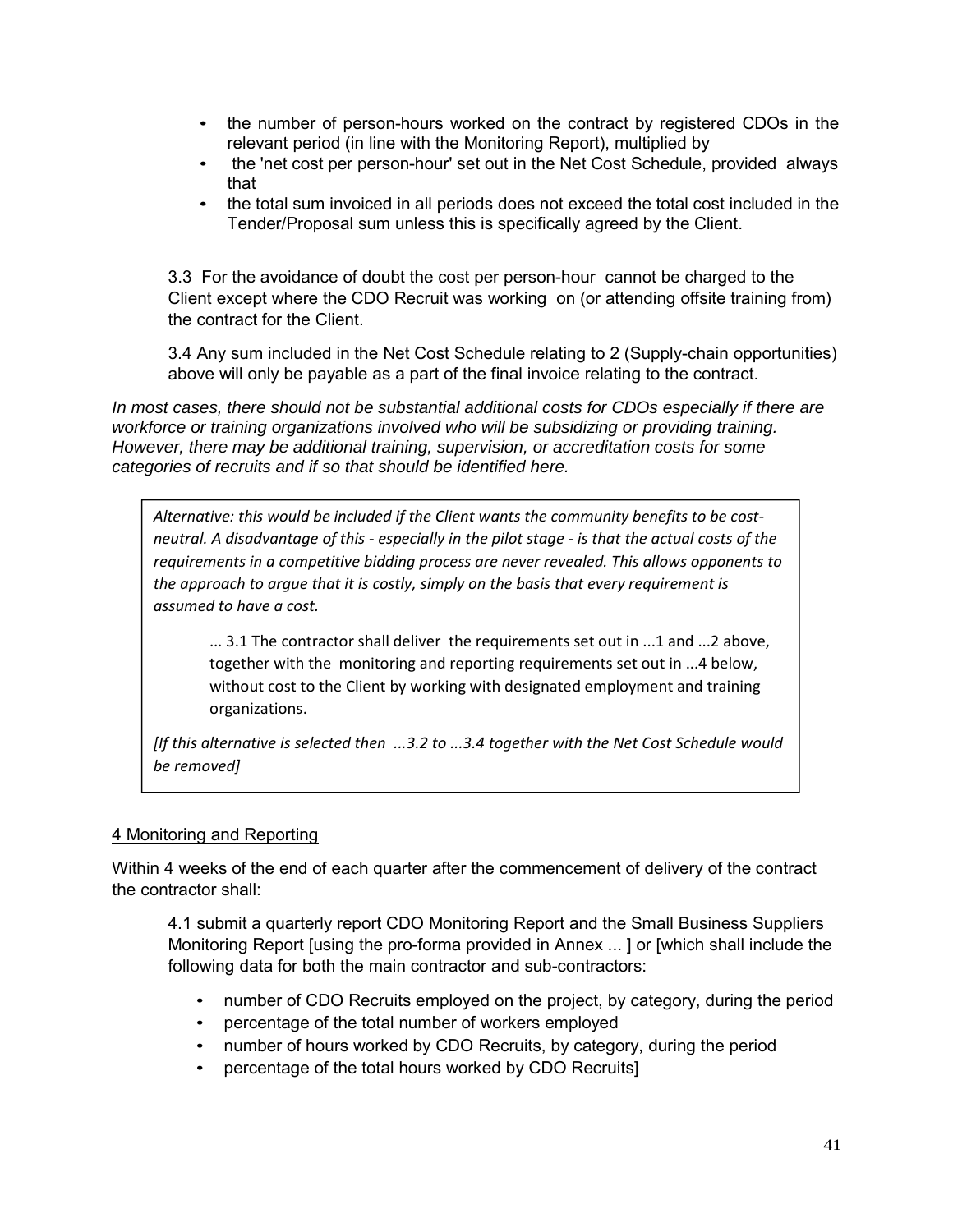4.3 when requested by the Client's project manager, attend a meeting with the Client and its agents or other interested parties (e.g. employment agencies, training organizations, business development organizations, suppliers and community groups) to consider the achievement or otherwise of the CDO and small business requirements and agree on any remedial steps to be taken by the contractor to address any underachievement.

#### 5 Rectification

Failure to comply with community benefits requirements will be considered as a breach of contract or as grounds for default and should trigger standard rectification clauses in the contract.

Alternatively, if the Client considers that the contract conditions relating to Community Benefit are not being delivered or not being delivered appropriately then the following arrangements may be implemented:

5.1 the Client will require the contractor's Director responsible for the contract to attend a meeting to discuss with a Director of the client organization the contractor's performance in delivering the community benefit requirements and agree to (i) steps that will be taken to rectify issues that have been raised, and (ii) a timetable for when the outputs will be delivered in line with the stage of progress of the contract as a whole: such steps to be documented in a Rectification Notice issued by the Client;

5.2 both the Client and the Contractor shall ensure that persons with information relevant to the delivery of the community benefits are present at the meeting;

5.3 at the end of the period set out in the Rectification Notice the Client must issue one of the following:

5.3.1 a Withdrawal of Rectification Notice;

5.3.2 a Notice of Breach of Contract relating to the Community Benefits.

5.4 At any time after the issue of the Notice under 5.3.2 the contractor can apply in writing to the Client for a withdrawal of the Notice on the basis that the community requirements have been delivered. The Client should assess this on the basis of:

5.4.1 evidence provided about the actions taken to satisfy 2 above;

5.4.2 the Monitoring information provided in relation to 1 above using the processes described in 4 above.

5.5 If the Notice of Breach of Contract relating to Community Benefits is not withdrawn at the completion of the contract then the Client may:

5.5.1 apply liquidated damages on a per-default basis; and

5.5.2 use this breach of contract to disqualify the contractor from participation in future Tender or Request for Proposal exercises.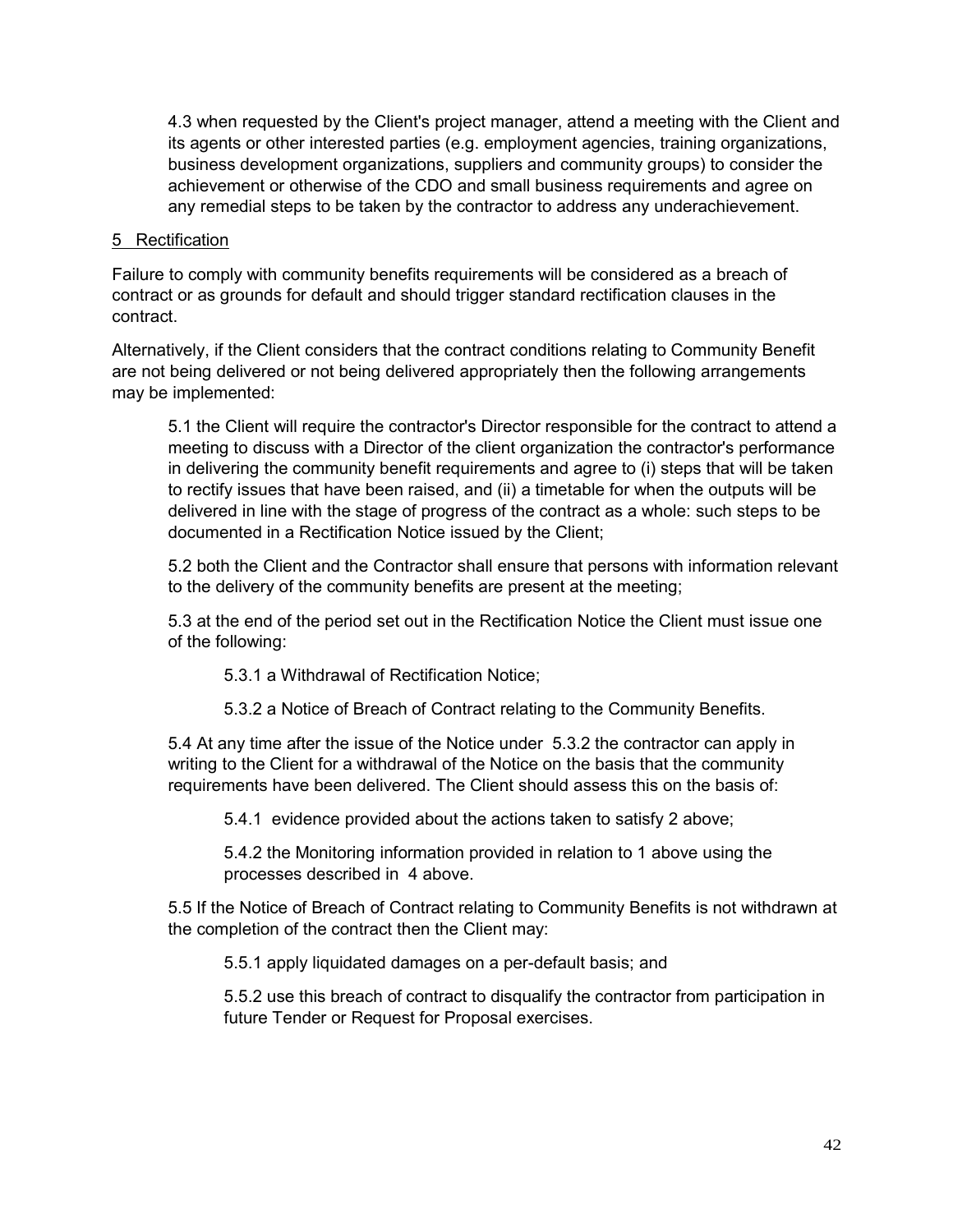#### 6 Sub-contractors and suppliers

For the avoidance of doubt it is the contractor's responsibility to obtain cooperation from subcontractors and suppliers where they deem this necessary to deliver the Community Benefit requirements, including the registration of CDO Recruits and the timely delivery of Monitoring information. Clauses 1-5 above and the relevant definitions must be passed through in subcontracts and supply contracts.

#### 7 Liability

Whereas the Client may provide contact information for organizations that could assist the contractors in delivering the CDOs and supply-chain opportunities set out in the contract conditions, any agreement by the contractor, subcontractors or suppliers to work with the listed organizations is the sole responsibility of the contractor, subcontractors or suppliers. The Client is not responsible for the actions or inactions of the listed organizations or for the work or failure to deliver work of the persons or suppliers engaged in the contract on the basis of the engagement with the listed organizations.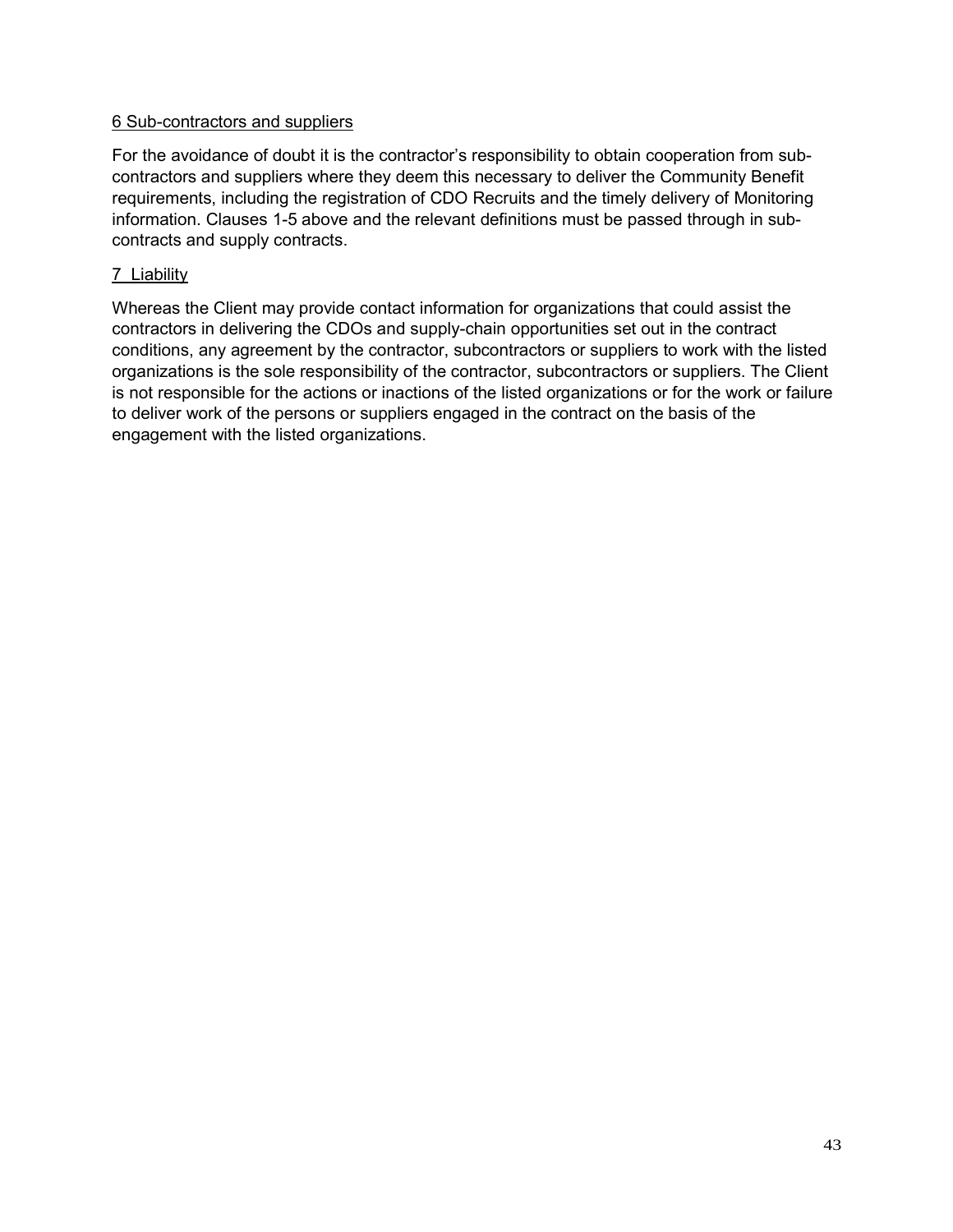# **Annex [1] Community Benefits Delivery Plan**

This Plan should be completed in full and submitted with the Tender/Proposal.

| Name of Company |
|-----------------|
| Address of the  |
|                 |
|                 |
|                 |
|                 |

I confirm that this Delivery Plan sets out the actions that will be undertaken to ensure the achievement of the Community Benefit requirements of the contract. It is recognized that it [will be used in the award of the contract] [will not be used in the award of the contract] [may be used in the award of the contract if there are two bids with equal scores] *(select one)* and will be reviewed prior to commencement of the contract and used in any subsequent reviews. Delivery of the community benefit requirements is a condition of the contract**.**

**Signed………………………………………………**

(Print Name) ………………………………………….

Date………………………………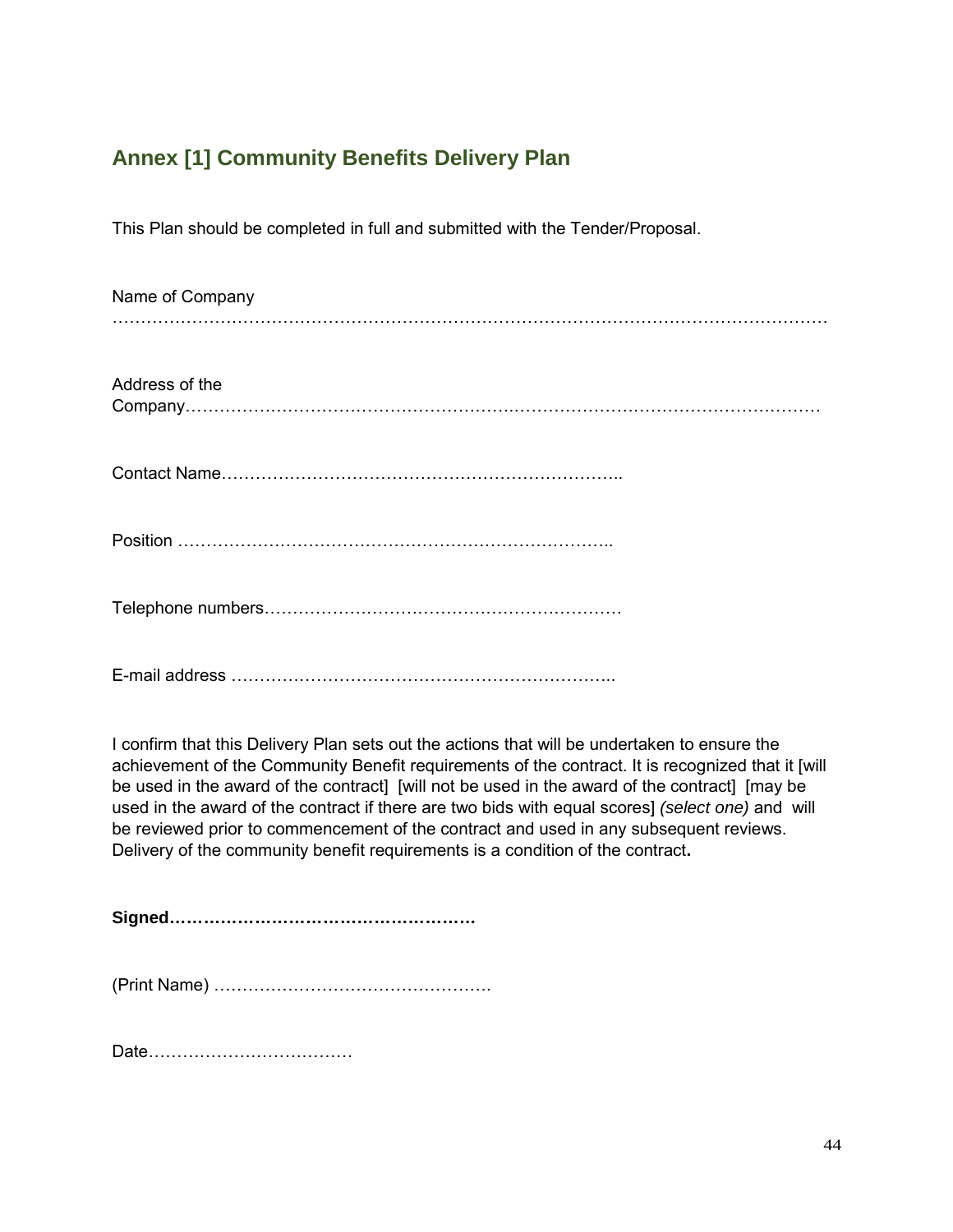1. How many person-hours will be required to deliver the whole contract?

........... hours

2. Please complete Table 1 by entering the numbers of Career Development Opportunity (CDO) Recruits and person-hours to be delivered, number of registered apprentices, and any related training and accreditation to be provided. It is expected that the range of opportunities offered will reflect the range of work to be undertaken to deliver the contract.

#### **Table 1 Career Development Opportunities**

| Trade / occupation | No. of CDO<br>Recruits | CDO<br>person-<br>hours | % of hours provided by<br>registered apprentices | Training, support or<br>accreditation to be<br>provided |
|--------------------|------------------------|-------------------------|--------------------------------------------------|---------------------------------------------------------|
|                    |                        |                         |                                                  |                                                         |
|                    |                        |                         |                                                  |                                                         |
|                    |                        |                         |                                                  |                                                         |
|                    |                        |                         |                                                  |                                                         |
|                    |                        |                         |                                                  |                                                         |
|                    |                        |                         |                                                  |                                                         |
|                    |                        |                         |                                                  |                                                         |
|                    |                        |                         |                                                  |                                                         |
|                    |                        |                         |                                                  |                                                         |
|                    |                        |                         |                                                  |                                                         |
|                    |                        |                         |                                                  |                                                         |
| Total              |                        |                         |                                                  |                                                         |

Notes**:**

All CDO recruitment must be through an organization named or otherwise agreed by the procuring organization for this purpose.

3. Please provide an estimate of the numbers of person-hours that will be delivered by each of the types of CDO in the delivery of the above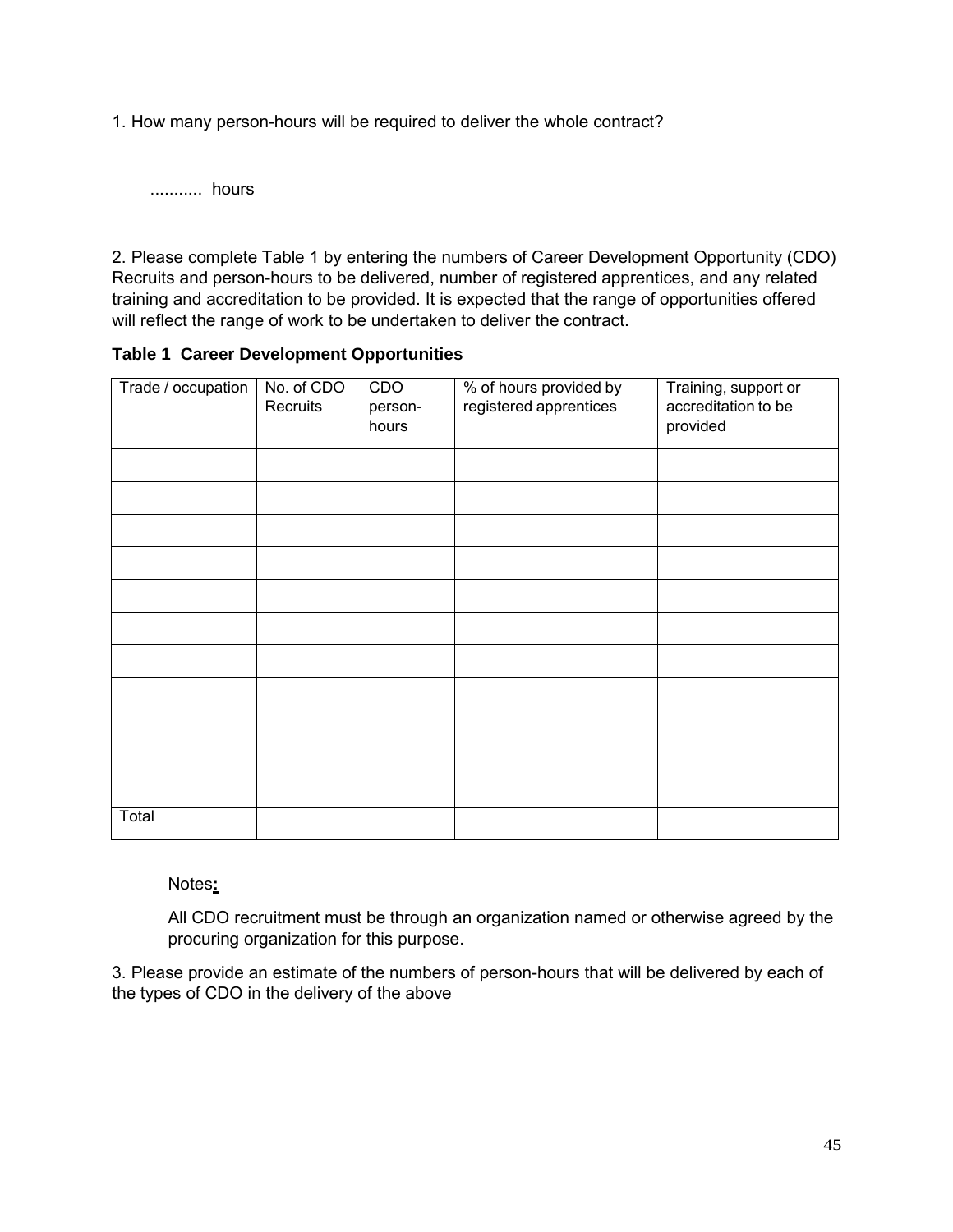#### **Table 2 - CDO person-weeks by type of recruit.**

| <b>Category of CDO</b>                                                                                                                                                                                                                                                                                                   | <b>Estimated</b> |
|--------------------------------------------------------------------------------------------------------------------------------------------------------------------------------------------------------------------------------------------------------------------------------------------------------------------------|------------------|
|                                                                                                                                                                                                                                                                                                                          | <b>Hours</b>     |
| Apprentices                                                                                                                                                                                                                                                                                                              |                  |
| Young graduates -those who have graduated from a Canadian college or<br>university within the last two years, are living in York Region, and are unemployed<br>or underemployed (i.e. working full time or on contracts, but not at their full<br>capability, based on their level of education, skills and experience). |                  |
| Newcomers - those who have arrived in Canada within the last five years from<br>another country                                                                                                                                                                                                                          |                  |
| Internationally trained professionals - individuals who obtained credentials to<br>practice their profession outside of Canada.                                                                                                                                                                                          |                  |
| Other members of disadvantaged groups - those who experience discrimination or<br>barriers to equal opportunity, including Indigenous people, racialized groups,<br>LBGTQ+ people, at-risk youth, the working poor, people with disabilities and<br>women.                                                               |                  |

*Note: a CDO Recruit can only be counted towards one of the above categories.*

4. Which organizations will you work with to recruit CDO employees?

5. Who will be responsible for the recruitment, training and mentoring process within your organization?

6. What mentoring and support will be given to CDO recruits and by whom? .

7. Which organizations will you work with to maximize supply-chain opportunities for small businesses?

8. How will you obtain the cooperation of sub-contractors where this is necessary to deliver the Community Benefit requirements?

9. What systems or arrangements will be used to record, collate and report the outcomes in accordance with the monitoring requirements of the contract?

*(Note: If the Delivery Plan is to be scored and used in the award of the contract e.g. where there is a tie between bidders before community benefits are included, then colleagues with a training, employment or economic development background should develop a scoring framework that is consistent with the organization's existing procurement practice, and then score each Delivery Plan).*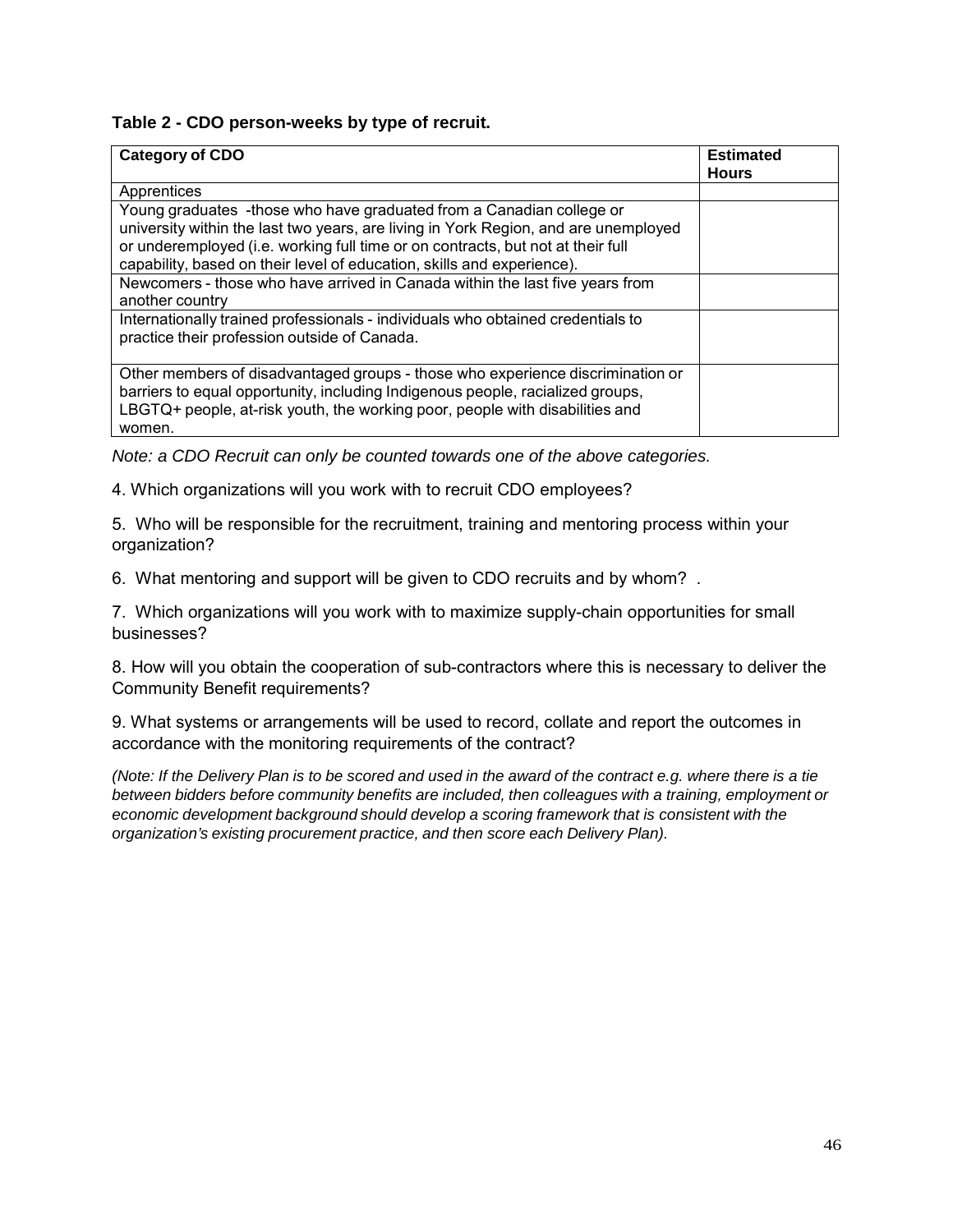# **Annex [2] Price Information relating to Community Benefits**

This document must be submitted as a part of any valid Tender or Proposal document.

Please enter the total hours of employment you will provide for Career Development Opportunity (CDO) Recruits (as defined in the Tender/ RFP) in the delivery of the contract : .............. Person-hours

| <b>Cost Item</b>                      | \$can     | <b>Basis of calculation</b>                                                                                                  |
|---------------------------------------|-----------|------------------------------------------------------------------------------------------------------------------------------|
| Management and administration         |           |                                                                                                                              |
| <b>Additional Training costs</b>      |           |                                                                                                                              |
| Additional operating costs            |           |                                                                                                                              |
| Mentoring and support activities      |           |                                                                                                                              |
| <b>Total costs</b>                    |           |                                                                                                                              |
| <b>Resources to offset the costs:</b> | <b>XX</b> |                                                                                                                              |
| Training grants and services          |           |                                                                                                                              |
| Existing company staff / overheads    |           |                                                                                                                              |
| Services from other external agencies |           |                                                                                                                              |
| Other                                 |           |                                                                                                                              |
| <b>Total additional resources</b>     |           |                                                                                                                              |
| <b>Net Cost</b>                       |           | Total cost less total additional resources                                                                                   |
| Net cost per CDO person-hour          |           | Based on the total CDO Recruit hours<br>entered above. This can be used to invoice<br>for delivery of this community benefit |

# **Table 1 Provision of CDOs - Net Cost Summary**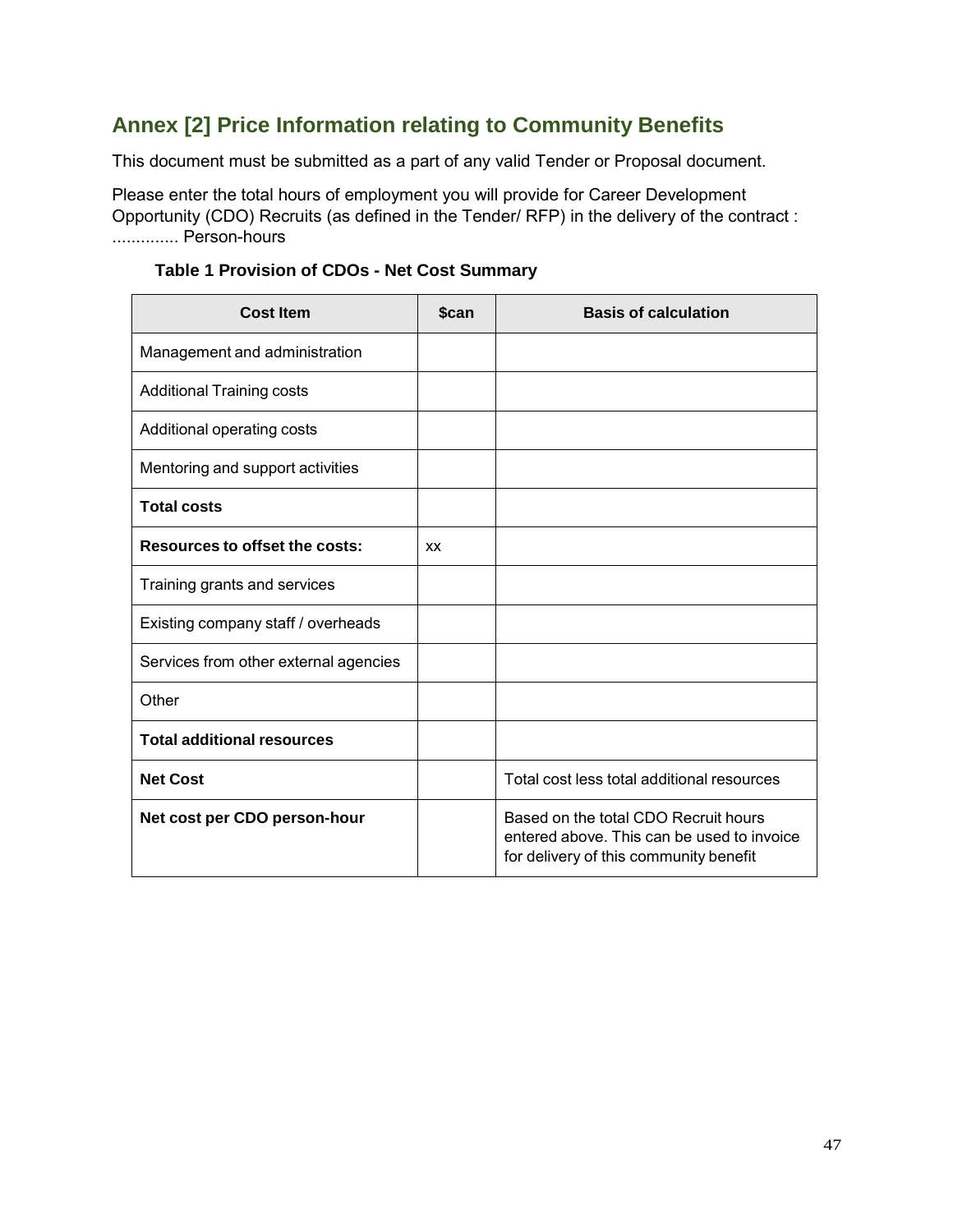# **Table 2 - Supply Chain Opportunities**

| Cost Item                                             | <b>Scan</b> | <b>Basis of calculation</b>            |
|-------------------------------------------------------|-------------|----------------------------------------|
| <b>Communications and Outreach</b>                    |             | Include here any sum required          |
| Trade shows                                           |             |                                        |
| Other (detail)                                        |             |                                        |
| <b>Total Costs</b>                                    |             |                                        |
| Resources available                                   |             | (e.g. grants, in-kind partnerships)    |
| <b>Net Cost of Supply Chain</b><br><b>Initiatives</b> |             | (total costs less resources available) |

#### **Table 3 - Total Community Benefit Costs**

| <b>Cost Item</b>                                                                       | <b>Scan</b> | <b>Basis of calculation</b>                                                                                      |
|----------------------------------------------------------------------------------------|-------------|------------------------------------------------------------------------------------------------------------------|
| Net cost from Table 2 (supply chain<br>opportunities)                                  |             | Include here any sum required                                                                                    |
| Net cost from Table 1 (CDO<br>Recruits)                                                |             |                                                                                                                  |
| <b>Total Cost of delivering the</b><br><b>Community Benefit</b><br><b>Requirements</b> |             | This figure should be included in the<br><b>Price Summary for the Tender or</b><br><b>Request for Proposals.</b> |

**Note: delivery of the community benefits requirements as set out in the tender or Request for Proposals will be a condition of contract.**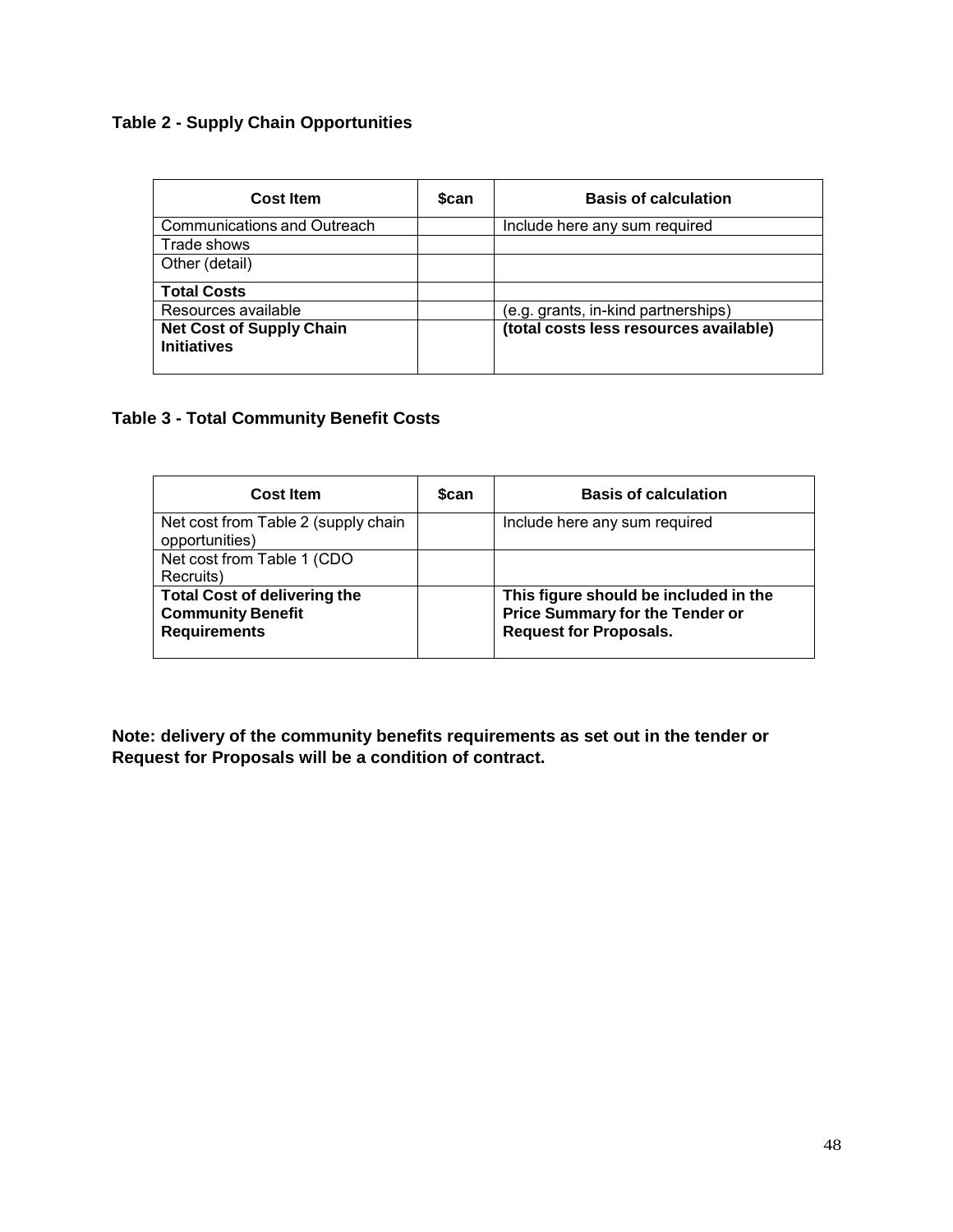# **Annex [3] Contractor Resources**

*The following is provided for information only. The Client is not responsible for the actions or inactions of the listed organizations or for the work or failure to deliver work of the persons or suppliers engaged by the contractor on the basis of the engagement with the listed organizations.*

**1. Organizations that are potential providers of CDO Recruits.**

*Client to enter names and contact details*

**2. Organizations that can assist with identifying or certifying small businesses**

*Client to enter names and contact details*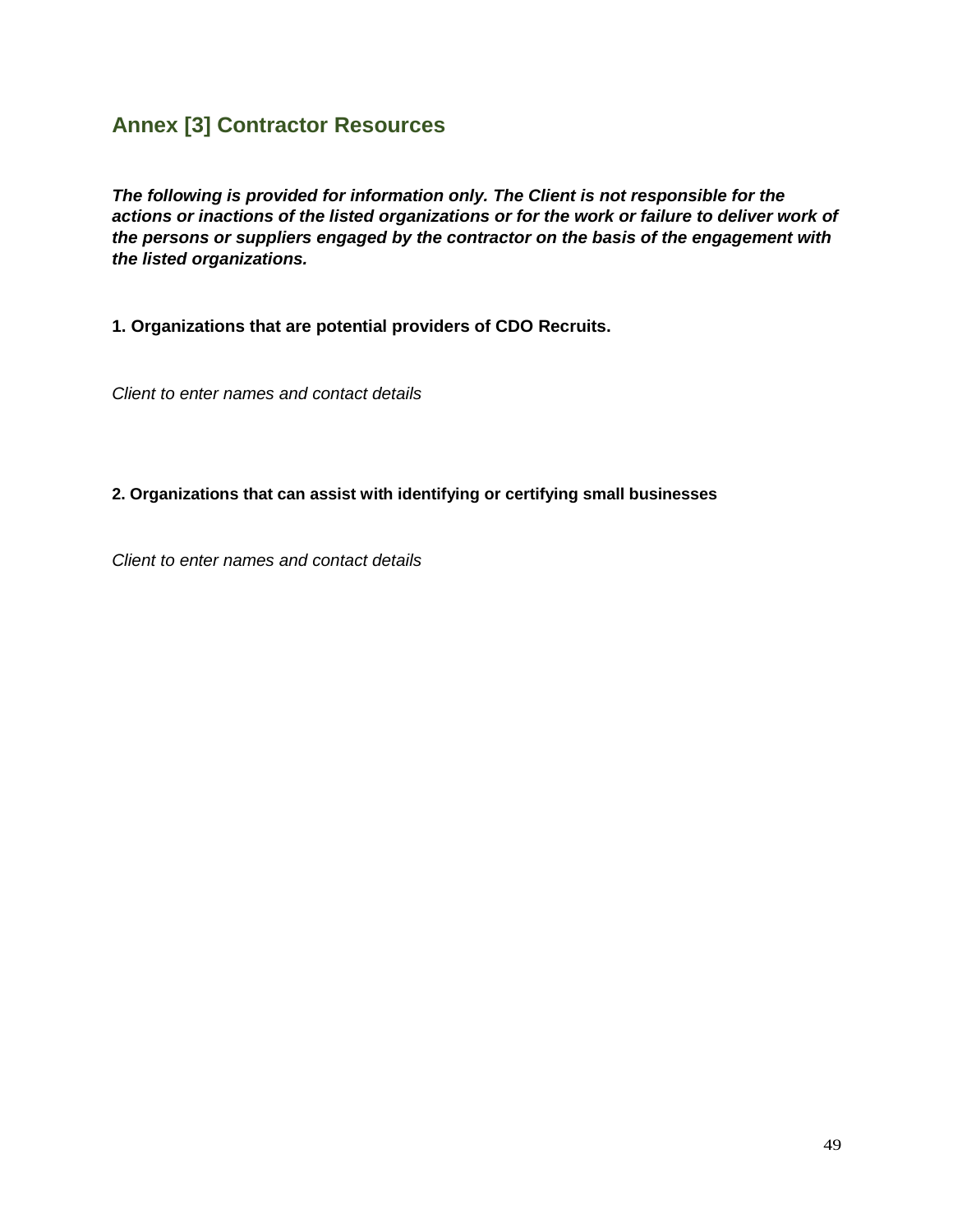# **Section Three**

Development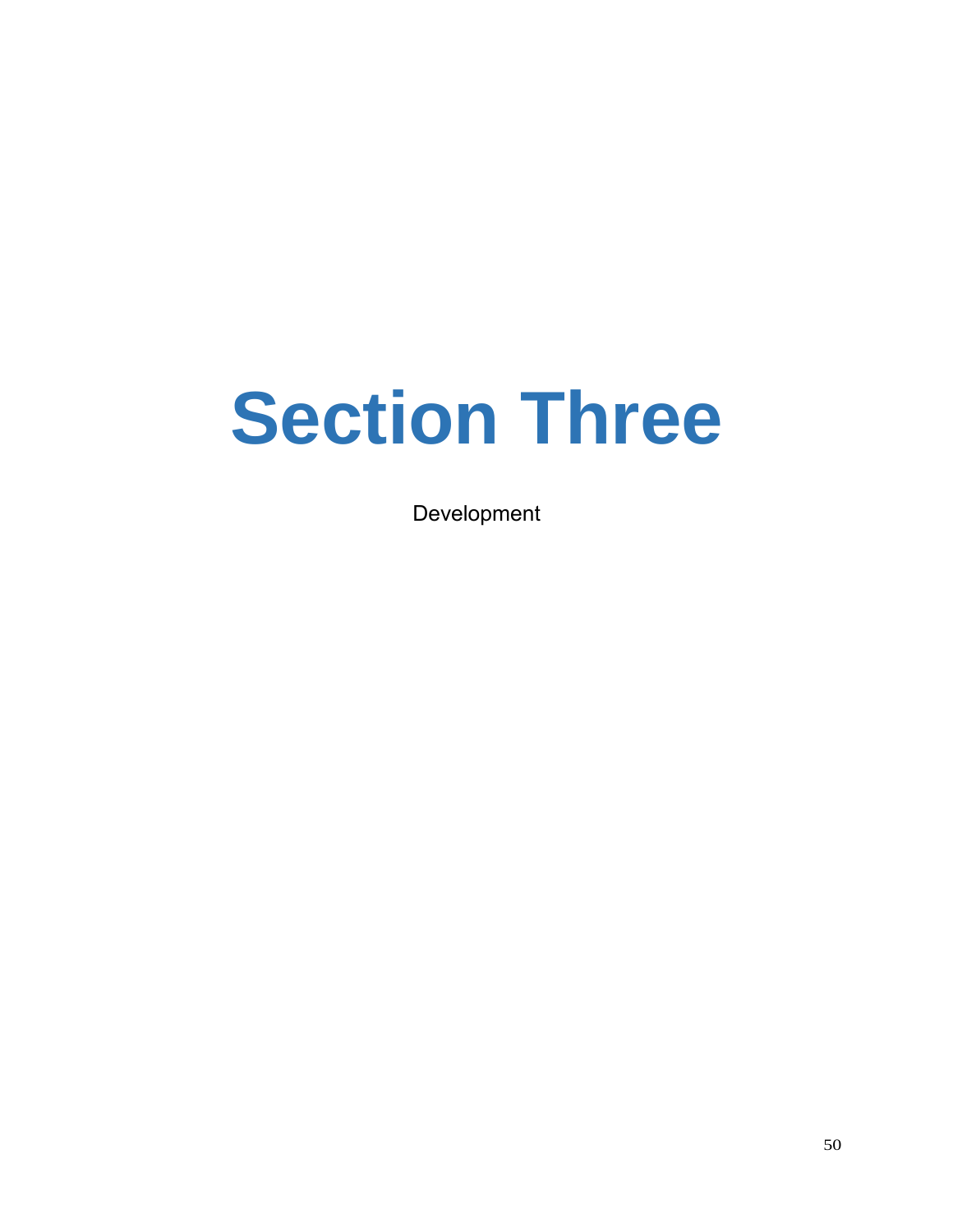# **6. Community benefits in development**

Community Benefits Agreements (CBAs) are private, enforceable contracts, often negotiated between a coalition of community groups, a municipality, and a developer. The developer agrees to provide specific benefits for a project that have been defined by the community through an inclusive engagement process. In exchange, the community groups agree to support the project and to refrain from litigation, often by signing a cooperation or settlement agreement. Figure 2 shows a typical structure for a CBA

CBAs arose, and are still most commonly used, in the U.S., but are beginning to take root in Canada. For example, the City of Vancouver has piloted CBAs on several projects as a precursor to creating a community benefits policy (now in development).

Negotiating community benefits through a contract ensures clear and distinct roles for each party, fosters enforceability, and promotes accountability and transparency. Municipalities may require that a CBA be incorporated into, or attached to, a development agreement. A municipality and a developer may sign an agreement without a community signatory, but in such cases, the municipality should consult



with the local community first to ensure the agreement reflects local needs and aspirations where possible. This also ensures legitimacy, transparency, and accountability.

A template CBA follows this section. Links to sample CBAs from the US and Canada are provided in Appendix A, Resources.

If you are interested in CBAs, consider the questions below.

# **1. When is it appropriate to use a CBA?**

A CBA may be appropriate in circumstances including, but not limited to, the following:

- When a developer is receiving municipal subsidies or incentives
- When there is community concern about a large project because, for example, there are fears about displacement, gentrification, or other kinds of adverse impacts
- When a project is being built in or near a high-needs neighbourhood and there is a desire to ensure that the local community can obtain maximum benefit
- When the project is of a scale that it offers significant workforce, supply-chain, affordable housing, or other potential benefits
- When other ways of deriving desired benefits, such as s. 37 of the Planning Act, are not available, desirable or sufficient.

As with community benefits in procurement, it may make sense to set certain thresholds over which a CBA makes sense, particularly for workforce opportunities. Consultation with local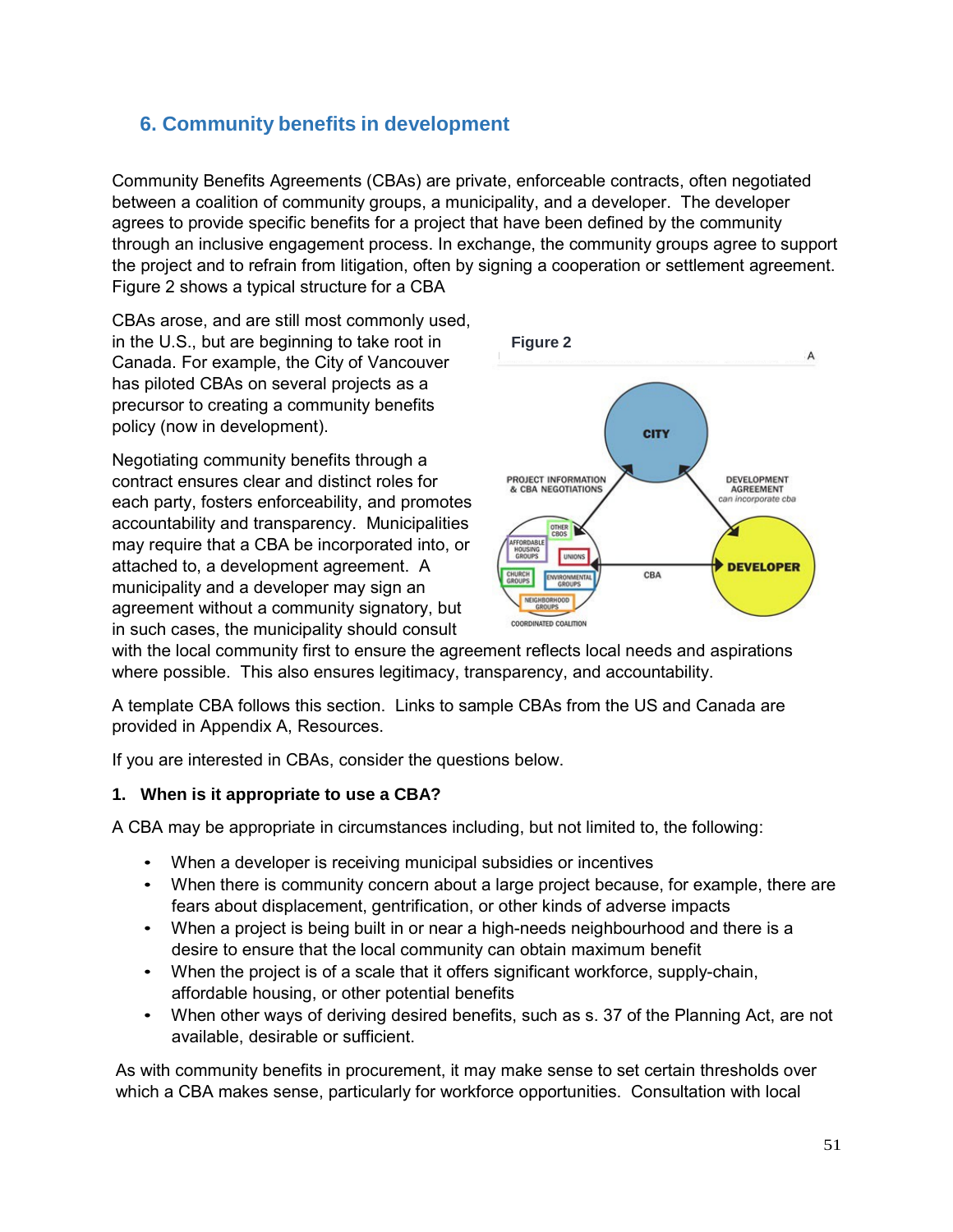stakeholders, including the development community and local governments, should take place before determining a minimum size and scale of projects.

### **2. What kinds of benefits should be included?**

The kinds of benefits negotiated in CBAs range widely: from workforce and local procurement opportunities to community facilities, educational scholarships, affordable housing and environmental initiatives. Stakeholders have noted that CBAs present an opportunity to build partnerships with local school boards, educational institutions, and other organizations. Begin with the recommended areas of focus for York Region, but be open to other needs expressed by local communities. In the U.S., community coalitions usually drive the creation of CBAs, so engaging communities is critical. Engagement should be started as early in the process as possible – ideally during the planning of a project. (See Section 1(4) for more on this topic).

Although construction jobs are typically included in CBAs, consider training for, or employment of, targeted groups in higher-skilled professional, administrative and technical (PAT) jobs on the project. For example, in York Region, there are many internationally trained professionals (ITPs) who have skills but need Canadian experience. Employing ITPs has been very successful, for example, on the Crosstown LRT project in Toronto.<sup>22</sup>

Another area to consider is the longer-term jobs that may be offered through the operations of businesses and services, potentially by tenants, on the site once it is completed. For example, community benefits provisions in the Regent Park redevelopment were included in the lease agreements with the retail tenants on site, providing sustainable employment opportunities to low-income tenants after construction was complete.

#### **3. What's in it for the developer?**

Private developers enter into a CBA for a number of reasons. First, negotiating a CBA with local community groups can ensure that any concerns with the project are addressed up front, preventing delay and litigation down the road. As such, a CBA is a form of risk management. Second, signing a CBA can, depending on the jurisdiction, help expedite regulatory approvals needed for the project. Third, a CBA can help build political buy-in and allies for a project, since elected officials are ultimately accountable to their communities. And finally, a CBA can help a developer reinforce its brand as a good corporate citizen.

A CBA should be negotiated as early in the process as possible, ideally prior to any development approvals being granted by the municipality, and can be appended to a development agreement. A monitoring committee that includes members of the community, city council, representatives from the developer and general contractor should be set up and meet periodically in order to troubleshoot any issues. Ensuring there is some flexibility to solve problems is a better solution than simply going straight to a penalty provision in a contract, particularly in early days when all parties are still learning how to implement community benefits.

 $22$  As of the end of December 2017, 110 ITPs had been hired by Crosslinx, the consortium building the Crosstown LRT project, into professional, administrative and technical positions.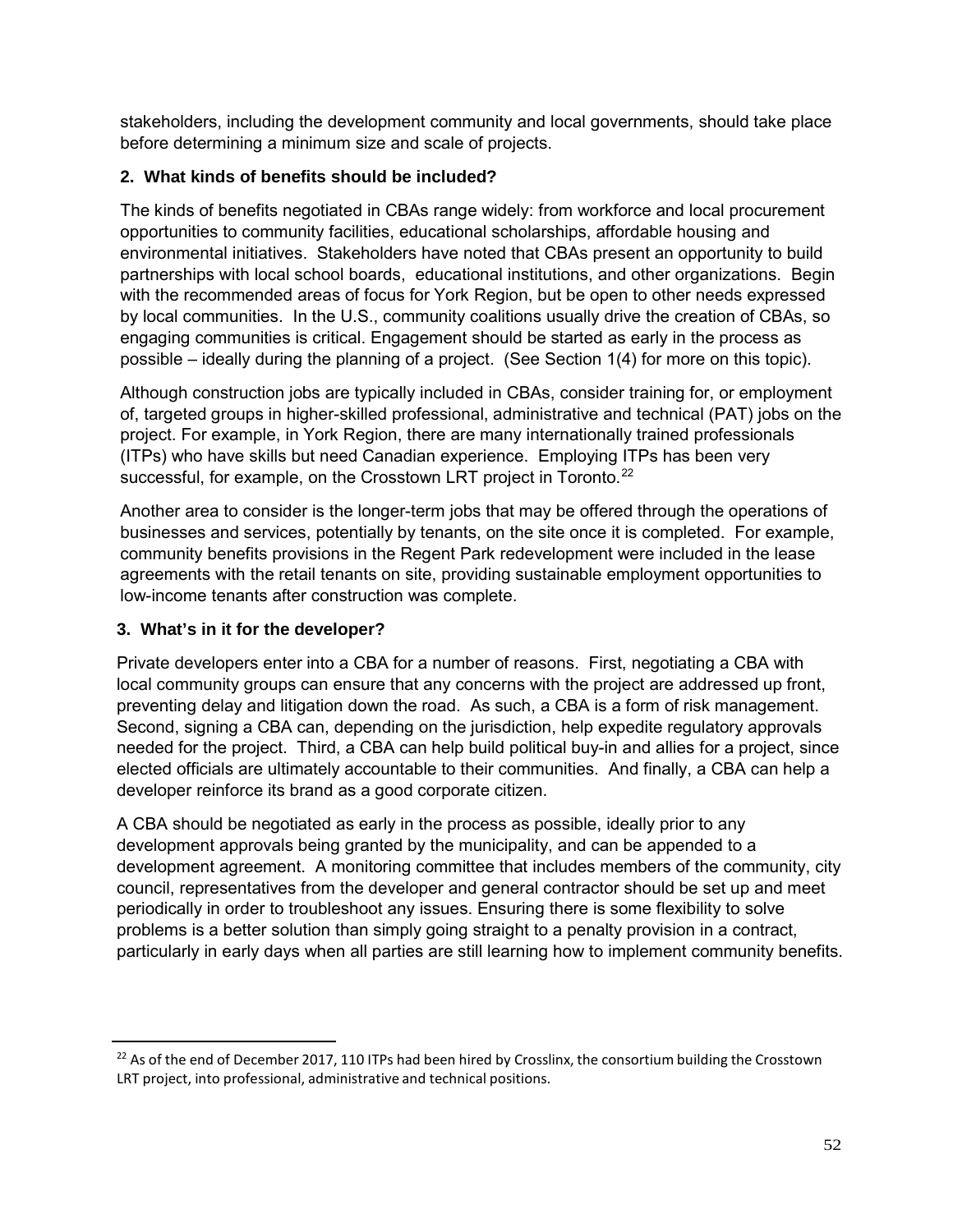#### **4. What kinds of costs are involved, and who pays for them?**

The costs of community benefits depends very much on what has been negotiated, and what supporting structures are already in place to assist contractors with delivery. The general contractor will need to assign a staff member to ensure requirements are fulfilled, monitored and tracked; time may also be needed on the part of subcontractors, HR departments, and project managers to track and implement requirements. Where additional safety or training orientation is required, this may also incur staff time. The first time any company does this will be the most time-consuming, but once systems are set into place it should not entail much additional cost.

Local and regional service providers and training organizations should be able to assist with targeted recruitment and hiring (either separately, or though the collective "hub" model suggested in Tool 9). Similarly, municipal or regional economic development staff or industry associations should be able to provide lists of targeted suppliers, if relevant to the benefits negotiated.

Municipalities should also consider how community benefits requirements can be appropriately balanced with other municipal charges or incentives (development charges, land, low-interest financing, etc.) to ensure that obligations do not act as a disincentive to development.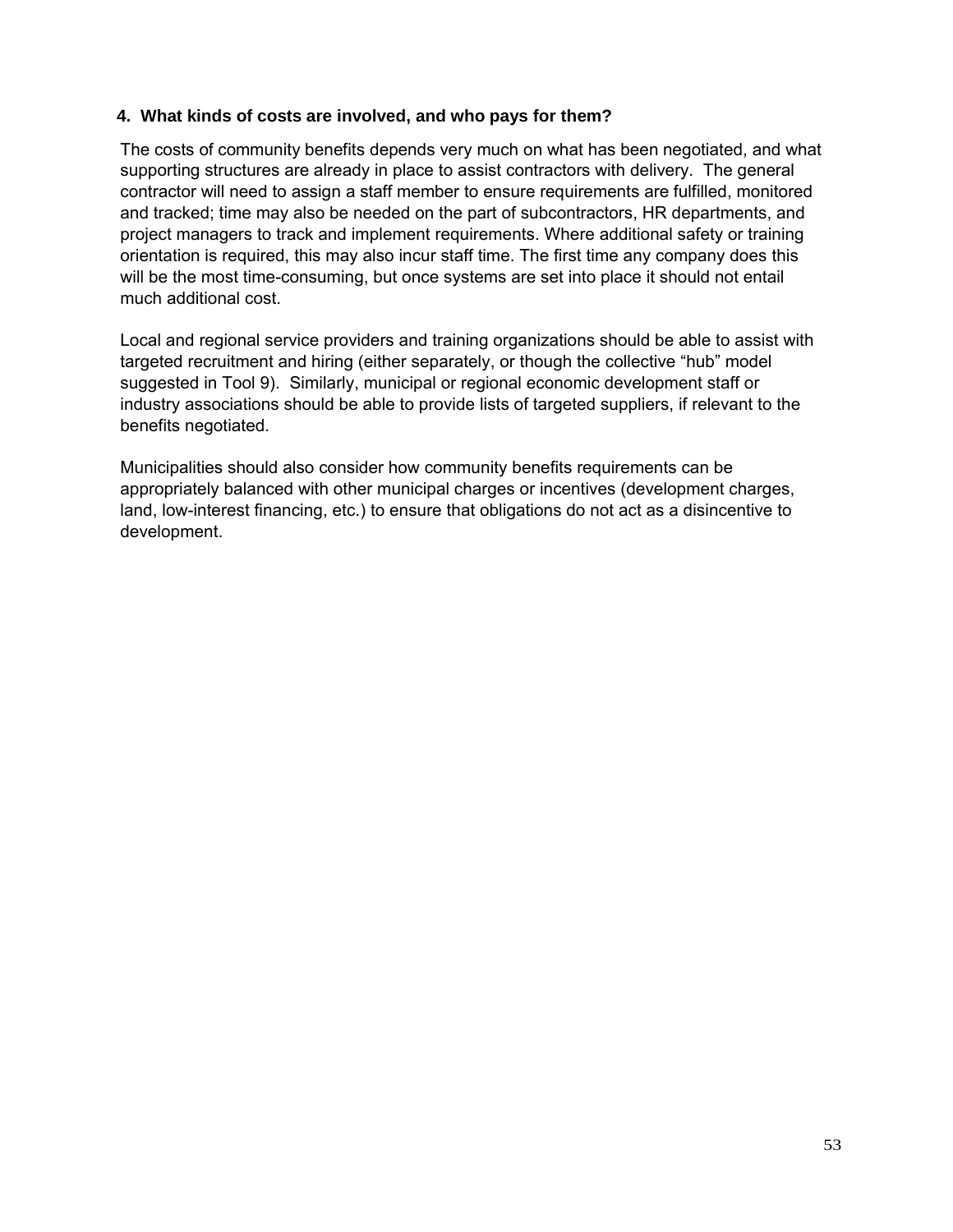# **Development Tools and Templates**

# **Sample clauses: CBAs**

*Notes to users:*

*1. CBAs differ widely depending on the benefits sought and agreed upon. The sample clauses provided below encompass workforce and supply chain initiatives for the construction period of a project, and are similar to those used in the procurement section. Examples of other kinds of commitments that have been made elsewhere are also provided for interest.*

*2.* Appendix A – Resources *provides links to the texts of U.S. CBAs. They serve as useful precedents in that they encompass a wide range of potential benefits, but should be used with some caution because the legislative regime and political context in which they operate is different.*

*In the U.S., for example, developers commonly invest in the establishment of "first source hiring" centres to train and refer candidates; this is not usually necessary in Ontario, where there is a robust network of training organizations and employment service providers. However, as in the procurement context, relationships will be needed between developers/ contractors, employment providers and training institutions to successfully implement workforce provisions. The eventual creation of a workforce portal in York Region would be a valuable resource in this respect.*

*3. The following clauses can be adapted for use in different instruments. For example, they could be inserted as a section in a development agreement, as a rider to a development agreement, or as conditions of permitting or zoning/rezoning applications. As with all of the examples in this toolkit, legal advice is recommended.*

*4. This document addresses construction. However, where a developer is building a project that has the potential to provide ongoing benefits, such as employment or procurement, requirements can be added to cover leasing agreements by tenants – for example, requiring the developer to "pass-through" these provisions to require tenants to ensure a certain percentage of hiring or procurement comes from targeted groups or businesses. Such provisions have been used with considerable success elsewhere and drive longer-term results.*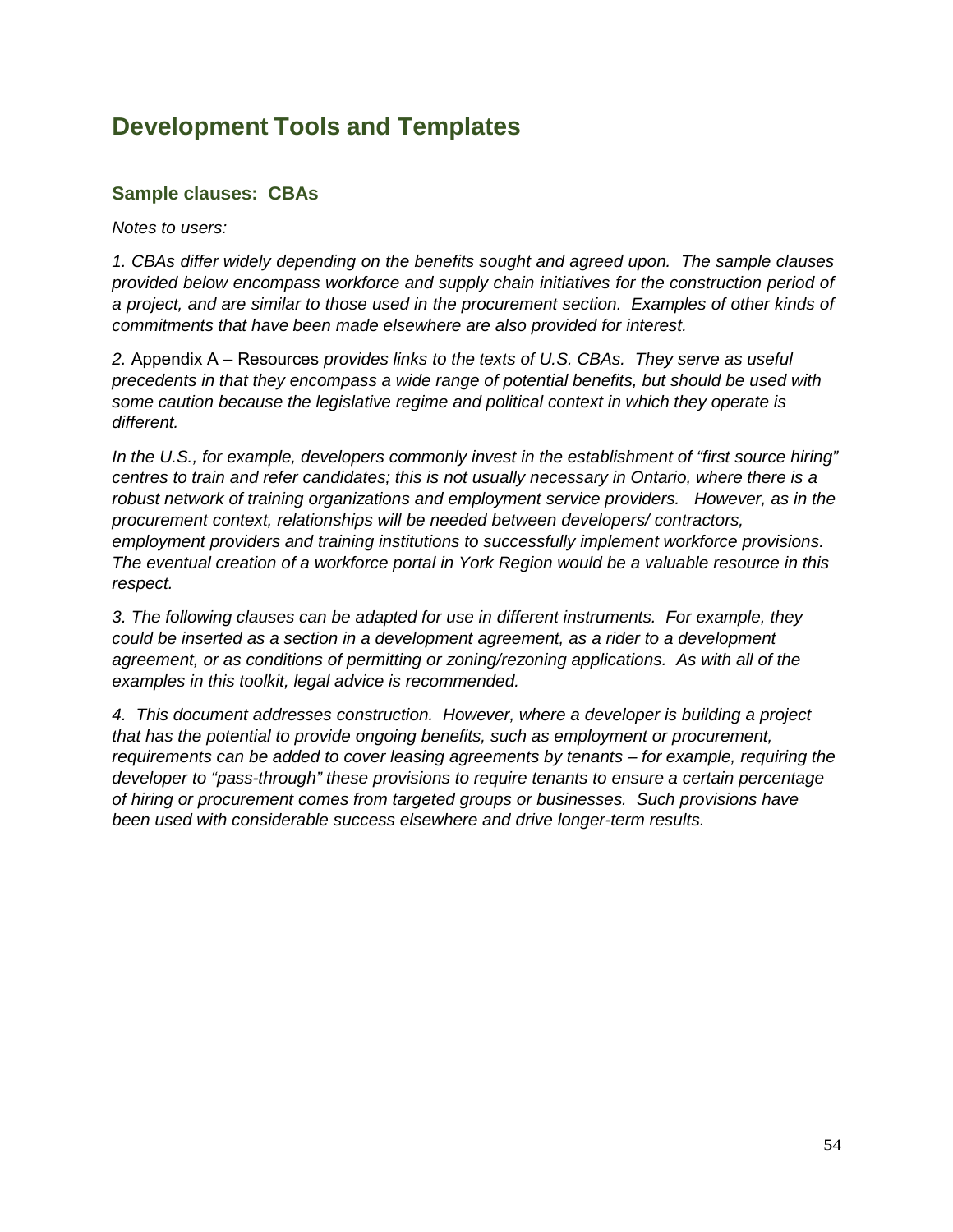#### Community Benefits Agreement Between

[*name*] ("Developer")

#### And

#### [*name*] ("Municipality") [and]/or [*name*] ("Community Coalition")

(collectively, "the Parties")

#### **Introduction**

#### **WHEREAS**

[*preliminary recitals should include a legal description of the project, approvals required, any relevant conditions placed by the municipality on the developer, a general description of the community's role, process to date and broad categories of benefits. The following is a selection of the kinds of clauses that could be chosen/populated for this section*]:

e.g.

Developer wishes to build [project description] (the "Project") at [site description]; and

Various approvals will be needed from Municipality, including [master plan / site plan / development agreement / etc.]; and/or

Developer has made an application to rezone the lands hereby described as [X] for the purpose of [y], [which included conditions respecting the conclusion of certain community benefits commitments as described hereunder]; and/or

[Community Coalition consists of a broad coalition of organizations, businesses and residents, a list of which is set out in Appendix A set out hereto]; and/or

[Community Coalition has agreed to the terms of this contract, and to refrain from opposing the Project] [*Note: as an alternative, see section 10 below for sample language that is stronger and more detailed about refraining from litigation/releasing claims*]; and/or

[Through a process of planning and community consultation, it was determined that opportunities exist to advance local equity, access and economic development objectives as described hereunder] / [the parties agree that the [project] holds opportunity for community benefits in the form of [community revitalization / affordable housing / training and employment / local economic development /greenhouse gas reductions/ etc.]];

NOW THEREFORE, for consideration of one dollar (\$1.00) and other good and valuable consideration (the receipt and sufficiency of which is hereby acknowledged and agreed to by the Parties), the Parties, their successors and assigns, hereby agree as follows:

#### 1. Definitions

*[Select from the following list of definitions and include those selected in the contract. Note this for the most part does not include other general defined terms that may be relevant to the*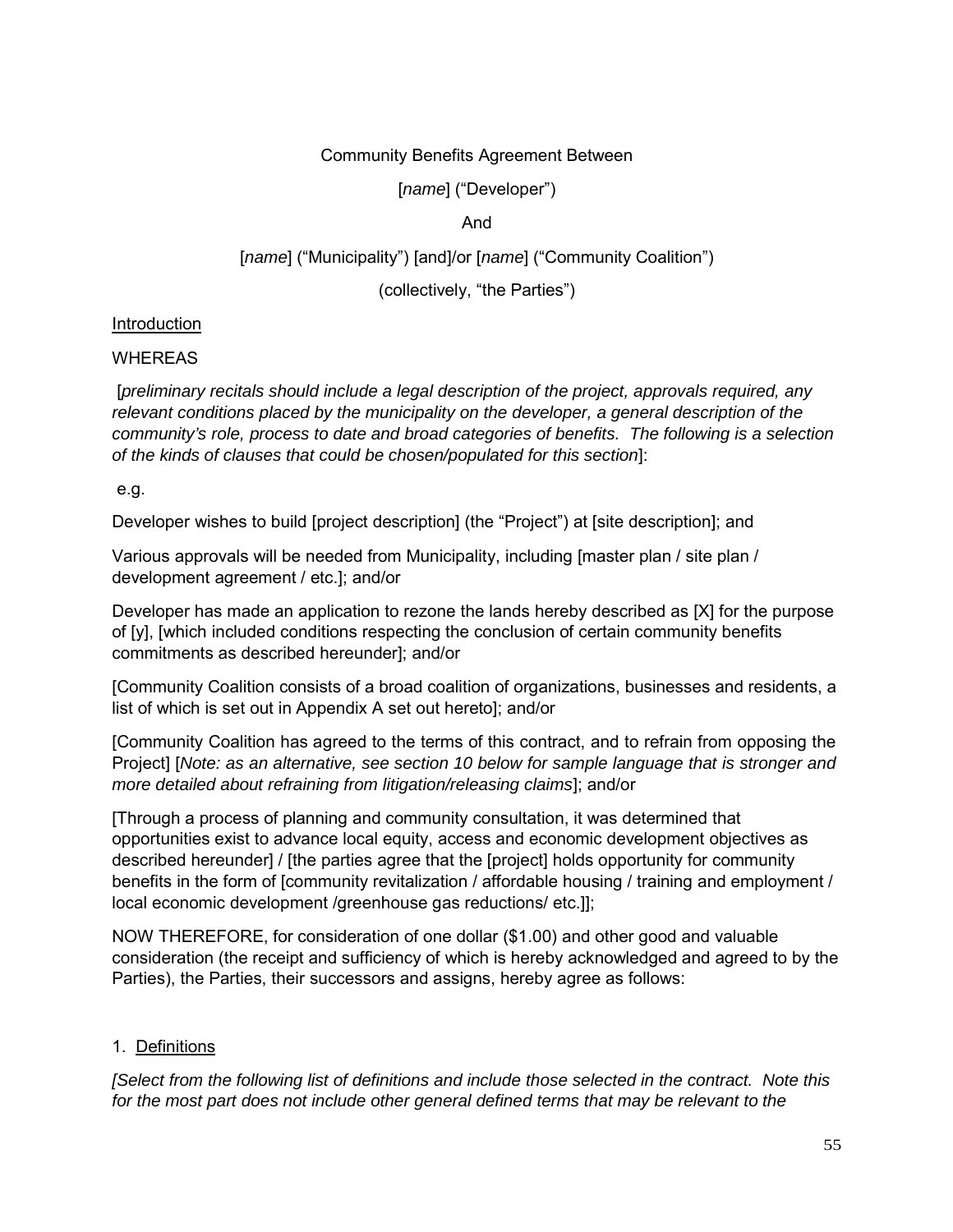*contract, e.g. "building", "building permit" "force majeur" etc. as it is presumed those will be defined in the overall development agreement or whatever the larger legal instrument for the Project may be]*

"Apprentice" means an individual who, under the Ontario College of Trades and Apprenticeship Act, 2009, has entered into a registered training agreement under which the individual is receiving or is to receive training in a trade required as part of an apprenticeship program established by the Ontario College of Trades;

"Career Development Opportunities" (CDO) means (i) apprenticeships and/or (ii) employment opportunities for people who are from a disadvantaged group, young graduates, newcomers and internationally trained professionals, as defined below.

"CDO Recruits" includes Apprentices, members of Disadvantaged Groups, Internationally Trained Professionals and Newcomers as herein defined.

"Community Benefits Commitments" means the provision of [apprenticeships, employment opportunities], [supply-chain opportunities], [affordable housing], [other benefits as negotiated] as more fully described in Section 2.

"Construction Period" means the period during which the Project or any part hereof will be constructed, commencing on the date of issuance of a Building Permit and ending on the date on which the Occupancy Permit is issued.

"Contractor" means a prime contractor, a subcontractor, or any other business entering into a contract with the Developer for the Project.

"Disadvantaged Group" means those who experience discrimination or barriers to equal opportunity, including Indigenous people, racialized groups, LBGTQ+ people, at-risk youth, the working poor, people with disabilities, the long-term unemployed and women.

"Internationally Trained Professionals" or "ITPs" are individuals who obtained credentials to practice their profession outside of Canada and who are unemployed or underemployed.

"Local Businesses" are businesses located within [municipality]/[designated neighbourhood]

"Long-term Unemployed" means someone who has been out of full-time work for 27 weeks or more.

"Monitoring Committee" shall mean a [X-member] committee established by the Parties to support the implementation of the community benefits provisions of this agreement. Its members shall be appointed as follows: [*suggest a cross-section including relevant member(s) of council, representatives from the developer, the general contractor, and the community coalition*]

"Newcomers" are those who have arrived in Canada within the last five years from another country, who are living in York Region, and who are unemployed or underemployed.

"Project Approvals" means, collectively [*could be one or more of:* Master Plan, the Development Agreement and any subsequent approvals, permits and entitlements, including building permits, occupancy permits and amendments or modifications to any of the foregoing approvals].

"Small Businesses" are businesses with fewer than 20 employees, including entrepreneurs.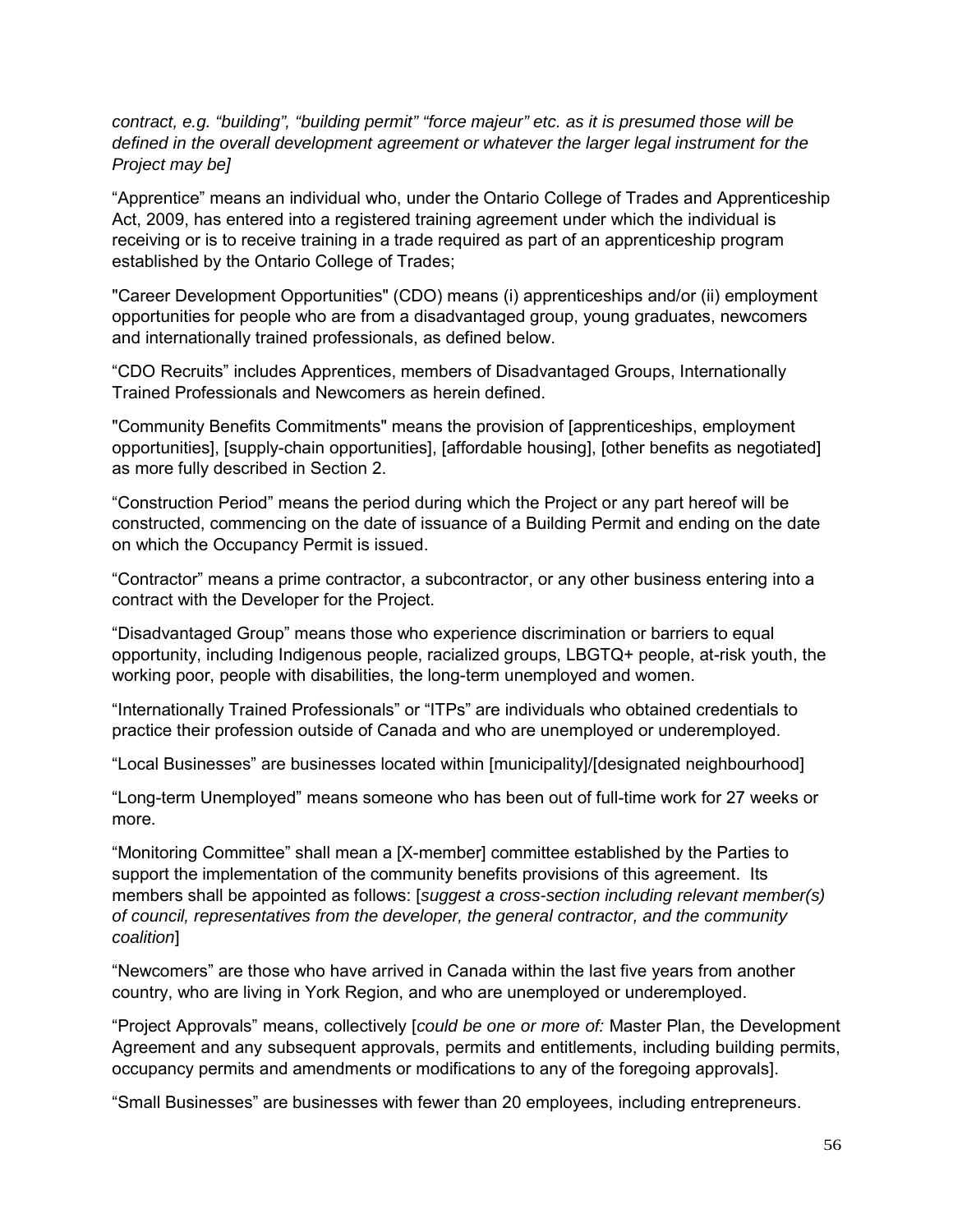"Underemployed" means working full time or on contracts, but not at an individual's full capability, based on their level of education, skills and experience.

"Unemployed" means someone who is not currently working or in full-time training or education.

"Young Graduates" means those who have graduated from a Canadian college or university within the last two years, are living in York Region, and are unemployed or underemployed.

# 2. Community Benefits Commitments

Developer hereby covenants and agrees that:

2.1 It will hire or designate a member of its existing staff as the [Community Benefits Director] for the duration of the Construction Period to ensure that: the commitments in ss. 3-6 below are implemented; to act as a central point of contract between contractors, subcontractors, employment agencies, and suppliers; and to maintain relationships with designated members of City Staff and other orders of government as may be required.

[*Note: the PARQ project in Vancouver required hiring a neutral third party, at Developer's expense, to conduct outreach and act as a liaison between community groups, workforce agencies, and suppliers and the Developer, and also to undertake other functions: e.g. to facilitate ongoing advisory groups, conduct ongoing monitoring and evaluation, and provide statistics and reports to the Municipality. In the US, agreements sometimes require hiring an independent compliance monitor to fulfill a similar function, minus the outreach. A Schedule outlining the roles and responsibilities of such a person can be attached if desired*].

2.2 It will designate [x] representatives to sit on the Monitoring Committee, of which one shall be the [Community Benefits Director].

2.3 It will implement, directly or through its Contractors, the commitments set out below for [Employment] [Procurement] [Affordable Housing] [etc.].

# 3. Employment Program

3.1 Contractors who are employing services or construction labour working on the Project shall provide Career Development Opportunities ("CDOs"). A minimum of [...% *(enter the figure e.g. 10%)*] of the person-hours required to deliver the contract] must be provided by CDO Recruits that are recruited through an organization named in Schedule [A] or otherwise agreed by the Parties for this purpose, where:

i. a CDO Recruit is an Apprentice from a Disadvantaged Group; and/or

ii. a CDO Recruit is a Young Graduate, Newcomer, Internationally Trained Professional, or member of a Disadvantaged Group employed in a category other than as an Apprentice.

3.2 Each CDO Recruit shall be registered by the Contractor and hours shall be monitored, tracked and reported pursuant to section 6 below.

3.3 Up to 20% of the CDO person-hours may be delivered by CDO Recruits, other than Apprentices, who were employed prior to the contract where it can be demonstrated that he/she would have qualified as a CDO Recruit at some point in the previous 18 months.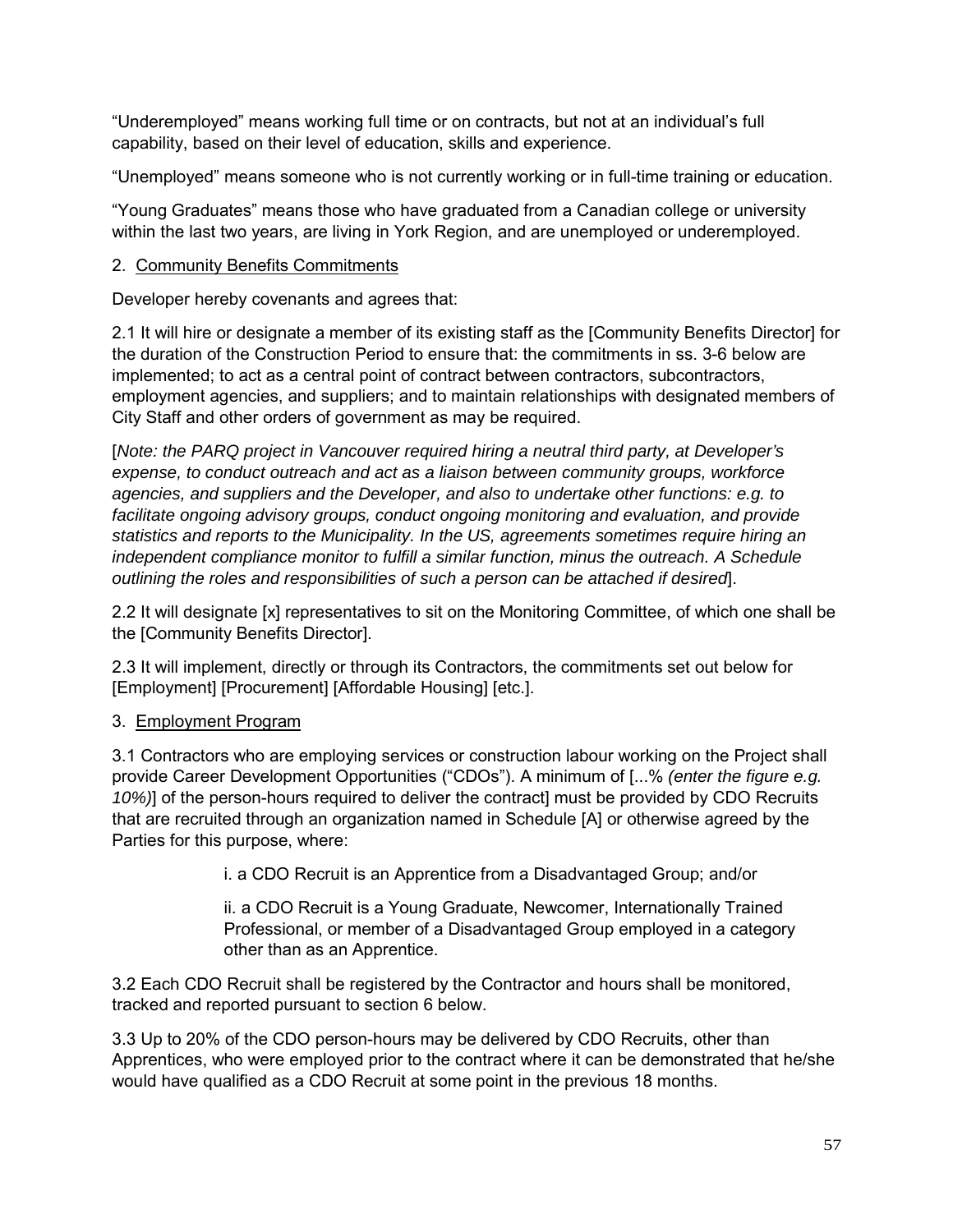3.4 Contractors may use an Apprentice from a Disadvantaged Group who was employed prior to the contract where it can be demonstrated that placement on the contract for this Project will assist the Apprentice to complete his/her apprenticeship.

3.5 Within 4 weeks of registration the Contractor for each CDO Recruit who is an Apprentice shall provide confirmation that an Apprentice is registered with the Ontario College of Trades.

3.6 All CDO Recruits are to have the same pay rate and terms commensurate with other employees of similar skill levels and similar experience.

3.7 Where a CDO Recruit is directly employed by the Contractor, such Recruit shall be hired for no less than the equivalent of [520] hours or [14] weeks of full-time employment.

3.8 Where a CDO Recruit is an Internationally Trained Professional in need of Canadian accreditation, Contractor agrees to make commercially reasonably efforts to support the recruit in achieving his/her requirements for such accreditation.

#### 4. Supply-chain Opportunities

4.1 The Developer will use best efforts to ensure that a minimum of [5%] [*fill in desired percentage*] of the total Project budget, including subcontracts and supply contracts, are awarded to small businesses, including specifically those known to the organizations listed in Annex X... by:

*Alternative: this provides an absolute \$ target. A contractor should not be held responsible if they* seek small firms but no suitable firms are identified, as long as they can show they have used best *efforts.*

The contractor shall use best efforts to ensure that a minimum of [\$ .....] of subcontracts and supply contracts are awarded to small firms, including specifically those known to the organizations listed in Annex ... by:

a) using the information held by the listed organizations to invite expressions of interest from potential suppliers, including those based in and around the area of delivery of the contract; and

b) for projects over [\$...], working with local business organizations to host and advertise a 'meet the buyer' event within 4 weeks of the date of award of the contract to communicate the supplier opportunities that may be available for the project, and collect information from organizations attending, and where the Project will last more than 24 months, to repeat such an event on an annual basis; and

c) identifying or creating packages of work that are suitable for small businesses, entrepreneurs and other businesses to maximize the potential engagement of such firms in the delivery of the project; and

d) Removing potential barriers to the engagement of Small Businesses by reviewing the experience and standards that will be required from such businesses to ensure that these only include requirements that are essential for the management of risk by the Contractor.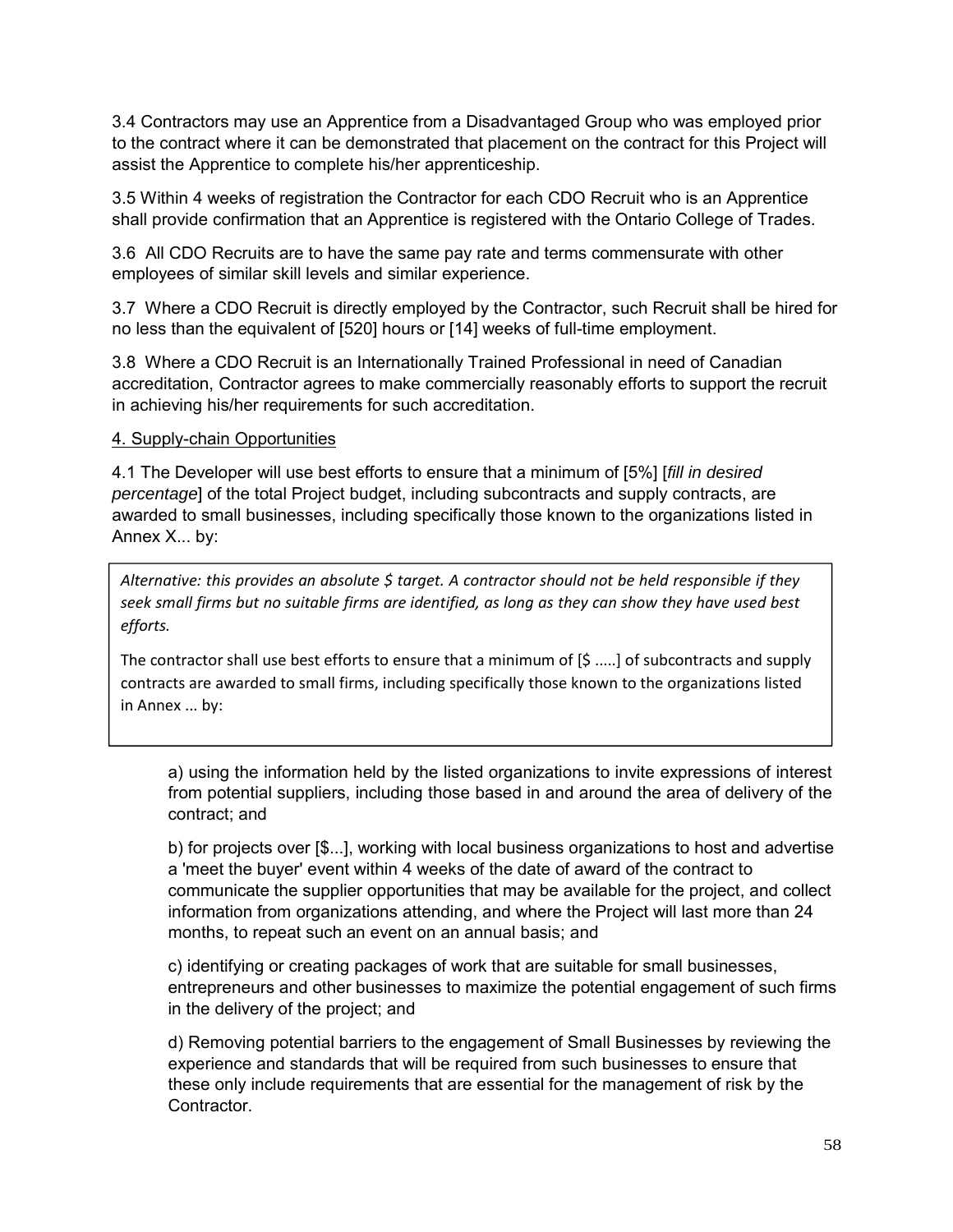# 5. Treatment of Costs

5.1 Developer shall provide an annual report that sets out the costs of compliance with these provisions, including costs of staff, training beyond that which would normally be provided to new employees, and supplier outreach.

[*Note: one could argue that either this discussion happens in advance and a set amount is committed by the Developer under the contract, or that these costs are the Developer's to worry about and do not need to be reported. However, for the purposes of building a system and understanding what resources are required on the part of developers and contractors, it is suggested that an annual report will help with CBAs going forward]*

#### 6. Monitoring and Reporting

*[These clauses should be adjusted to accord with the focus groups chosen; e.g. rather than tracking Apprentices, Apprentices from Disadvantaged Groups and other CDO Recruits as set out below, it could be Apprentices, Young Graduates and Newcomers, or any other combination. The point is that there are three measures: the number and/or hours performed by CDO Recruits; the percentage they represent of overall employment on the Project; and, for benchmarking, the percentage of the Project that has been completed. Additional information, e.g. median wage, could also be added. See Section 4 of this Toolkit - Monitoring and Tracking Tools, for more information]*

6.1 Within 4 weeks of the end of each quarter after the commencement of the Project the Developer shall submit a quarterly Workforce Monitoring Report [using the pro-forma provided in Annex ...] or [which shall include the following data for the preceding quarter]:

a) total forecast Project labour hours, and hours completed to date (number and as percentage of total)

b) number of Apprentices employed on the Project

c) number of Apprentices who are from Disadvantaged Groups

d) number of other CDO Recruits employed on the Project, by category of employment e) percentage that each category of CDO Recruits comprise of the total number of workers employed

f) number of hours worked by Apprentices, Apprentices from Disadvantaged Groups, and other CDO Recruits, by category of employment, during the period

g) percentage of the total Project hours worked by each category of CDO Recruits

6.2 Within 4 weeks of the end of each quarter after the commencement of the Project the Developer shall supply a Procurement Monitoring Report [as set out in Appendix X] or [which shall include the following data for the preceding quarter]:

a) total forecast procurement spending for the Project and amount spent to date, in dollars and as a percentage of the total;

b) total value of procurements for the period;

c) the name and postal code of each [small businesses] [local businesses] [small businesses owned by members of Disadvantaged Groups] (*select focus group*) that was invited to bid on an opportunity to supply goods or services, by category

d) an indication of which firms in (c) were awarded a contract, if any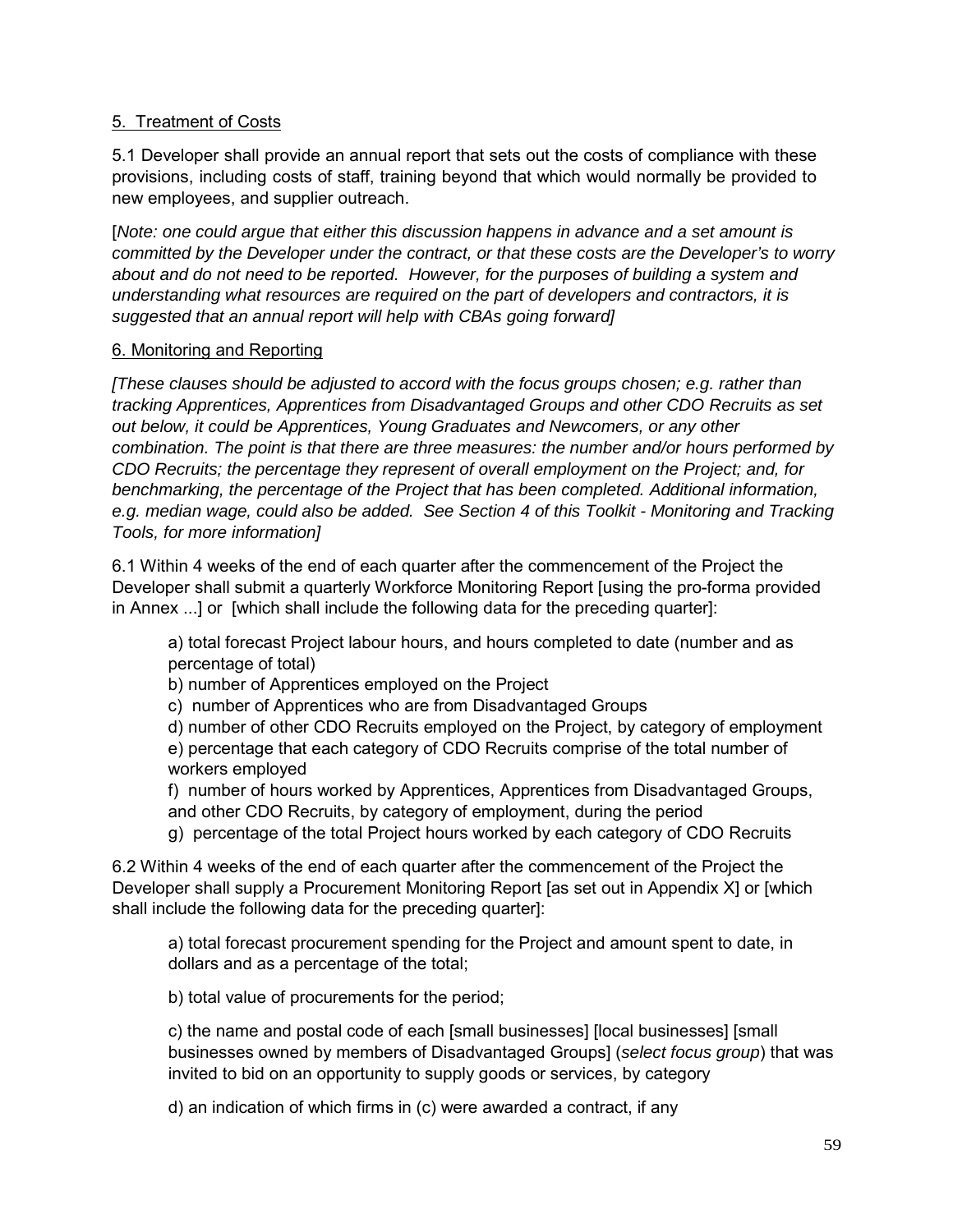e) the total number and value of contracts for goods and services obtained from suppliers who are [small businesses] [local businesses] [small businesses owned by members of Disadvantaged Groups] (*select focus group*)

f) the percentage that this represents of the total value of contracts awarded.

6.3 Within 2 weeks of submission of the Workforce and Procurement Monitoring Reports, the Developer shall attend a meeting of the Monitoring Committee to consider the achievement of the workforce and procurement requirements, address any issues collectively, and agree on any steps to be taken by the Contractor to address any underachievement.

6.4 At [date], anticipated to be the halfway point of the Project, Developer agrees to provide a written report, along with supporting documents, that:

a) outlines the efforts made to reach the workforce and local procurement targets [and other benefits, if contracted], along with supporting documentation;

b) if applicable, sets out the adjusted Project Cost;

c) if applicable, provides an explanation as to why targets have not yet been met and how Developer intends to meet said requirements prior to completion of the Project; and

d) sets out challenges and opportunities resulting from this Agreement during the construction of the Project and provides suggestions, if any, as to how to address these in future CBAs.

*[Note: local municipalities may wish to tie dates for reporting to the fulfillment of particular conditions or the approval of permits]*

#### 7 Rectification and Remedies

*[Compliance with community benefits requirements should be considered as with any material term of the contract and therefore noncompliance should trigger standard clauses for breach of contract. However, there are several alternatives, including:*

*1) making the occupancy permit or other final approvals or discharges required contingent on performance and/or receipt of a final report that provides the results of the workforce, procurement and any other benefits: see, e.g. the PARQ Casino CBA (Vancouver)*

*2) liquidated damages for failure to perform where a percentage requirement has not been fulfilled; usually calculated as an amount for each hour or day short of the requirement, e.g. \$500 for each 8-hour day short: see, for example the Oakland Army Base Construction Careers Policy.*

*3) specific performance, though this can only be addressed while the contract is still underway; or*

# *4) injunctive relief*

*The purpose of the Monitoring Committee is to ensure efforts are being made throughout the period of the contract and troubleshoot as necessary. A measure of flexibility may be required. However, if the Municipality considers that the community benefits requirements are not being*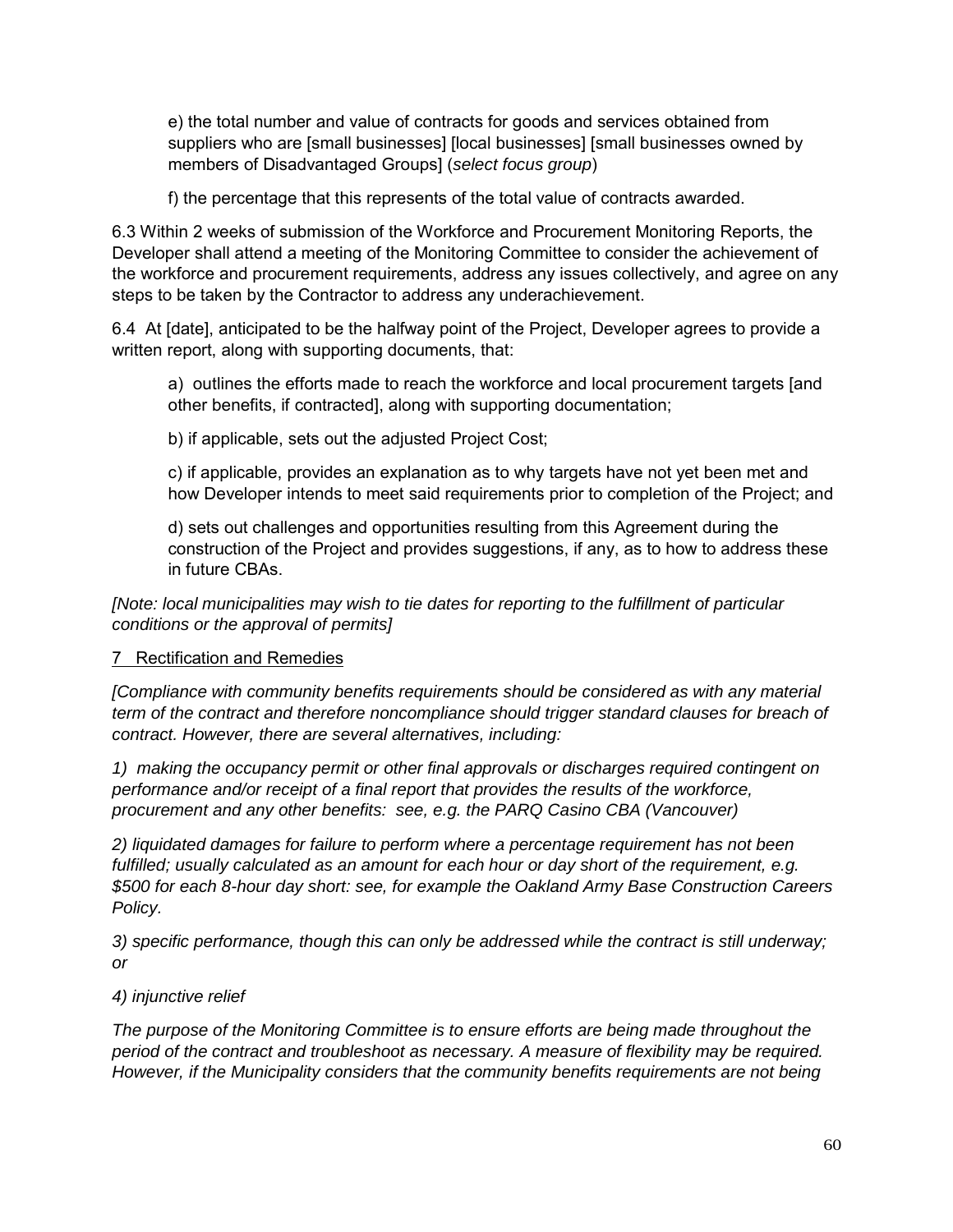*delivered or not being delivered appropriately then the following arrangements may be implemented]*

If, on consideration of the quarterly Monitoring Reports, Municipality considers that the community benefits requirements are not being delivered or not being delivered appropriately, then:

7.1 Municipality will require the [Community Benefits Director] to attend a meeting to discuss the Contractor's performance in delivering the community benefit requirements and agree to (i) steps that will be taken to rectify issues that have been raised, and (ii) a timetable for when the outputs will be delivered in line with the stage of progress of the contract as a whole: such steps to be documented in a Rectification Notice issued by the Municipality;

7.2 Both the Municipality and the Developer shall ensure that persons with information relevant to the delivery of the community benefits are present at the meeting.

7.3 If the parties cannot agree to the terms of a Rectification Notice as set out in 7.1 at the meeting, or if the Developer fails to rectify within the performance issues identified within the Rectification Notice within the agreed time, then notwithstanding any other right or remedy available at law, the Municipality may:

a) withhold permits or approvals until compliance is achieved; or

c) proceed to obtain relief from a court of competent jurisdiction to obtain a legal order for specific performance or injunctive relief, and the Developer expressly waives any defence that an alternative remedy in damages would be adequate.

# 8. Sub-contractors and suppliers

For the avoidance of doubt it is the Developer's responsibility to obtain cooperation from the Contractors (including sub-contractors) and suppliers where they deem this necessary to deliver these community benefit requirements, including the registration of CDO Recruits and the timely delivery of Monitoring information, and to pass through the relevant provisions of this contract as appropriate.

# 9. Liability Disclaimer

Whereas the Municipality may provide contact information for organizations that could assist the contractors in delivering the CDOs and supply-chain opportunities set out in the contract conditions, any agreement by the Contractor, subcontractors or suppliers to work with the listed organizations is the sole responsibility of the Contractor, subcontractors or suppliers. The Municipality does not warrant the fitness, qualifications or performance of the organizations listed herein. Moreover, the Municipality is not responsible for the actions or inactions of the listed organizations or for the work or failure to deliver work of the persons or suppliers engaged in the contract on the basis of the engagement with the listed organizations.

# 10. Refrain from Opposition of Project

*[Note: this language is drawn from US Agreements and addresses the Community Coalition's role. It would require further defined terms, e.g. Project Approvals and Subsequent Approvals.]*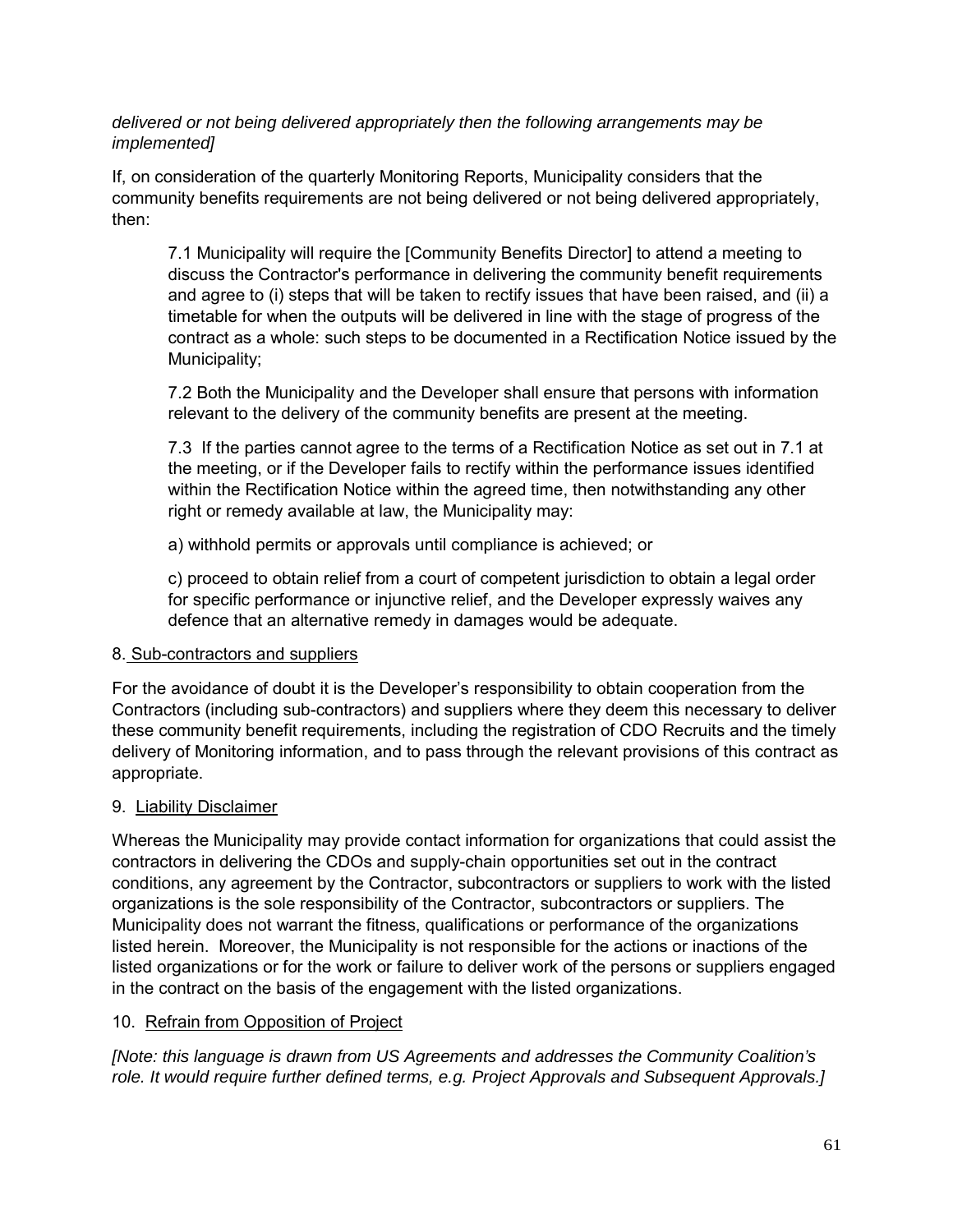10.1 Community Coalition and its members, jointly and severally, shall refrain from

- a) opposing the Project or any required Project approvals;
- b) advocating for the imposition of additional community benefits or conditions of approval on the Project, the Project approvals, or subsequent approvals,
- c) taking any action that would delay, change the process for issuance of, or otherwise interfere with the issuance or validity of, any Project approvals or subsequent approvals;
- d) citing the Project, the Project approvals, or the subsequent approvals (including without limitation the level of community benefits provided thereby) as a basis for advocating for changes in laws, regulations, policies, or practices, or the imposition of conditions related to other projects or project approvals; and
- e) advocating for any administrative or legislative change directed particularly at the Project, the Project approvals, the subsequent approvals, or the Project Site that would increase the costs of processing, development, or construction, or adversely affect the timing of the development and build-out, of the Project or the Project Site.

10.2 Community Coalition shall not itself submit formal or informal, prepared or unprepared, oral or written comments, or testify in front of, or aid, encourage, assist or collaborate with (monetarily or otherwise) any other party in submitting oral or written comments to or testifying in front of, (i) any reviewing authority or agency, or (ii) any media entity or representative thereof, or (iii) any community meetings, proceeding, or other public event, in violation of this Section.

# 10.3 No Further Action.

Community Coalition agrees and covenants that it shall not itself, or counsel others to, directly or indirectly, initiate, aid, request, encourage, file, fund or participate in any activity jeopardizing or challenging the Project Approvals or the Subsequent Approvals, including without limitation:

- a) any administrative or judicial hearing or appeal opposing the approval, issuance, or validity of the Project approvals or the subsequent approvals, including, without limitation, an appeal of any of Project approvals or the subsequent approvals;
- b) any litigation challenging in any way the approval, issuance, or validity of the Project approvals or the subsequent approvals; or
- c) any legislation, initiative, referendum or moratorium which would in any way prevent or impede the approval, issuance, or validity of the Project approvals or the subsequent approvals

# 10.4. Release.

Except for the obligations provided herein, Community Coalition hereby unconditionally releases, remises, acquits and forever discharges Developer from any and all claims, demands, injuries, actions, causes of action, either at law or in equity or of any kind, nature or description, whether presently known or unknown and whether presently are existent or nonexistent, which Community Coalition has had or now has or may in the future have against Developer challenging the Project Approvals or the Subsequent Approvals.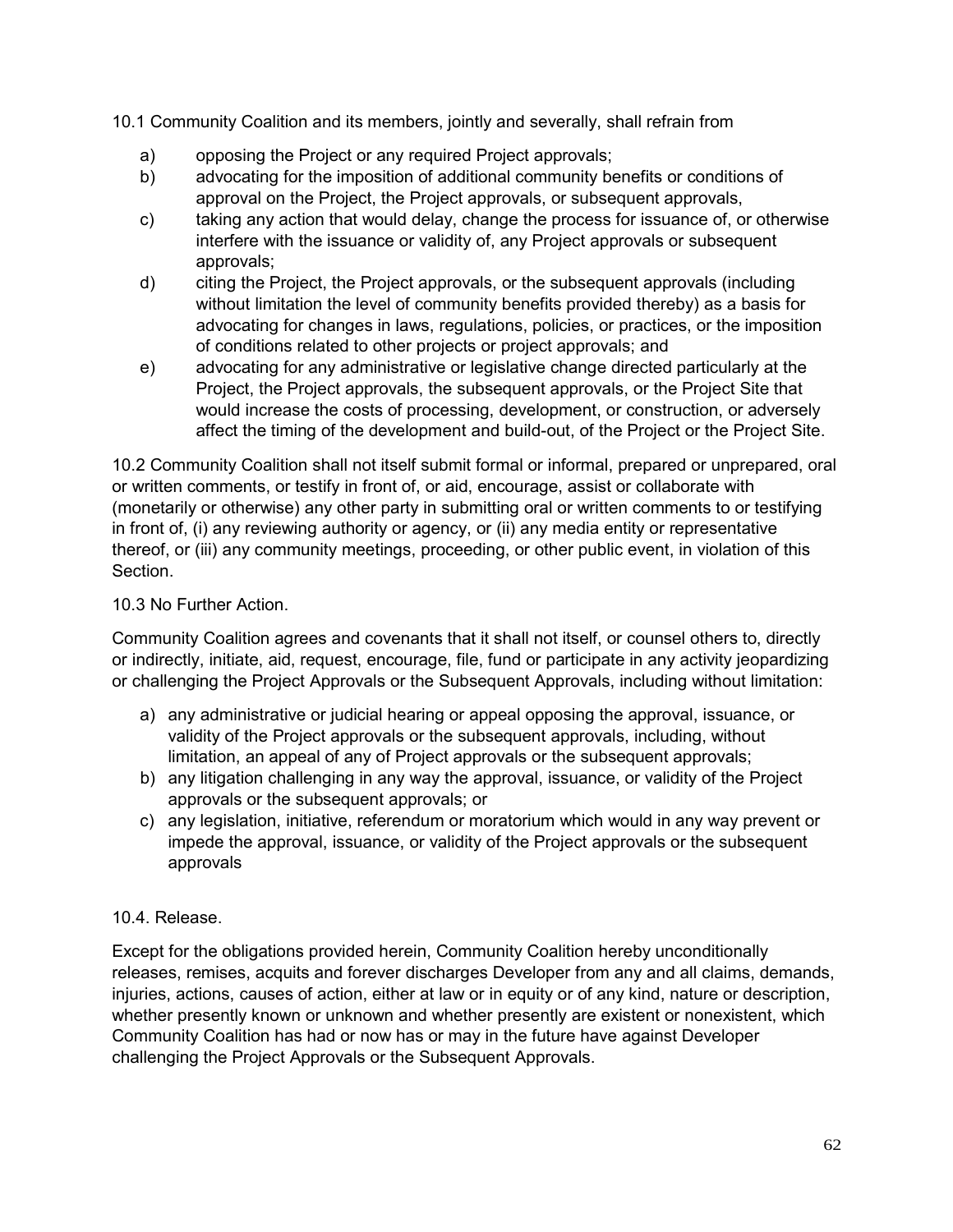# **Section Four**

Monitoring and Tracking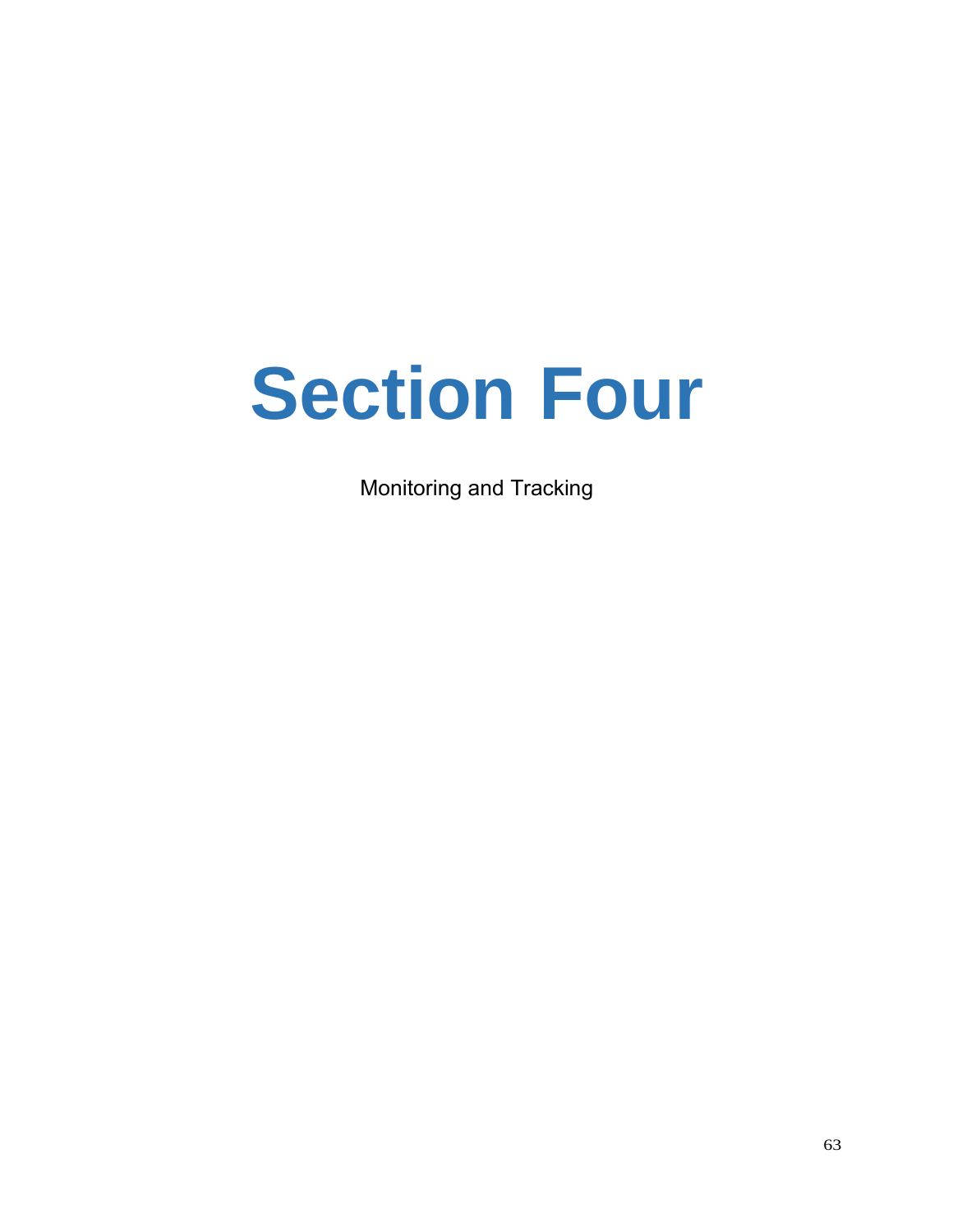# **7. Monitoring and tracking**

Setting up an effective monitoring and evaluation system is essential for ensuring that community benefits objectives are being realized. If you are adopting a community benefits approach for your organization, remember that this will take time and attention on the part of the project manager or procurement staffer responsible for ensuring compliance.

An effective monitoring and evaluation system should have three components:

- 1) Target monitoring Approach to monitoring progress towards targets embedded in each contract
- 2) Initiative evaluation Approach to evaluating the community benefits initiative as a whole
- 3) Long-term impact Approach to evaluating the long-term impact of community benefits on the broader eco-system

#### **1) Target monitoring**

To hold contractors accountable for achieving community benefits targets, contracting institutions need a target monitoring framework that includes clearly defined measures and data collection strategies.

To track progress towards *workforce opportunity targets*, contracting institutions will need information on individuals hired by contractors who "count" towards community benefits targets, including:

- Identifying information, to link the individual's information to data from other sources
- Personal characteristics, to determine if they meet criteria for a community benefits hire
- Employment status and hours worked

To enable effective target monitoring for workforce opportunities, York Region partners should develop a data collection "hub" and hiring list. This may relieve some administrative burden on individual partners. Figure 3 outlines how this hub would work. This hub could be used as a central platform for institutions and contractors that are engaged in community benefits projects.

- Employment service providers and other agencies could submit information on potential candidates to the data collection hub (including their characteristics, qualifications and training)
- Basic information about the skills and qualifications of potential candidates would be shared with contractors through a "hiring list"
- Contractors would share information on the employment outcomes of candidates hired from the "hiring list", and also share information on other direct hires who meet community benefits criteria (but do not come from the hiring list)

For initial demonstration projects, this data collection "hub" could be operated as a simple Excel spreadsheet. When community benefits are operating at a larger scale, institutions across York region could consider investing in a secure database and online platform for the data collection hub and hiring list. For larger projects, specialized software designed to track hiring and hours worked using payroll records could also be considered. See Box 4 for more information.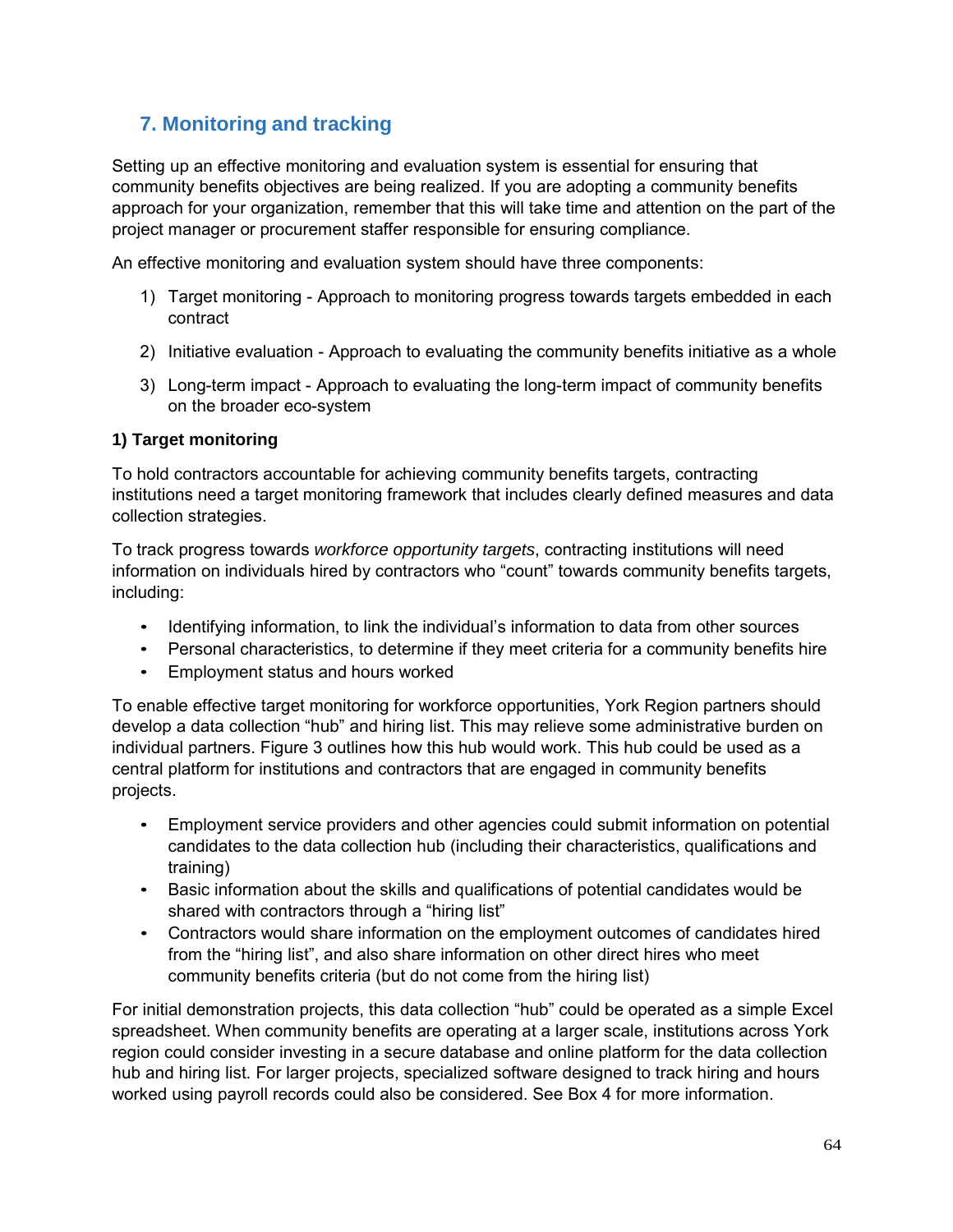



# **BOX 4: ABOUT PAYROLL SOFTWARE**

Specialized payroll software, such as LCP Tracker, can be used to monitor compliance with project agreements or regulations. Contractors enter information on employee characteristics and payroll records and the software generates key metrics and produces reports. The software supports either seamless upload from a company's electronic payroll software, or manual entry of records.

#### **Example: Tracking targeted hires for the Los Angeles Metro Crenshaw/LAX Transit Project**

| Los Angeles Metro<br>requires the project<br>contractor and each | <b>M</b> Metro                                                                                                                                                 |                                       |                                         | <b>TARGETED WORKER SUMMARY REPORT</b>                           | C0988                                                   | C0988 - Crenshaw/LAX Transit Corridor Design/Build Project |                                              |
|------------------------------------------------------------------|----------------------------------------------------------------------------------------------------------------------------------------------------------------|---------------------------------------|-----------------------------------------|-----------------------------------------------------------------|---------------------------------------------------------|------------------------------------------------------------|----------------------------------------------|
| sub-contractor to<br>submit payroll records<br>and Metro issues  | <b>Total Forecasted Project Hours</b><br>4,330,225.00<br><b>Total Project Hours to Date</b><br>3,256,615.82<br><b>Total Project Hours Percentage</b><br>75.21% |                                       |                                         | <b>Reporting Period: CUSTOM</b><br>From: 4/10/2017 To: 5/7/2017 |                                                         |                                                            |                                              |
|                                                                  |                                                                                                                                                                | <b>Craft Hours</b><br>Mar 12 - Apr 09 | Percentage<br>(%)<br><b>Craft Hours</b> | <b>Craft Hours</b><br>Mar 12 - Apr 09 Apr 10 - May 07           | Percentage (%)<br><b>Craft Hours</b><br>Apr 10 - May 07 | <b>Cumulative Craft</b><br><b>Hours To Date</b>            | Percentage (%) of<br><b>Cumulative Hours</b> |
| monthly reports                                                  | <b>Targeted Worker Hours</b>                                                                                                                                   |                                       |                                         |                                                                 |                                                         |                                                            |                                              |
| sharing results.                                                 | Fed Extremely Economically Disadvantaged                                                                                                                       | 66.109.70                             | 40.99%                                  | 53,952.85                                                       | 42.04%                                                  | 1,308,549.89                                               | 40.18%                                       |
|                                                                  | <b>FED Economically Disadvantaged</b>                                                                                                                          | 33, 162.70                            | 20.56%                                  | 26,078.50                                                       | 20.32%                                                  | 621,481.41                                                 | 19.08%                                       |
|                                                                  | <b>Economically Disadvantaged Area Hours</b><br><b>SubTotal</b>                                                                                                | 99.272.40                             | 61.55%                                  | 80.031.35                                                       | 62.35%                                                  | 1,930,031.30                                               | 59.26%                                       |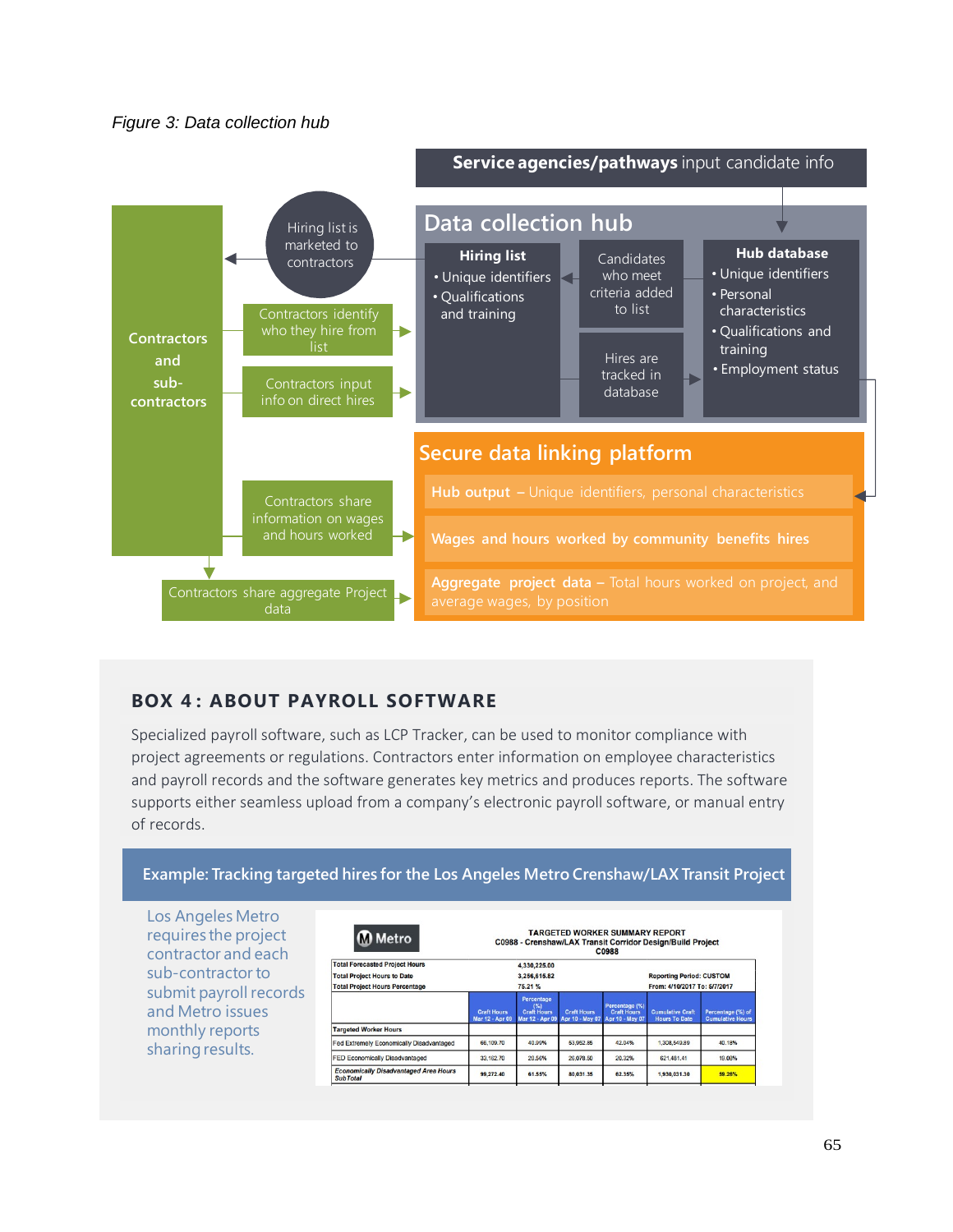Contractors and other partners may raise concerns about sharing employee information through the data collection hub. In all cases, informed consent should be obtained from candidates and employees before their information is shared with other parties. See Box 5 for more information on sharing employee information.

To track progress towards *supply chain opportunity targets*, contracting institutions will need information on contractors' procurement spending. Contractors should be asked to share information on which businesses they engage with for procurement and the amount of spending. This data can be collected and monitored by contracting institutions through a simple database or spreadsheet.

# **BOX 5: SHARING EMPLOYEE INFORMATION**

Collecting and monitoring employee diversity data is increasingly standard practice. The Ontario Human Rights Commission favours the collection of employee data for purposes consistent with the Ontario *Human Rights Code*, such as evaluating special programs aimed at countering discrimination in employment. The OHRC considers collecting data for these purposes is in line with Canada's human rights legislative framework

The Government of Canada requires that contractors collect workforce data under Federal Contractors' Program. In addition, large‐scale Government of Ontario initiatives, such as the Basic Income Pilot, ask individuals to consent to linking their personal data to existing administrative data

All data collected about employees should adhere to the *Personal Information Protection and Electronic Documents Act* which requires:

- Identifying how and why personal information is collected
- Obtaining valid, informed consent that specifies what information is collected and how it will be used
- Use of appropriate security measures, and limiting use of personal information to specific purposes

#### **2) Initiative-level evaluation**

In addition to monitoring targets for individual contracts, York Region could evaluate the outcomes of the overall community benefits initiative.

Initiative evaluation should include:

- Aggregation of outcomes across each contract to understand overall achievements
- Process evaluation to address 'how' questions and identify lessons learned for strengthening community benefits work in future

Aggregating outcomes will allow York Region to understand the broader impacts of the community benefits initiative, compare and analyze outcomes achieved across contracts to identify successes and areas for improvement, and inform the target-setting process.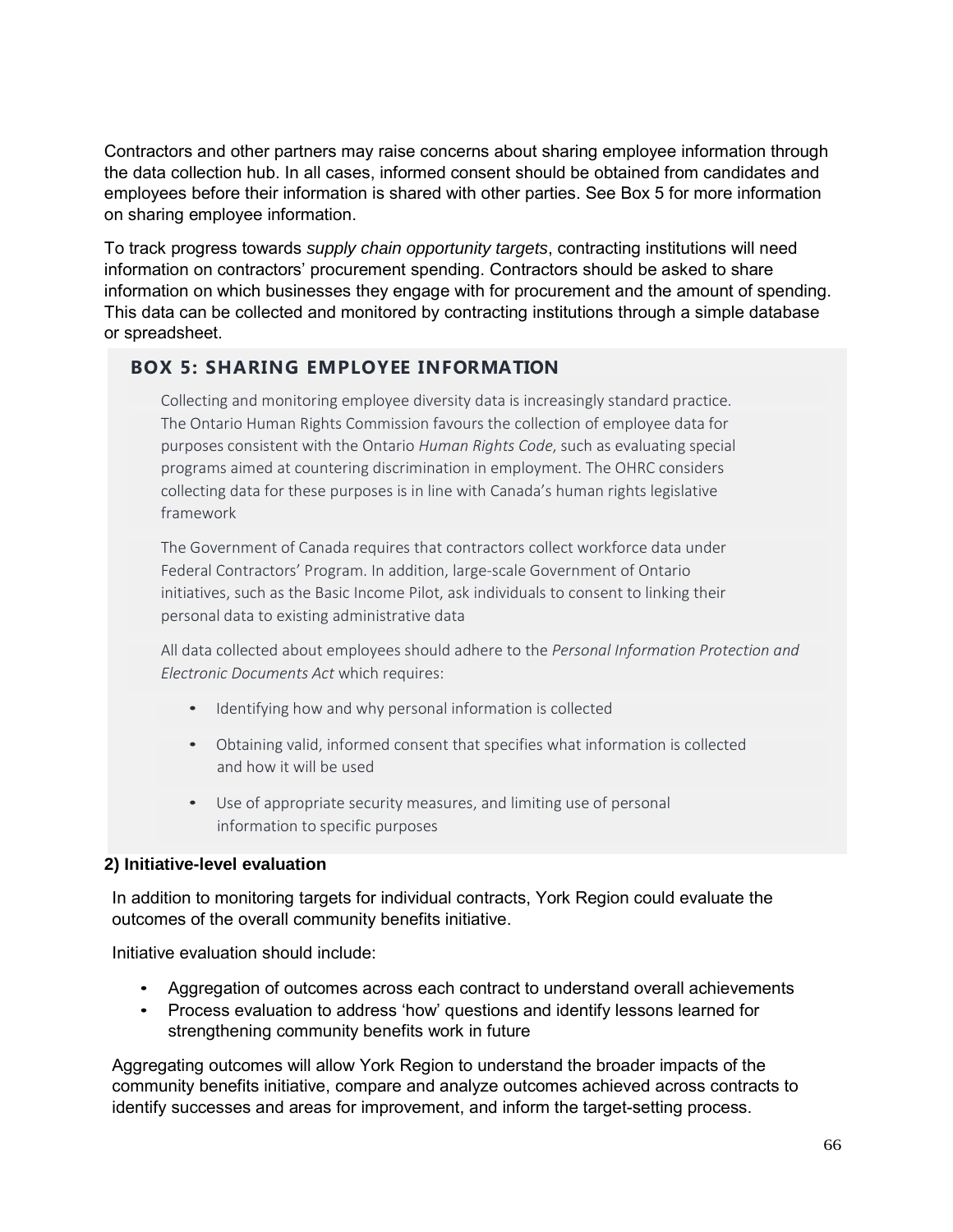

The process evaluation could include a "deep dive" into the process of implementing community benefits in York Region to identify key lessons that will inform future community benefits work. The process evaluation could include consultations with key stakeholders to explore:

- Factors that contribute to the success of community benefits
- Stakeholder perceptions of relevance and value-add of community benefits initiative
- **EXECT** Key challenges and opportunities to strengthen the approach to community benefits
- **Unintended outcomes and results**

#### **3) Long-term impact evaluation**

In the long term, York Region could also tracking broader changes in the York Region ecosystem as a result of community benefits through regular check-ins with key stakeholder groups. Potential long-term impacts could include increased commitment to diversity hiring from employers, perceptions of equitable access to economic opportunities in York Region, and new collaborations between community, government, business and other partners.

York Region could also invest in targeted research projects that track community benefits individual beneficiaries over time to understand how they are impacted in the long-term.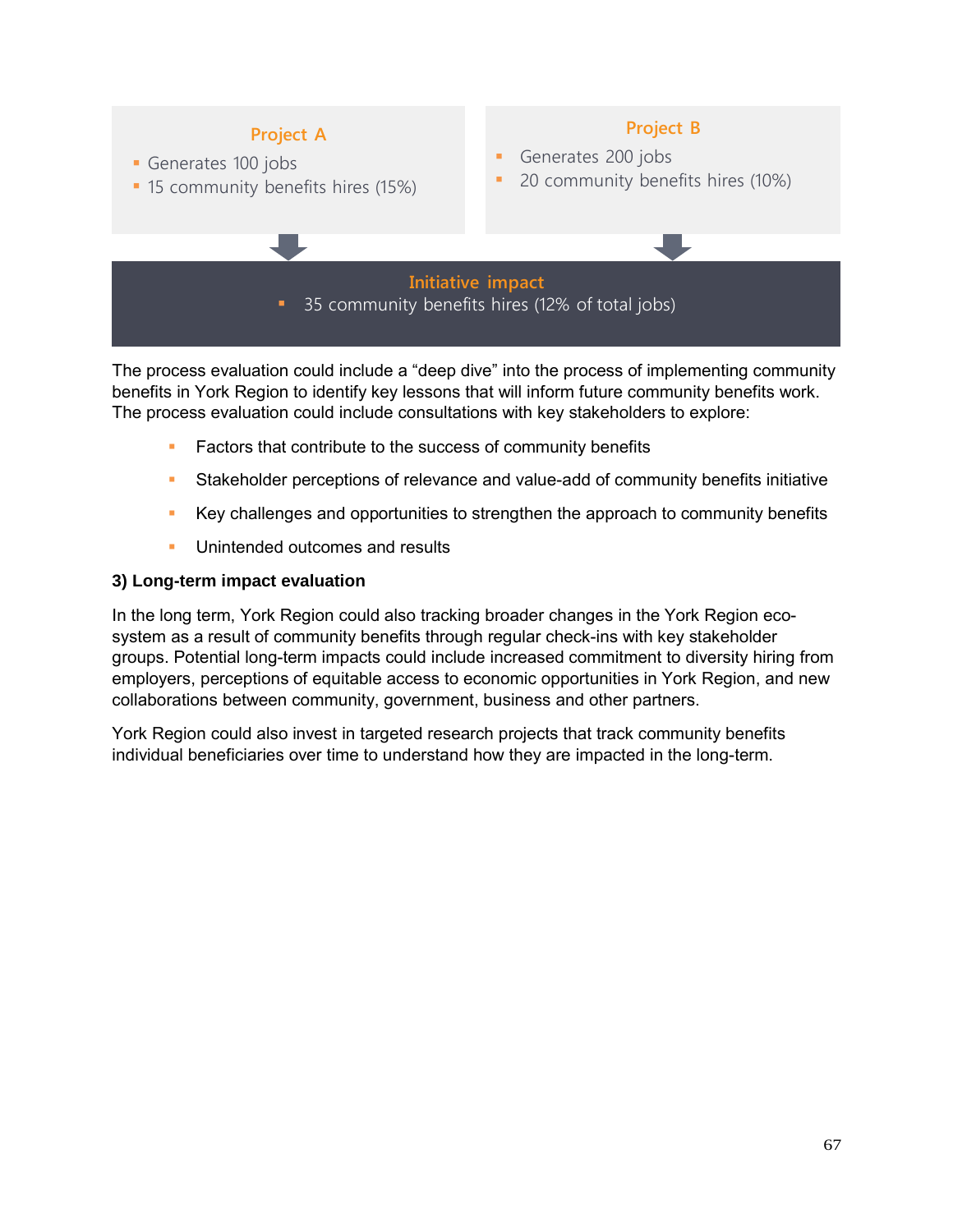# **Monitoring and Tracking Tools**

The monitoring and tracking system for a community benefits project needs to be built in from the very beginning.

If you are adopting a community benefits approach for your organization, remember that this will take time and attention on the part of the project manager or procurement staffer responsible for ensuring compliance.

The York Community Benefits Framework focuses primarily on workforce and supply chain opportunities, so this tool provides guidance on monitoring and tracking results in these areas.

The monitoring and tracking system will need to include:

- 1) Clear contract language with definitions and reporting requirements
- 2) Measures to assess progress towards targets
- 3) Tools and processes for collecting data
- 4) A system for collecting and aggregating data and producing reports

# **1) Clear contract language and definitions**

Contracts should include language with specific requirements about what needs to be monitored and tracked, how often (e.g. monthly? quarterly?) and in what form the information needs to be supplied to the owner or client.

#### *Example #1: Eglinton Crosstown LRT Project Agreement, Apprenticeship Plan*

*Project Co shall provide an annual report to HMQ Entities on the implementation of the Apprenticeship Plan which report shall include:*

- *statistics on the number of apprentices involved in the Project relative to the number of journeypersons, for each month of the Project; and,*
- *detailed information setting out ProjectCo's progress toward achieving the objectives set out in the Apprenticeship Plan, including an identification of any barriers that prevented ProjectCo from achieving its objectives*

#### *Example #2: Lorenzo Palmer Community Benefits Project*

*Quarterly Local Hire Reports shall detail each Construction Employer working on the Project Site, and shall include, at a minimum:*

- *Residency, Wage rates, hours of construction work performed, of each Local Resident and At‐Risk Resident hire;*
- *Total hours of construction work performed by all construction workers on the project site*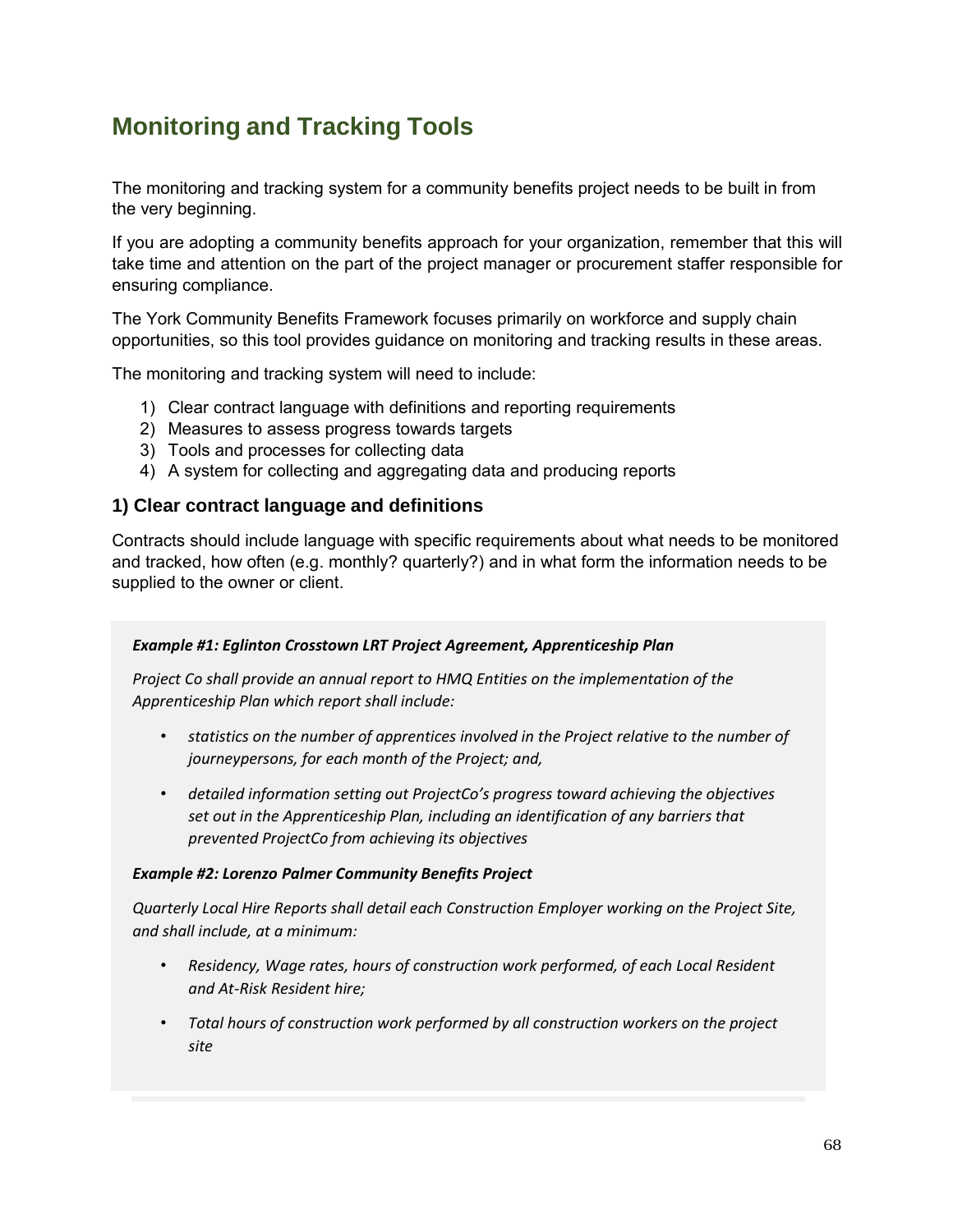Clear contractual definitions of community benefits targets and measures are critical for monitoring progress. Contracting institutions should ensure clear definitions of who "counts" as a community benefits hire, or in the case of supply chain opportunities, a small business, social enterprise, etc.

For example, if the community benefits project is targeting workforce opportunities for at-risk youth, it will be important to clearly define who "counts" as an at-risk youth (e.g. age restrictions, income cut-offs, etc.)

In considering who "counts" it is also important to consider questions like:

- Is it possible to continue "counting" a community benefits hire who moves to a different project?
- What if the other project is operated by the same contractor? What if the other project also has community benefits requirements?
- Can definitions or guidelines used by service providers or other intermediary associations be used to help decide who "counts"? (for example, do other organizations in the community do work to identify and support social enterprises in the community, and could these organizations help define who counts as a social enterprise?)

#### *Example: Metro LA Construction Careers Policy*

*Local Targeted Worker means a Local Resident, Community Area Resident or a Disadvantaged Worker whose primary place of residence is within Los Angeles County*

*Disadvantaged Worker means an individual who, prior to commencing work on the project, meets the income requirements of a Targeted Worker and faces at least two of the following barriers to employment: (1) being homeless; (2) being a custodial single parent; (3) receiving public assistance; (4) lacking a GED or high school diploma; (5) having a criminal record or other involvement with the criminal justice system; (6) suffering from chronic unemployment; (7) emancipated from the foster care system; (8) being a veteran of the Iraq/Afghanistan war; or (9) being an apprentice with less than 15% of the required graduating apprenticeship hours in a program*

# **2) Measures to assess progress towards targets**

#### Workforce opportunities

Table 1 outlines an example measurement framework for measuring progress towards workforce opportunity targets. The monitoring frameworks outline a set of measures that are aligned with potential workforce opportunity targets (e.g. the % of total hours on a project worked) for different sets of potential target groups (e.g. at-risk youth). The framework should be customized for individual projects, based on the targets that are set for the project.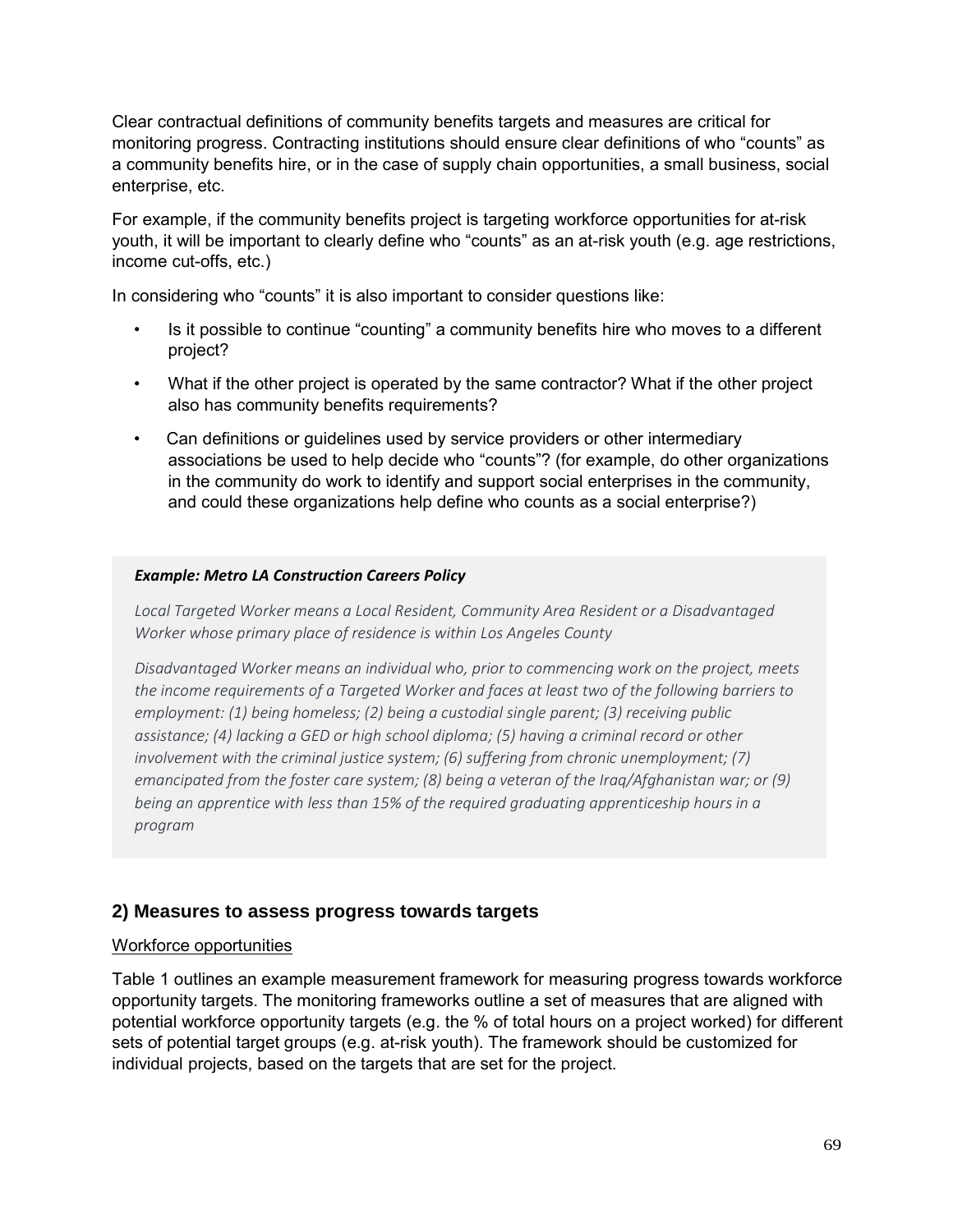# **Table 1: Workforce opportunity monitoring example**

|                                                                                                                                                                                  | <b>Measured for:</b>              |   |                                          |                                     |  |  |  |  |
|----------------------------------------------------------------------------------------------------------------------------------------------------------------------------------|-----------------------------------|---|------------------------------------------|-------------------------------------|--|--|--|--|
|                                                                                                                                                                                  | At-risk youth<br><b>Newcomers</b> |   | Internationally trained<br>professionals | <b>OTHER TARGET</b><br><b>GROUP</b> |  |  |  |  |
| <b>EMPLOYMENT</b>                                                                                                                                                                |                                   |   |                                          |                                     |  |  |  |  |
| 1. EMPLOYED # employed on<br>the Project                                                                                                                                         | $\sf X$                           | X | X                                        | X                                   |  |  |  |  |
| 2. PERCENT OF WORKFORCE<br>% of total number employed<br>on the Project                                                                                                          | X                                 | X | X                                        | X                                   |  |  |  |  |
| <b>HOURS WORKED</b>                                                                                                                                                              |                                   |   |                                          |                                     |  |  |  |  |
| 3. HOURS WORKED # hours<br>worked on the Project                                                                                                                                 | X                                 | X | X                                        | X                                   |  |  |  |  |
| 4. PERCENT OF TOTAL HOURS<br>% of total hours worked on<br>Project                                                                                                               | X                                 | X | X                                        | X                                   |  |  |  |  |
| <b>WAGES</b>                                                                                                                                                                     |                                   |   |                                          |                                     |  |  |  |  |
| 5. HOURLY WAGE Median<br>hourly wage of those<br>employed on the Project<br>before taxes and deduction<br>(relative to median hourly<br>wage of non-community<br>benefits hires) | X                                 | X | X                                        | X                                   |  |  |  |  |

# Supply chain opportunities

Table 2 outlines an example measurement framework for supply chain initiatives. As with Table

1, each framework can be customized for individual projects, based on the targets that are set for the project.

# **Table 2: Supply chain initiative monitoring**

|                                                                                            | <b>Measured for:</b> |                     |                                                                    |  |  |  |
|--------------------------------------------------------------------------------------------|----------------------|---------------------|--------------------------------------------------------------------|--|--|--|
|                                                                                            | Social enterprises   | Small<br>businesses | Businesses owned<br>and managed by<br>under-represented<br> groups |  |  |  |
| SOCIAL PROCUREMENT                                                                         |                      |                     |                                                                    |  |  |  |
| 5. SPEND \$ value of sub-contracts and<br>supply contracts                                 |                      |                     |                                                                    |  |  |  |
| 6. PERCENT OF TOTAL SPEND<br>% of total value of all sub-contracts and<br>supply contracts |                      |                     |                                                                    |  |  |  |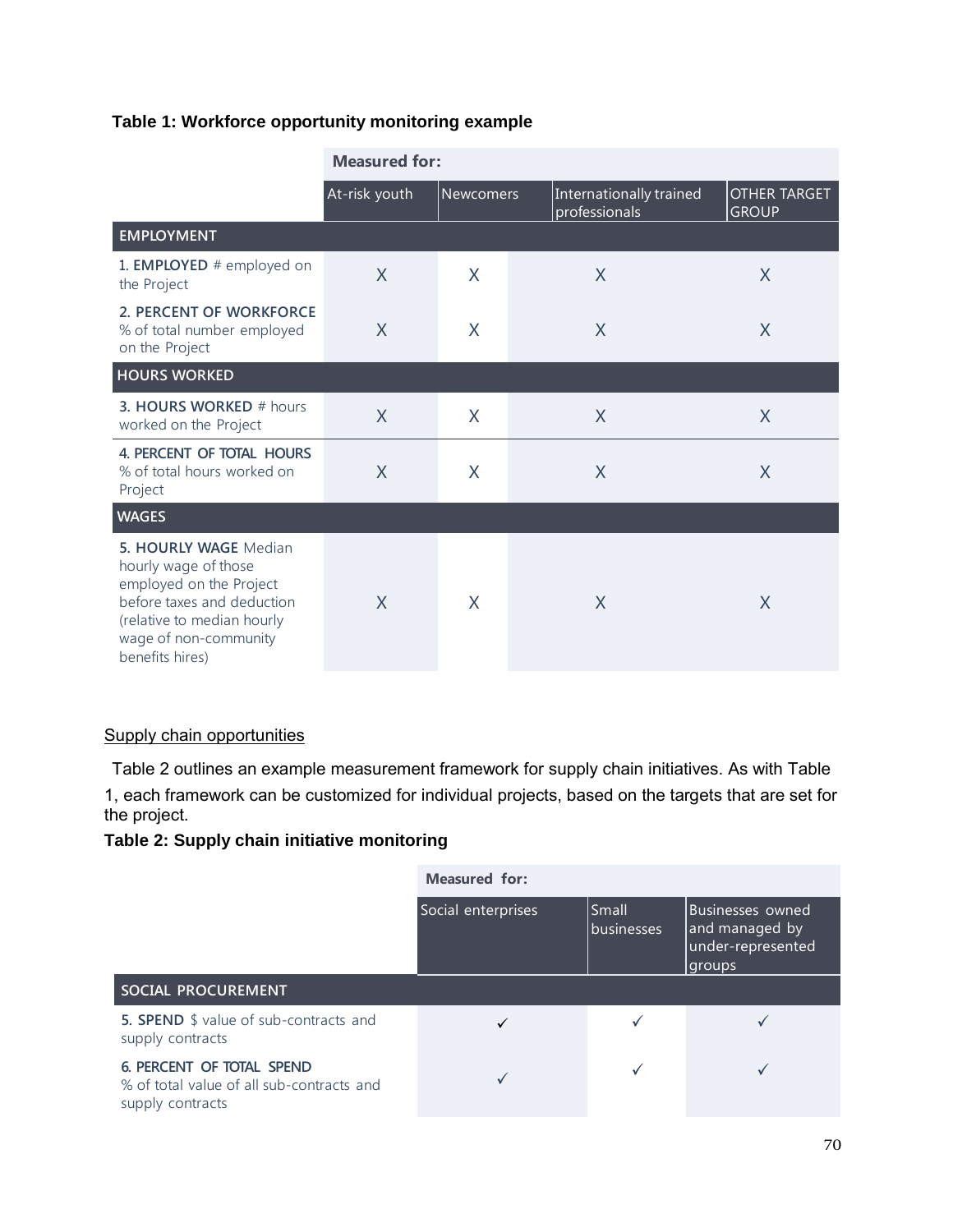# **3) Tools for collecting data**

To collect the data needed to monitor progress towards targets, it is critical to establish userfriendly tools and a data collection system that can be used by contractors and other partners to share needed information.

#### Workforce opportunities

To track data towards workforce opportunity targets, a data collection system is needed that can be used by contractors, and employment service providers, to both facilitate community benefits hiring and track the outcomes of community benefits hires.

Employment service providers and other agencies could input information on potential candidates for community benefits hires into the data collection system, including their sociodemographic characteristics, education/training, and experience.

Basic information about the candidates' qualifications and training could then be extracted and shared through a *hiring list*. This list would be shared with contractors to help them identify potential candidates to meet community benefits requirements. (see below)

| Identification # | On-list<br>date | <b>Training</b>                                                                                                         | <b>Experience</b>                           |
|------------------|-----------------|-------------------------------------------------------------------------------------------------------------------------|---------------------------------------------|
| 00001            | $01$ -Jun-18    | • High school diploma<br>• Pre-apprenticeship<br>program including<br>WHMIS, Working at<br>Heights, Propane<br>Handling | • Fencing (3 yrs)<br>• Forklift (1 yr)      |
| 00002            | $03 - Jun - 18$ | • High school diploma                                                                                                   | • Pizza delivery (1 yr)<br>• Retail (2 yrs) |

*Figure 4: Example of hiring list*

Contractors will then be required to report on the specific employment outcomes of community benefits hires (i.e. date of hire, hours worked). In cases where contractors directly hire candidates who meet community benefits criteria, but do not come through the hiring list, they can also report information on these hires directly. See Figure 5 for an example of a reporting template that contractors could use to submit this information.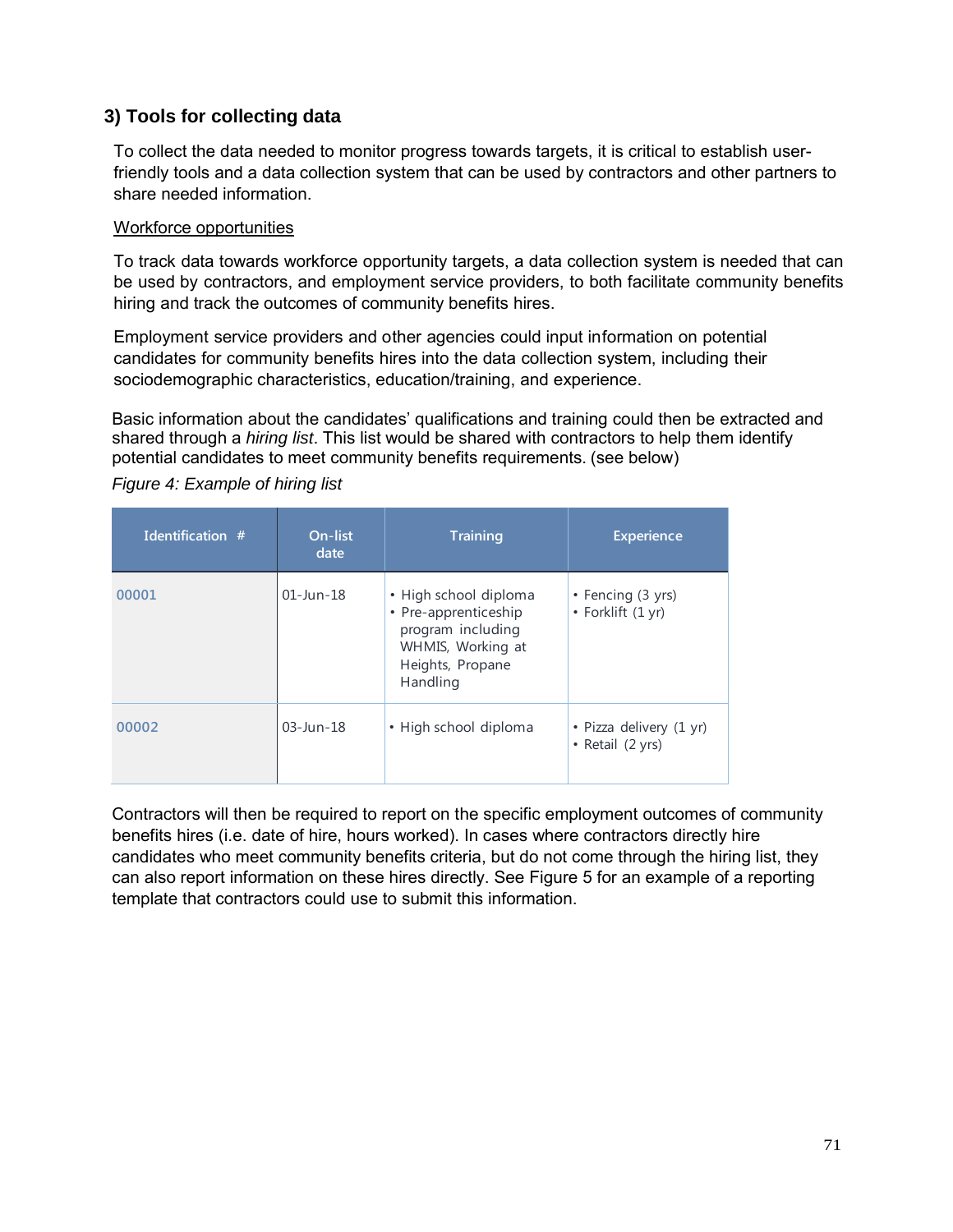### *Figure 5: Example of contractor reporting template*



**Community benefits hires from hiring list**

|                            | <b>Employment status</b> |                      |             |                                           |  |  |  |  |
|----------------------------|--------------------------|----------------------|-------------|-------------------------------------------|--|--|--|--|
| <b>Identification</b><br># | Date of<br>hire          | <b>Position</b>      | <b>Wage</b> | <b>Hours</b><br>worked<br>since<br>hiring |  |  |  |  |
| 00001                      | $13$ -Jul-<br>18         | Concrete<br>Delivery | \$22/hr     | 350                                       |  |  |  |  |
| 00002                      | $01$ -Aug-<br>18         | General<br>labourer  | \$18/hr     | 240                                       |  |  |  |  |

**Direct community benefits hires**

| <b>Employee information</b> |     |                         |                        | <b>Employment status</b> |                                                                                |                  |                           |         |                                           |
|-----------------------------|-----|-------------------------|------------------------|--------------------------|--------------------------------------------------------------------------------|------------------|---------------------------|---------|-------------------------------------------|
| <b>Identification</b><br>#  | Age | <b>Postal</b><br>code   | Income<br>at<br>hiring | <b>Education</b>         | Identifies as:<br>Indigenous,<br>racialized,<br>$LGBTO+$ ,<br>PWD.<br>newcomer | Date of<br>hire  | <b>Position</b>           | Wage    | <b>Hours</b><br>worked<br>since<br>hiring |
| 00003                       | 37  | B <sub>2</sub> B<br>2B2 | \$30,000               | Some post-<br>secondary  | Newcomer                                                                       | $01$ -Oct-<br>18 | Engineering<br>technician | \$23/hr | 240                                       |

A data collection "hub" should be established to securely store and link data provided by employment service providers and contractors, and to feed data on potential candidates into the hiring list.

#### Supply chain opportunities

To collect data needed to track progress towards supply chain opportunity targets, contractors will need to report on their procurement spending, including spending on businesses targeted through community benefits (e.g. small businesses). A simple reporting template could be provided to contractors to share this information (see below).

| <b>Total Procurement</b><br><b>Spending to Date</b> |                                             | <b>Supply Chain Opportunity</b><br><b>Spending</b> |
|-----------------------------------------------------|---------------------------------------------|----------------------------------------------------|
| \$X                                                 | <b>Business A</b><br>(small<br>business)    | \$X                                                |
|                                                     | <b>Business B</b><br>(social<br>enterprise) | \$X                                                |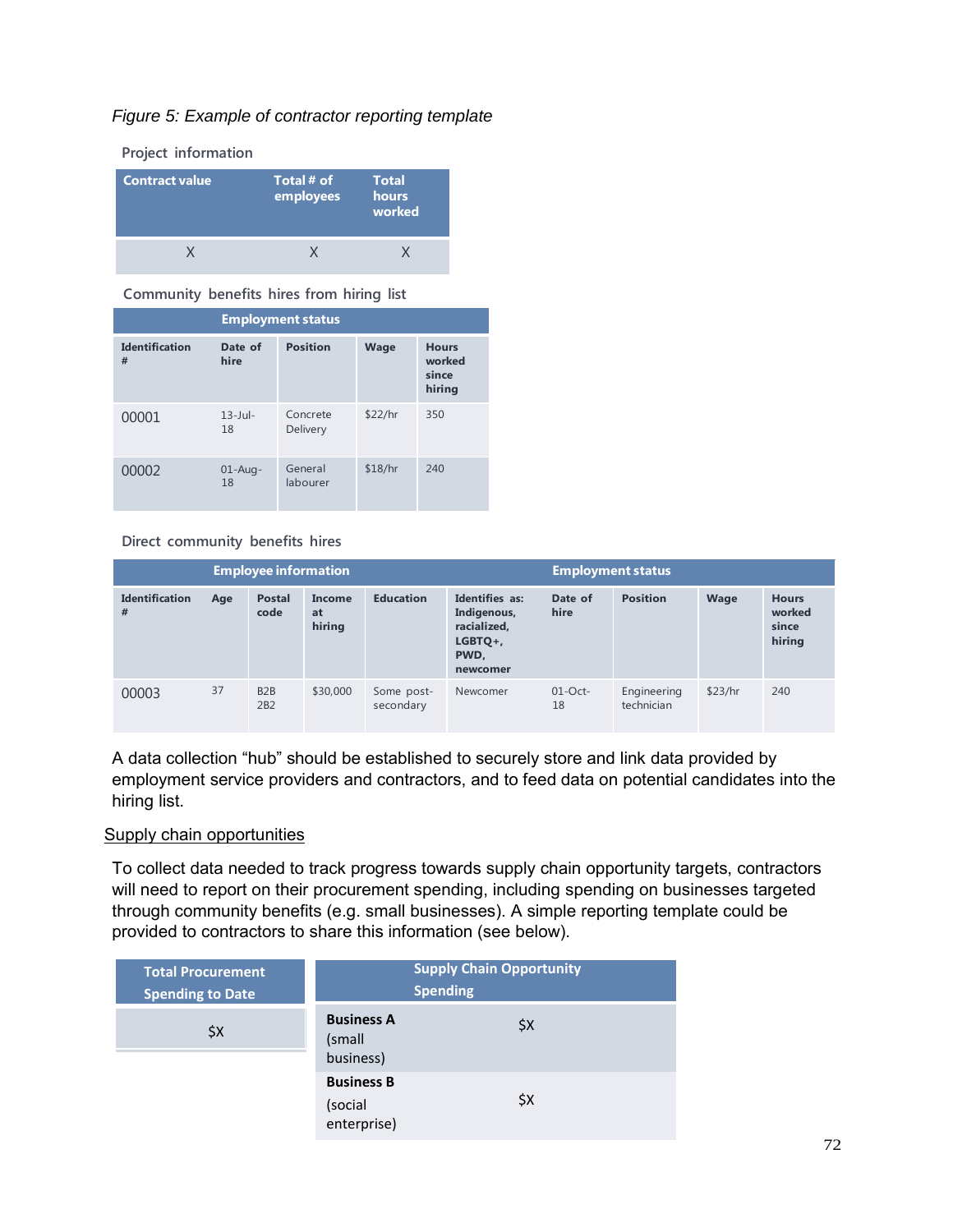### **Data collection system and reporting**

Information from the data collection hub could be regularly summarized, analyzed, and reported out to contractors and other key partners to monitor progress towards targets*. (see below)* 

#### *Figure 6: Example reporting template*

| WURKFURLE UPPURTUNITIES                                             |                         |                                    |                                      |                                          |                     |                                |  |
|---------------------------------------------------------------------|-------------------------|------------------------------------|--------------------------------------|------------------------------------------|---------------------|--------------------------------|--|
|                                                                     | # currently<br>employed | % of total<br>current<br>employees | # employed<br>since<br>Project start | % all employed<br>since Project<br>start | $#$ hours<br>worked | % of total<br>Project<br>hours |  |
| All employees                                                       | X                       | 100%                               | X                                    | 100%                                     | X                   | 100%                           |  |
| <b>Community benefits hires</b>                                     |                         |                                    |                                      |                                          |                     |                                |  |
| At-risk youth                                                       | X.                      | X                                  | X                                    | X                                        | X                   | X                              |  |
| Indigenous                                                          | $\times$                | X                                  | $\sf X$                              | $\times$                                 | $\times$            | $\times$                       |  |
| Racialized                                                          | $\mathsf{X}$            | X                                  | X                                    | $\mathsf{X}$                             | $\mathsf{X}$        | $\sf X$                        |  |
| LGBTQ+                                                              | $\times$                | $\sf X$                            | $\sf X$                              | $\sf X$                                  | $\times$            | $\times$                       |  |
| Person with<br><b>Disabilities</b>                                  |                         |                                    |                                      |                                          |                     |                                |  |
|                                                                     | X                       | X                                  | X                                    | X                                        | X                   | X                              |  |
| Newcomer                                                            | $\times$                | X                                  | $\times$                             | $\times$                                 | $\sf X$             | X                              |  |
| Internationally<br><b>Trained</b><br>Professional                   | $\times$                | $\times$                           | $\times$                             | X                                        | $\times$            | X                              |  |
| Low-income                                                          | X                       | X                                  | X                                    | X                                        | X                   | X                              |  |
| <b>TOTAL</b><br><b>COMMUNITY</b><br><b>BENEFITS</b><br><b>HIRES</b> | X                       | X                                  | X                                    | X                                        | X                   | X                              |  |

## **WORKFORCE OPPORTUNITIES**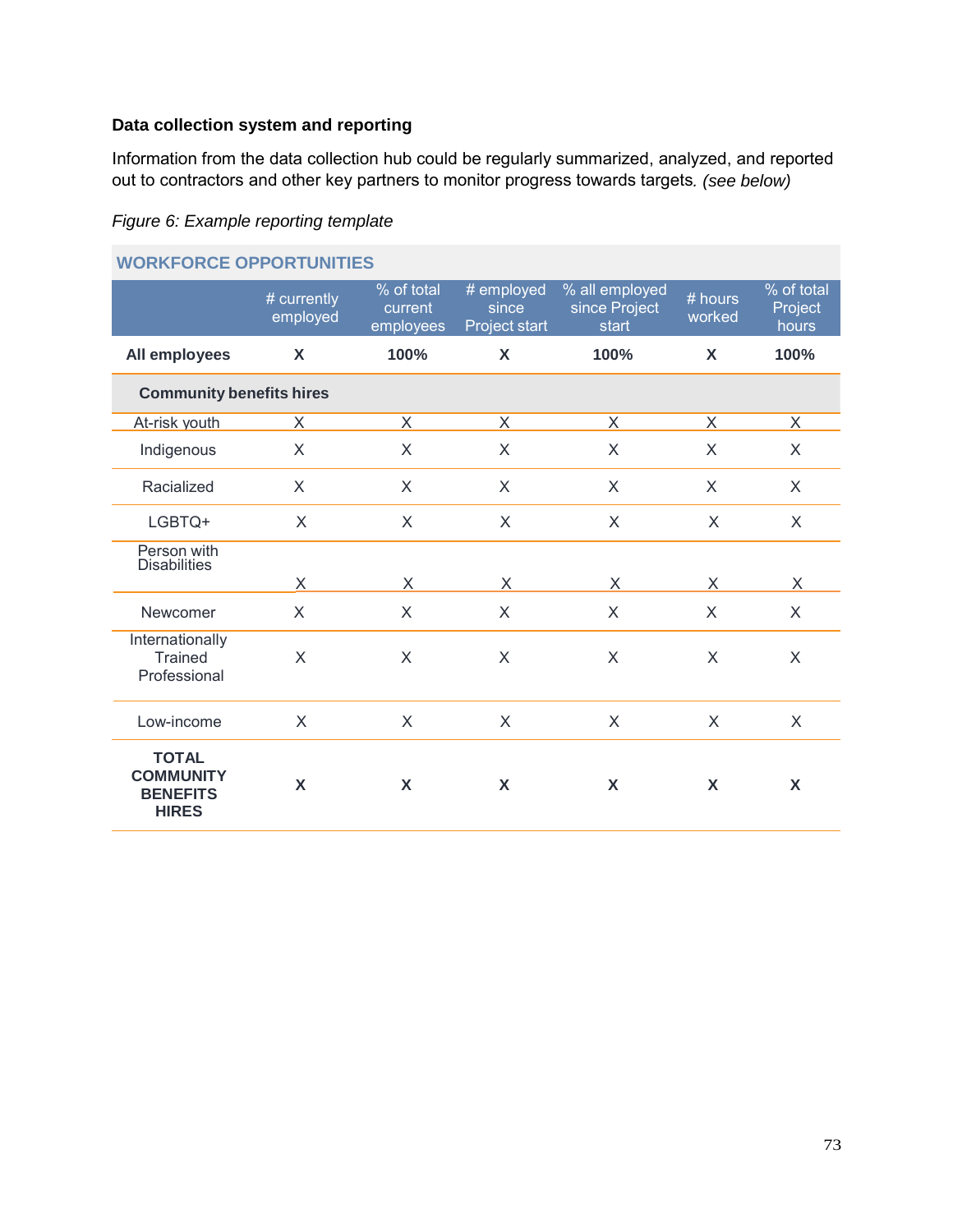### **SUPPLY CHAIN INITIATIVES**

|                                                                         | \$ amount | % of total procurement |
|-------------------------------------------------------------------------|-----------|------------------------|
| <b>Total procurement spending for Project</b>                           |           | $100\%$                |
| Spending on social enterprises                                          | х         |                        |
| Spending on small businesses                                            | х         |                        |
| Spending on businesses owned and<br>managed by under-represented groups |           |                        |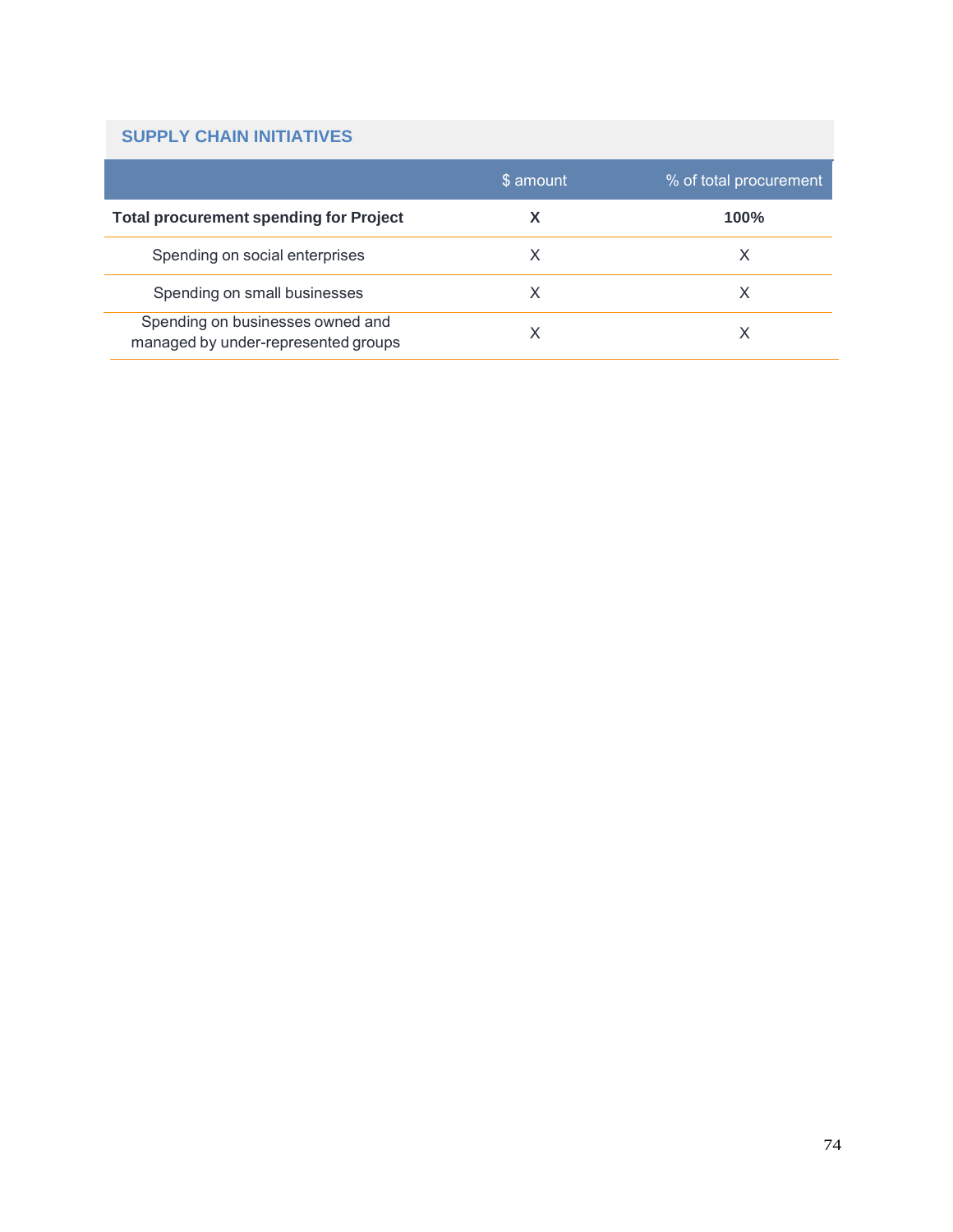## Appendix A: Sample Resources

#### *Community Benefits Policies, Frameworks and Programs*

Regional Municipality of Wood Buffalo Social Procurement Framework and Pilot Program Overview

City of Toronto Social Procurement Policy and Program

City of Vancouver CBA Policy

Metrolinx Community Benefits Framework and Apprenticeship Declaration

Wales - Community Benefits Policy

#### *Community Benefits Agreements*

Vancouver - PARQ Casino Inner City Local Employment and Procurement Agreement (starts on p 8) California – Facebook Campus Expansion

Texts of a number of US agreements are available on the website of the Partnership for Working Families

#### *Toolkits*

Northern Ireland – Buy Social Toolkit

U.S. Department of Energy, Office of Economic Impact and Diversity – Community Benefits Toolkit

#### *Community Engagement*

Nicole Swerhun and Vanessa AvRuskin - Discuss, Decide, Do International Association for Public Participation (IAP2) – www.iap2.org HCLink – Community Engagement

#### *Sustainable Infrastructure Frameworks, Tools and Valuation Models*

International Institute for Sustainable Development:

Contracts for Sustainable Infrastructure: Ensuring the economic, social and environmental cobenefits of infrastructure investment projects

Low-Carbon Innovation for Sustainable Infrastructure: The role of public procurement

The Sustainable Asset Valuation (SAVi) tool